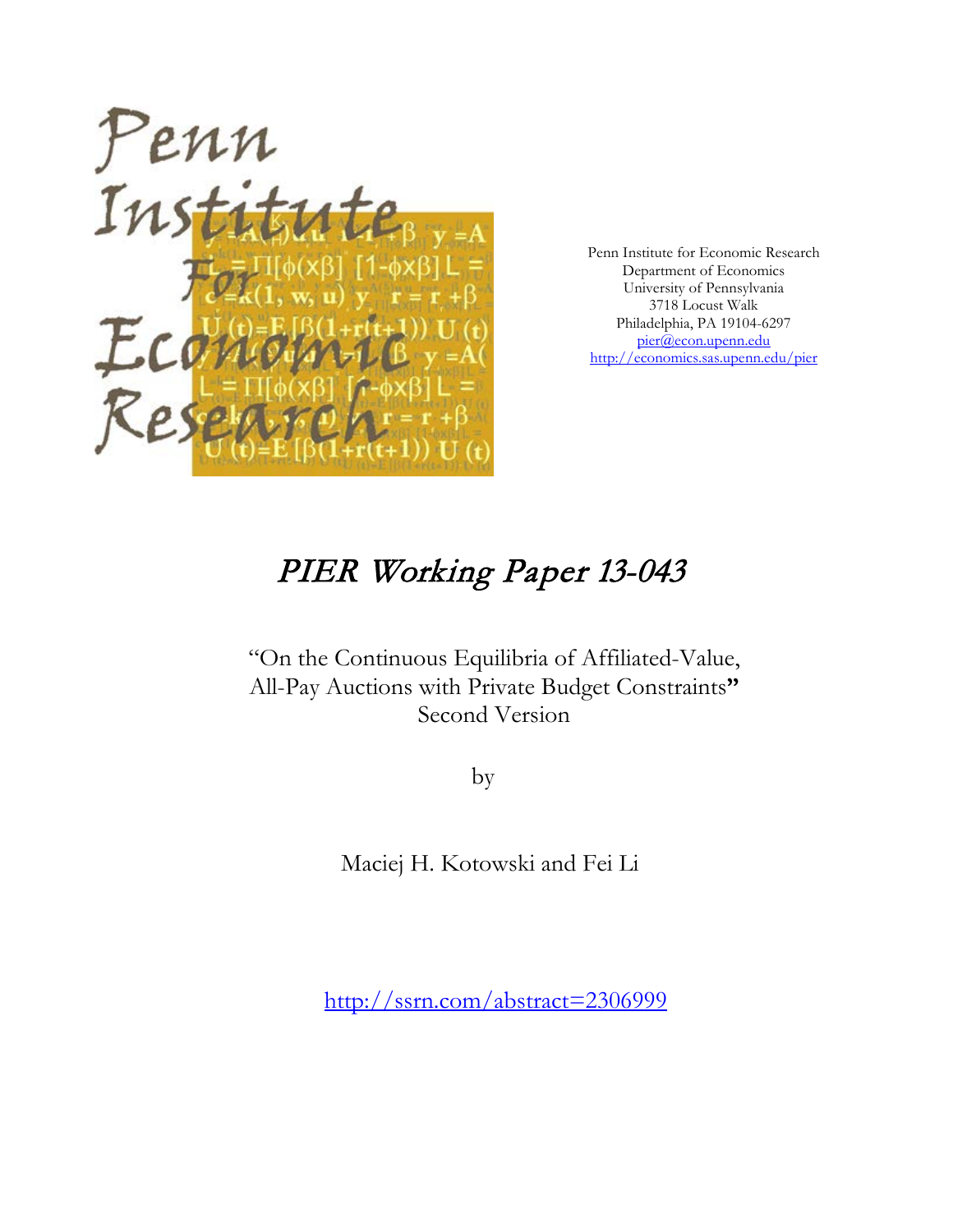# On the Continuous Equilibria of Affiliated-Value, All-Pay Auctions with Private Budget Constraints<sup>∗</sup>

Maciej H. Kotowski<sup>†</sup> Fei Li<sup>‡</sup>

August 5, 2013

#### Abstract

We consider all-pay auctions in the presence of interdependent, affiliated valuations and private budget constraints. For the sealed-bid, all-pay auction we characterize a symmetric equilibrium in continuous strategies for the case of  $N$  bidders. Budget constraints encourage more aggressive bidding among participants with large endowments and intermediate valuations. We extend our results to the war of attrition where we show that budget constraints lead to a uniform amplification of equilibrium bids among bidders with sufficient endowments. An example shows that with both interdependent valuations and private budget constraints, a revenue ranking between the two auction formats is generally not possible. Equilibria with discontinuous bidding strategies are discussed.

Keywords: All-Pay Auction, War of Attrition, Budget Constraints, Common Values, Private Values, Affiliation, Contests JEL: D44

<sup>∗</sup>This paper generalizes our previous working paper, "All-Pay Auctions with Budget Constraints: The Two-Bidder Case." That paper merged the independent and simultaneous work of Kotowski (2010) and Li (2010). We are grateful to the editor and the referees for helpful comments.

<sup>†</sup>John F. Kennedy School of Government, Harvard University, 79 JFK Street, Cambridge, MA, 02138. E-mail:  $\langle$ maciej kotowski@hks.harvard.edu>.

<sup>‡</sup> (Corresponding Author) Department of Economics, 107 Gardner Hall, CB 3305, University of North Carolina, Chapel Hill, NC 27599-3305. E-mail: <lifei@email.unc.edu>.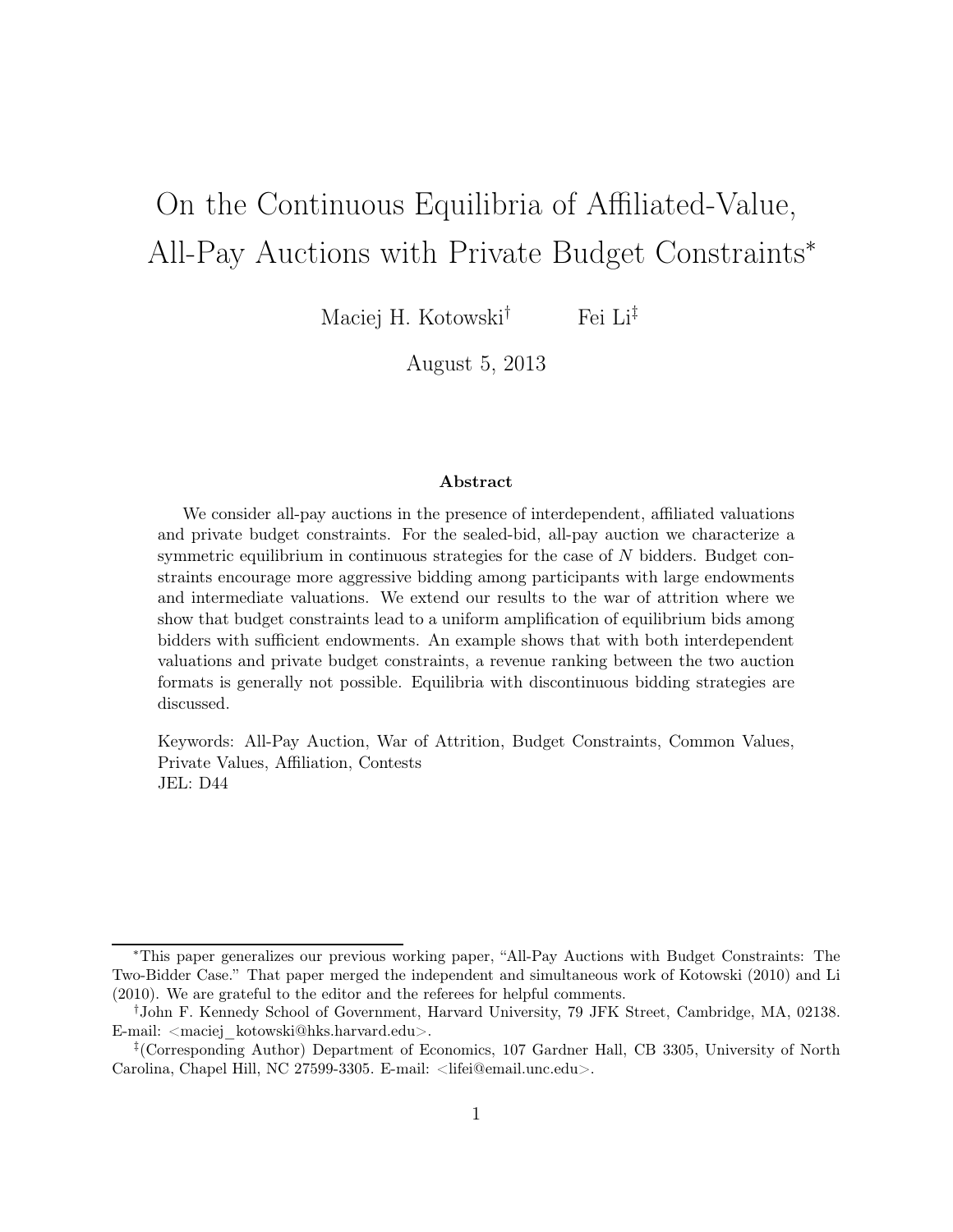Suppose firms are lobbying for a lucrative government contract. The contract's value to each firm has an idiosyncratic component since the firms likely have different operating costs. But also, each firm has a privately-known limit on how much it is able to spend on the lobbying game. Perhaps the management of one firm is approving of small restaurant meals with officials but expenditures or bribes beyond a given threshold are morally too much to stomach. A competitor, in contrast, may be less hampered in its lobbying strategy. How does the lobbying game unfold when competitors differ in their valuation for the prize and in their ability or capacity to compete for it? Would some firms spend more on lobbying believing that their competitors have to navigate within some private and binding constraints on actions?

In this essay we consider a class of situations not unlike the above lobbying contest by analyzing all-pay auctions. In a (first-price) all-pay auction, the highest bidder is the winner of the item for sale; however, all bidders incur a payment equal to their bid. As a stylized model of a lobbying contest, the all-pay auction has an established tradition in political economy (Hillman and Riley, 1989; Baye et al., 1993).<sup>1</sup>

Despite the frequent application of the all-pay auction to models of contests, most analyses fail to capture the exogenous, but private, limits on actions that are undoubtably relevant. In practice all participants face a budget constraint, a hard deadline, or a maximum level of feasible effort. Ignoring these constraints has hitherto been a helpful modeling simplification; however, we argue that this simplification has masked much of the nuance embedded in the situation. Our analysis introduces private constraints into the all-pay auction with interdependent and affiliated valuations. We identify sufficient conditions for the existence of an equilibrium in continuous strategies. We also provide an extension of our model to the (static) war of attrition—more formally, we study the "second-price, all-pay auction"—to show the broader applicability of our analysis.

Although our model is phrased in the language of auctions (players are called "bidders," etc.), it applies to any situation where resources are irreversibly expended in pursuit of a goal or a prize. The goal or prize can have a value that has both private and common components. Our model accommodates both cases. The private constraints on bids or effort that we introduce are often natural elements of the situation. The constraints may be financial or physical and may at times be amalgams of many factors.

<sup>1</sup>We focus only on auction mechanisms where a bidder placing the highest bid is deemed the winner. Probabilistic contests in the sense of Tullock (1980), for example, are beyond this paper's scope. When we refer to "contests" in this paper, we have in mind the special case that we are analyzing. Konrad (2009) provides a survey of the literature on contests and includes a discussion of all-pay auctions.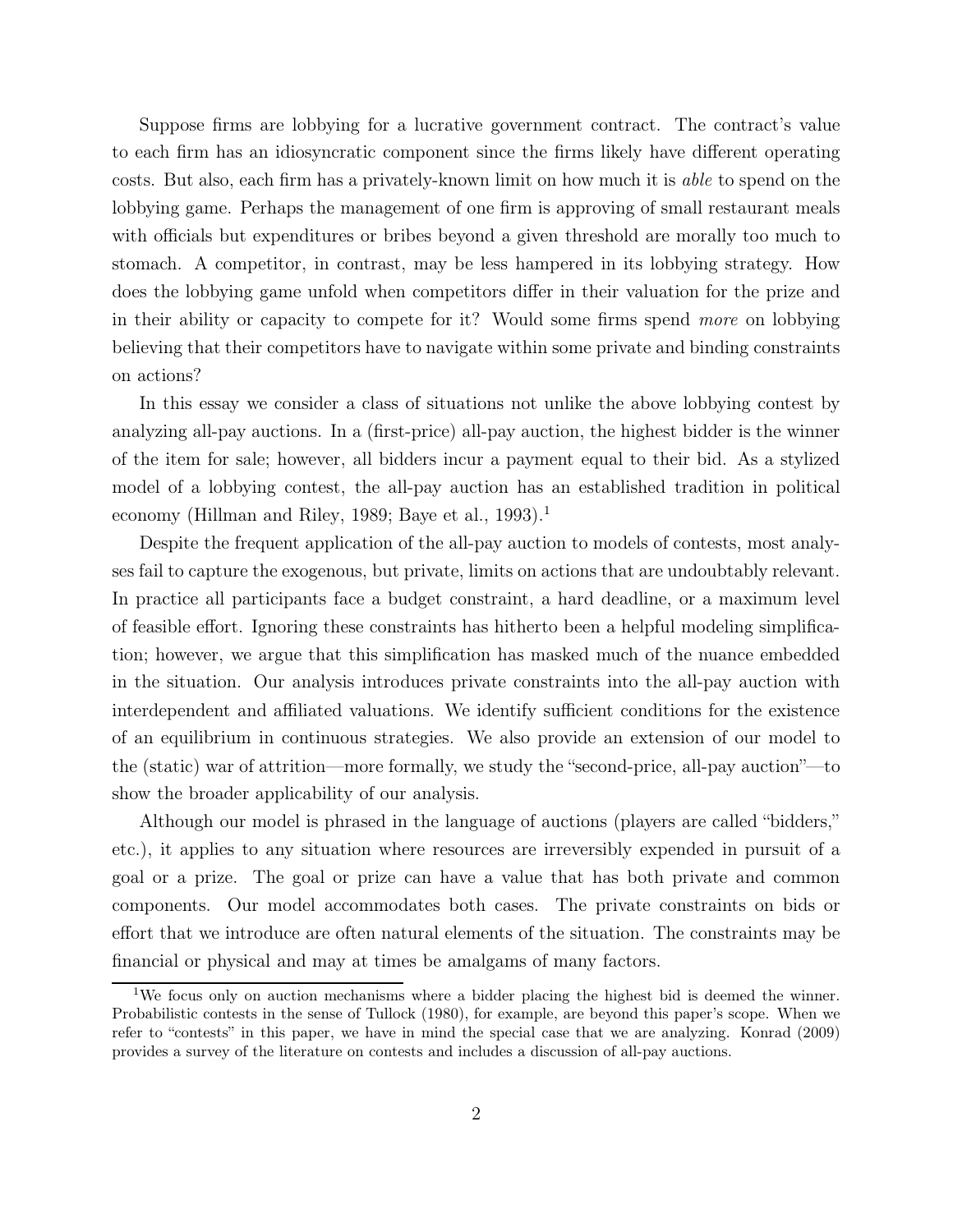As one specific example of the range of applications, consider college admissions. Hickman (2011) employs a version of the all-pay auction to model students competing for places in a college. Those who "bid" the most, by exerting irreversible effort, are more likely to gain a scarce spot in the school. It is clear that the benefit from a college degree varies across students due to personal preferences and ability. Hence, different students value college attendance to varying degrees. It is also natural to assume that idiosyncratic shocks, such as health status, family background, parental savvy, or school location, place an exogenous, heterogenous, and private cap on the effort that a particular student can exert in the college admissions game.<sup>2</sup>

As another example, consider a patent race between competing firms. Such competition is naturally modeled as either an all-pay auction or as a war of attrition (Leininger, 1991). The expected value of the invention and the budget available to a company's research division will determine the effort devoted to the race. However, information asymmetries or agency concerns can create a wedge between the available budget and the research division's assessment of the project's value. Moreover, a firm as a whole likely faces a hard, short-run physical resource constraint. This constraint will cap its feasible effort level. The interaction between expected rewards and heterogenous resource constraints will shape how firms engage in this competition.

While we are motivated by the range of social and economic situations that all-pay auctions can model, our study also fills a gap in the growing literature on auctions with private budget constraints. Our analysis builds directly on the work of Krishna and Morgan (1997) who study the all-pay auction and the war of attrition with interdependent and affiliated valuations. Their analysis extends the general symmetric model of Milgrom and Weber (1982) to these more unusual auction procedures. To this setting we introduce private budget constraints distributed continuously on an interval. Our environment parallels the setting of Fang and Parreiras (2002, 2003) and Kotowski (2013) who study the second-price and the first-price auction with private budget constraints, respectively. These latter studies build directly on Che and Gale (1998b), which is the seminal paper in the literature on standard auctions incorporating private budget constraints. Che and Gale (1996) develop a simple model of an all-pay auction with private budget constraints where the item for purchase has a common and perfectly known value. That model is a limiting case of our environment. Finally, there is also a literature on publicly-known spending or bidding caps

<sup>2</sup>For a discussion concerning the strategic aspects of college applications and admissions see Avery et al. (2004).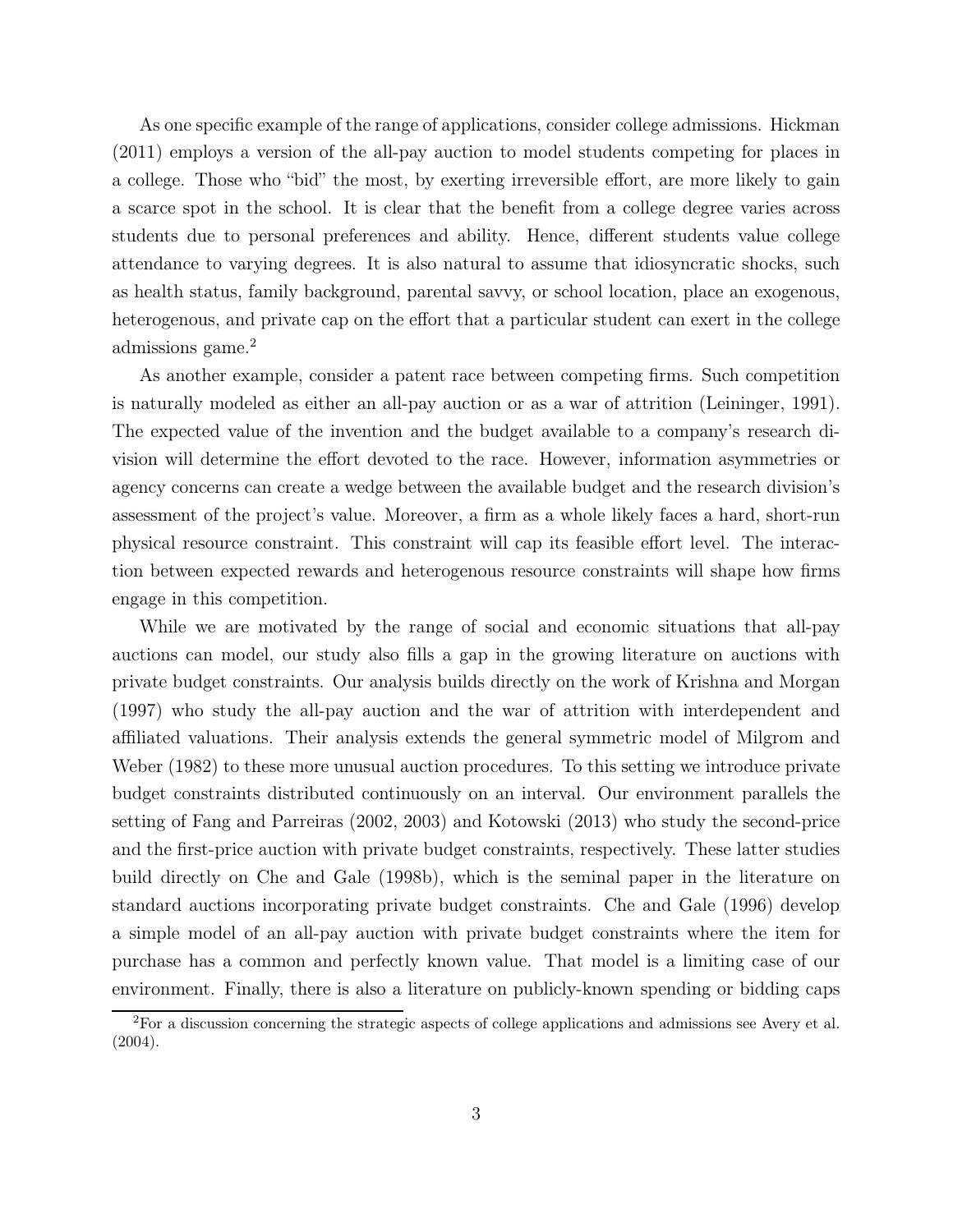in all-pay auctions, or in contests more generally. For example, Che and Gale (1998a) and Gavious et al. (2002) develop models in this vein. In our study, the spending or bidding limit of each bidder is private information.

In light of this literature, our study contributes along several dimensions. First, by focusing on all-pay mechanisms we put under scrutiny an important allocation mechanism in resource-constrained environments. Many authors examining optimal auctions with budgetconstrained participants have resorted to mechanisms that feature "all-pay" payment schemes (Laffont and Robert, 1996; Maskin, 2000; Pai and Vohra, 2012). Our analysis therefore complements this literature, but we do not attempt the mechanism design exercise here.

Second, our model is set in a more general environment than traditionally employed when analyzing auctions with private budget constraints. Hence, we are able to identify additional features of the environment that affect the existence of a well-behaved and (relatively) tractable equilibrium. Previous studies lodged in the affiliated and interdependentvalue paradigm, such as Fang and Parreiras (2002) and Kotowski (2013), have focused on the two-bidder case. While some of the intuition from the two-bidder case is relevant generally, the case of two bidders masks many differences. For example, in the all-pay auction we document how changes in the number of bidders alone directly affect the existence of an equilibrium within the class of strategies traditionally considered by this literature. This observation may be particularly valuable to future empirical analyses as it may be difficult to exploit a variation in the number of bidders to aid in model identification (Athey and Haile, 2007).

Although we relax many assumptions, we do not study our model in its fullest generality. From the onset we focus on the existence of a symmetric equilibrium in continuous, monotone strategies. We view this restricted scope to be a pragmatic but reasonable choice. From a technical perspective, this restriction allows us to define equilibrium behavior as a solution to a differential equation. This methodology offers a window on the auction's economic properties and gives precise and testable predictions concerning bidder behavior. We believe that the set of cases covered is rich and it offers insights that would carry over to a discontinuous (but symmetric and monotone) equilibrium. Undoubtably, continuous equilibria would receive the bulk of attention in applications due to their relative tractability.

The remainder of the paper is organized as follows. Section 1 introduces the environment and section 2 studies the symmetric equilibrium in the all-pay auction. We then consider the equilibrium's comparative static properties with focus on changes in the distribution of budgets, changes in the number of bidders, and changes in the public information surrounding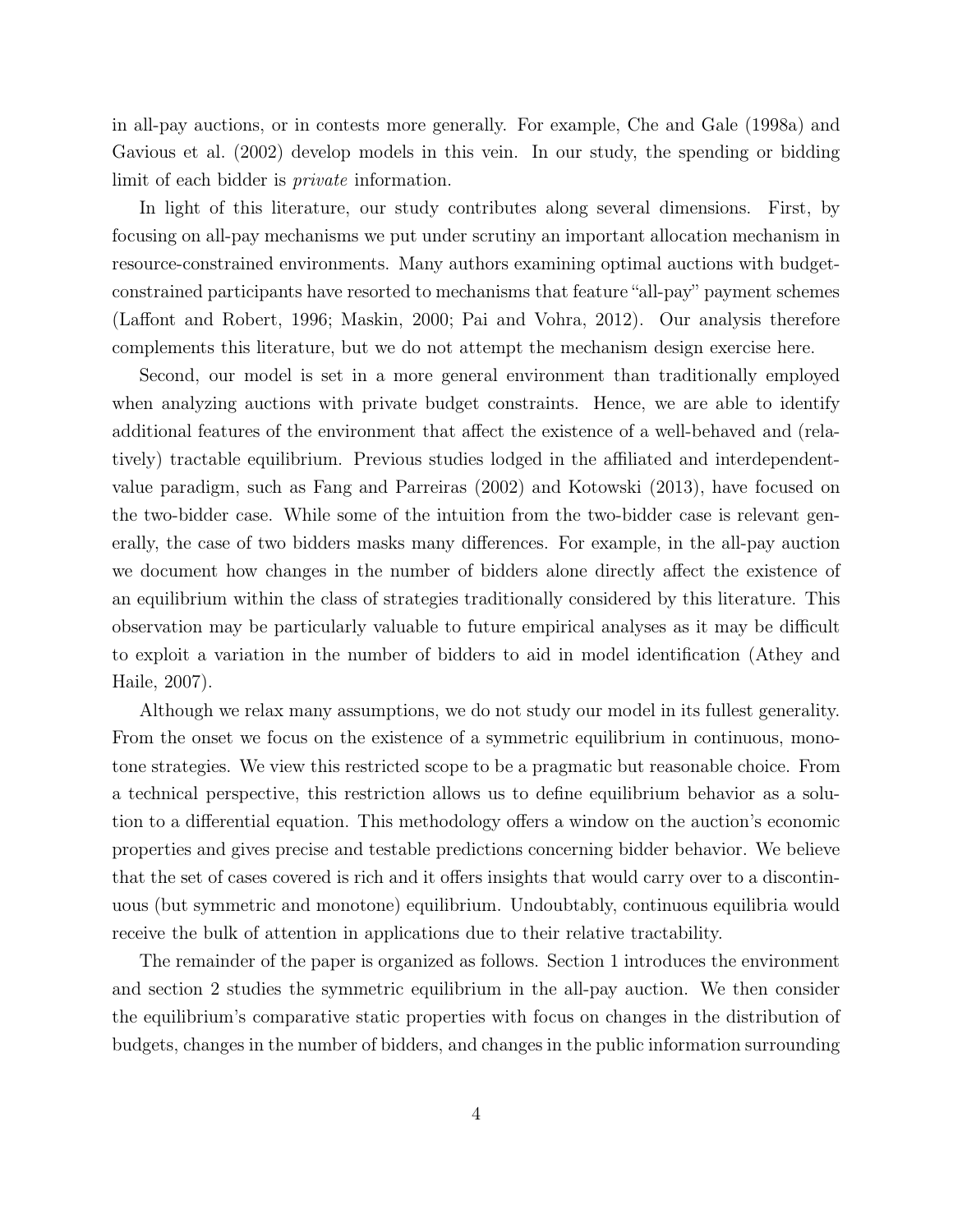the contest. Section 3 considers this model's second-price analogue, the (static) war of attrition. We explore the symmetric equilibria of this model and we discuss the scope for a revenue ranking between the auction procedures under investigation in this study. We conclude with a brief consideration of equilibria in discontinuous strategies in the all-pay auction. Here we employ a stylized model to discuss equilibrium features that we believe are economically salient in situations where bidders a budget constrained.<sup>3</sup> Proofs and supporting lemmas are in the appendix. An online appendix collects additional results and extensions.

## 1 The Environment

Consider an auction environment where one good (or prize) is available. Let  $\mathcal{N} = \{1, \ldots, N\}$ be the set of bidders. Each bidder  $i \in \mathcal{N}$  has a two-dimensional private type  $(s_i, w_i) \in$  $[0, 1] \times [\underline{w}, \overline{w}]$ . Suppose  $0 < \underline{w} < \overline{w}$ .<sup>4</sup> First we describe the two dimensions of a bidder's type. Subsequently we introduce assumptions concerning the distribution of types and their statistical properties.

A bidder's realized *value-signal*,  $s_i$ , is her private information about the item for purchase. For example, in a patent race it would be an estimate of the invention's value. In a political lobbying contest, it may correspond to an assessment of the proposed legislation's consequences. Let  $\mathbf{s} = (s_1, \ldots, s_N)$  be a profile of realized value-signals.<sup>5</sup> We use capital letters—such as  $S_i$ —to refer to signals as random variables.

A bidder's realized *budget*,  $w_i$ , is a bound above which she cannot bid. We consider a budget to be a hard constraint on expenditures. A budget may correspond to a bidder's cash holdings, her credit limit, or some other private limit on actions. Such limits may be financial, physical, or psychological, depending on the application of interest.<sup>6</sup>

Bidder *i*'s valuation for the item can be described by a random variable:  $V_i = u(S_i, S_{-i})$ . We assume that  $u: [0, 1] \times [0, 1]^{N-1} \to [0, 1]$  is strictly increasing in the first argument and non-decreasing and permutation-symmetric in the last  $N-1$  arguments. As standard, we suppose u is continuously differentiable. It is normalized such that  $u(0,\ldots,0) = 0$  and

 $3$ Kotowski (2013) presents a similar model in application to the first-price auction.

<sup>&</sup>lt;sup>4</sup>The case of  $\underline{w} = 0$  is addressed in the online appendix. It is qualitatively similar to our main analysis. See Remark 2.

<sup>&</sup>lt;sup>5</sup>We use standard notation and shorthand:  $\mathbf{s}_{-i} = (s_1, \ldots, s_{i-1}, s_{i+1}, \ldots, s_N)$ ,  $\mathbf{s} = (s_i, \mathbf{s}_{-i})$ , etc.

<sup>6</sup>Although we focus on hard budget constraints, some studies examine "softer" constraints on bidding, such as convex bid-financing costs. See, for example, Zheng (2001) or Che and Gale (2006). Extending our analysis in this direction is a possible avenue for further research.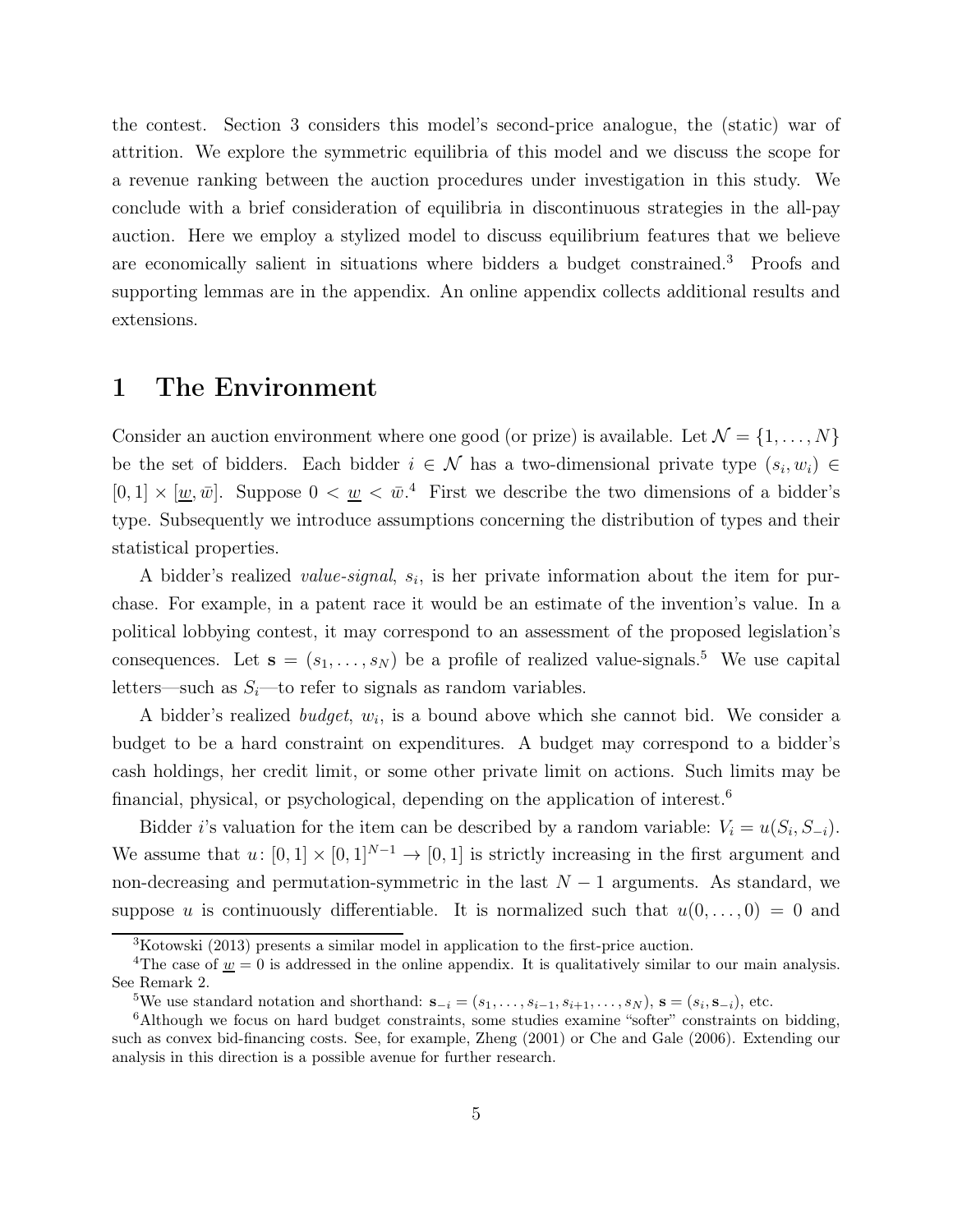$u(1,\ldots,1) = 1$ . We assume that bidders are risk neutral.<sup>7</sup>

While a player's realized type  $(s_i, w_i)$  is private information, we assume that the distribution of types and the auction's ambient environment is common knowledge. Two assumptions concerning the distribution of bidders' types define our environment and we maintain them throughout our analysis. The first assumption concerns the distribution of value-signals while the second concerns the distribution of budgets. Subsequent assumptions, which are specific to the auction format considered, impose additional structure on our model.

**Assumption A-1.** Value-signals have a continuous, strictly positive joint density, h:  $[0,1]^N \rightarrow$  $\mathbb{R}_{++}$ . Moreover,  $h(s_1, \ldots, s_N)$  is invariant to permutations of  $(s_1, \ldots, s_N)$  and log-supermodular.<sup>8</sup> Thus, value-signals are "affiliated."

Affiliated signals are a standard assumption introduced to the auction literature by Milgrom and Weber (1982). Affiliation amounts to a special form of positive correlation that is amenable to the requisite formal arguments employed within most auction models. Independent signals are affiliated. A density exhibiting strict affiliation is, for example,  $h(s_1, s_2) = \frac{4}{5}(1 + s_1 s_2)$ . Although affiliation is a work-horse assumption in the auction literature, it is a restrictive statistical property (de Castro, 2010).

Concerning the distribution of players' budgets, we require budgets to be determined independently of value-signals and to be identically distributed.

Assumption A-2. Each bidder's budget is independently and identically distributed according to the differentiable cumulative distribution function  $G(w)$ . Its density,  $G'(w) \equiv g(w)$ , is strictly positive for all  $[\underline{w},\overline{w}]$  and continuous on this interval.<sup>9</sup>

While the independence condition is strong, without it the model is not tractable. It is standard in studies of auctions with budget constraints when there is some affiliation in players' value-signals. Our model naturally accommodates the case of  $\bar{w} = \infty$ , but for brevity we phrase our main discussion assuming  $\bar{w} < \infty$ . Nevertheless, we do offer examples where  $\bar{w} = \infty$  to illustrate several arguments.

A bidding strategy for bidder *i* is a (measurable) function  $\beta_i: [0,1] \times [\underline{w}, \overline{w}] \rightarrow \mathbb{R}_+$ . Throughout, we adopt Bayesian-Nash equilibrium as our solution concept. An equilibrium

<sup>7</sup>The introduction of risk aversion or more general preferences often leads to countervailing incentives that may compromise the existence of a monotone equilibrium. Kotowski (2013) addresses this extension in the context of first-price auction.

 ${}^8h(\cdot)$  is log-supermodular when it satisfies the following property: For any s and s',  $h(\mathbf{s})h(\mathbf{s}') \leq h(\mathbf{s} \vee \mathbf{s}')$  $\mathbf{s}'$ ) $h(\mathbf{s} \wedge \mathbf{s}')$  where  $\mathbf{s} \vee \mathbf{s}'$  ( $\mathbf{s} \wedge \mathbf{s}'$ ) is the component-wise maximum (minimum) of s and  $\mathbf{s}'$ .

<sup>&</sup>lt;sup>9</sup>It is understood that  $w \leq w \implies G(w) = 0$  and  $w > w \implies G(w) = 1$ .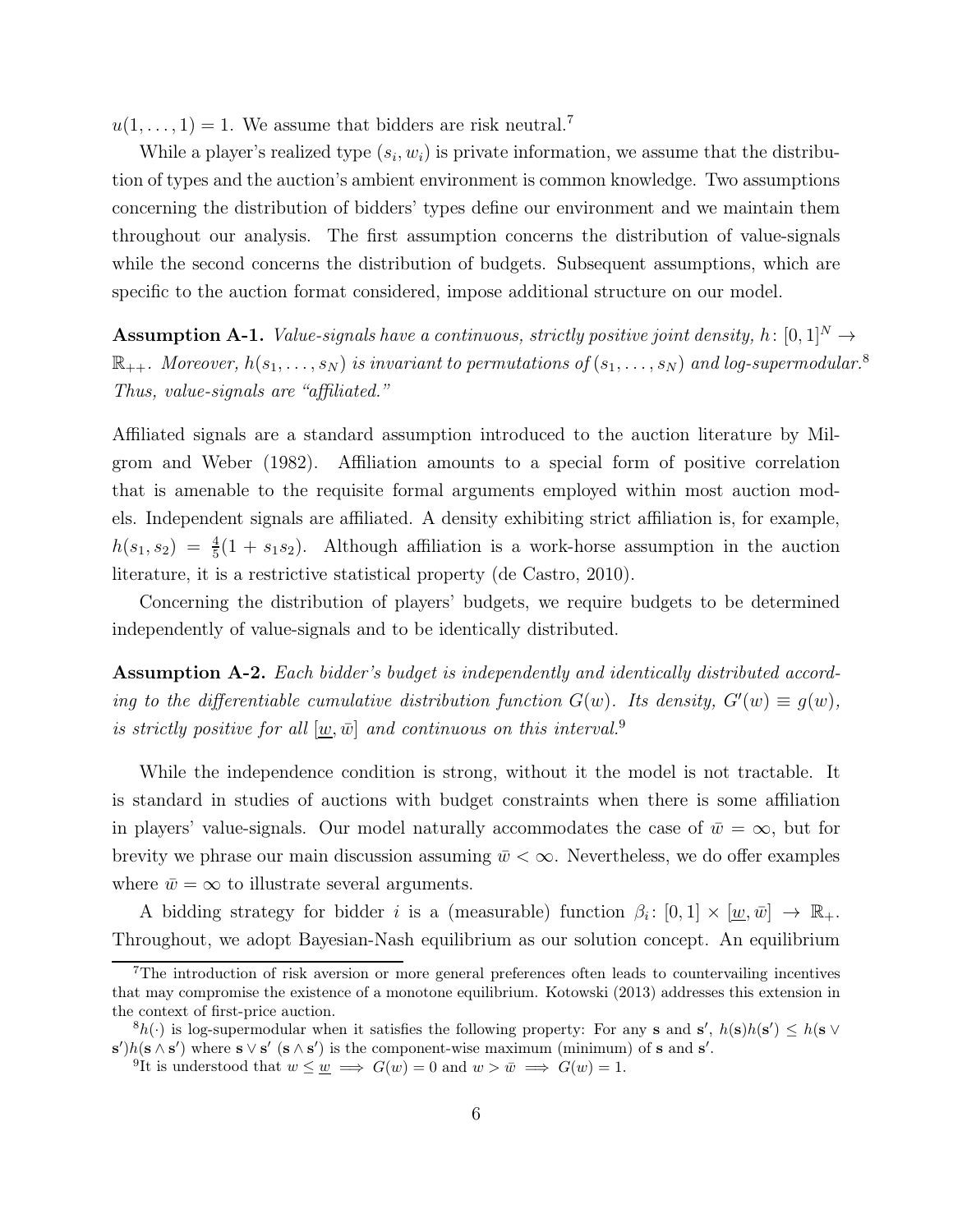is symmetric if all bidders follow the same bidding strategy. We focus on symmetric equilibria and we henceforth suppress player subscripts in our notation whenever possible.

To elaborate on our focus, we endeavor to identify a symmetric equilibrium where all bidders follow a strategy of the form

$$
\beta(s, w) = \min\{b(s), w\} \tag{1}
$$

where  $b(s)$  is strictly increasing, continuous, and piecewise differentiable. We say that a bidding strategy with these properties is a *canonical* bidding strategy. Our focus on equilibria meeting these criteria is consistent with previous studies of auctions with private budget constraints. Che and Gale (1998b), Fang and Parreiras (2002, 2003), and Kotowski (2013) examine equilibria that reside in this class of strategies.

Before presenting our analysis, we consolidate some notational miscellany. Suppressing the " $i$ " subscript, we let S be the value-signal observed by a bidder and we relabel the valuesignals of the other bidders as  $Y_1, \ldots, Y_{N-1}$ .<sup>10</sup> Let  $\bar{Y}_k = \max(Y_1, \ldots, Y_k)$  and define  $f_k(y|s)$ to be the density of  $\bar{Y}_k|S = s$ . For  $k \geq 1$ , we define the following terms:

$$
v_k(s, y) = \mathbb{E}[u(s, Y_1, \dots, Y_{N-1}) | S = s, \bar{Y}_k = y]
$$
\n(2)

$$
z_k(x|s) = \int_0^x v_k(s,y)f_k(y|s)dy
$$
\n(3)

For  $k = 0$ , we adopt the convention that

$$
v_0(s, y) = \mathbb{E}[u(s, Y_1, ..., Y_{N-1})|S = s],
$$
 and  
 $z_0(x|s) = \mathbb{E}[u(s, Y_1, ..., Y_{N-1})|S = s].$ 

Hence  $v_0(s, y)$  is constant in y and  $z_0(x|s)$  is constant in x.

Finally, we will frequently need to manipulate binomial terms to account for the likelihood that a specific number of bidders has a budget less than some value. In these cases we will often employ the shorthand

$$
\gamma_k(b) = \binom{N-1}{k} G(b)^{N-1-k} (1 - G(b))^k. \tag{4}
$$

 $\gamma_k(b)$  is the probability that exactly  $N-1-k$  (k) bidders out of  $N-1$  have a budget less

 $10$ We only relabel the value signals. We do not reorder them as some authors do.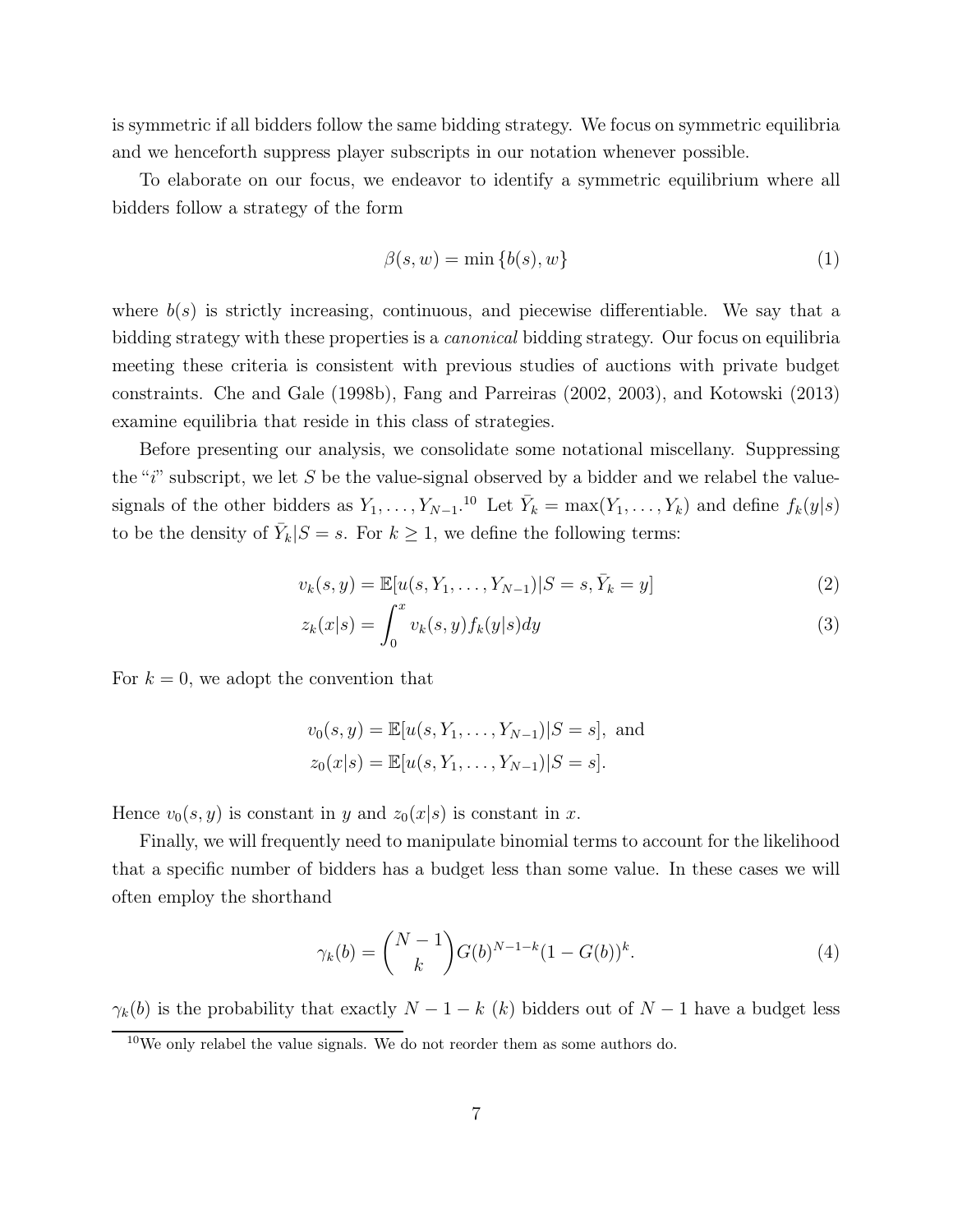(greater) than b.

### 2 The All-Pay Auction

The rules of the all-pay auction are well-known. Each bidder i simultaneously submits a bid  $b_i$ . The highest bidder is deemed the auction's winner. (Ties among high bidders are resolved by a uniform randomization.) If bidder  $i$  is declared the auction's winner, her payoff given the realized signal profile  $\mathbf{s} = (s_i, \mathbf{s}_{-i})$  is  $u(s_i, \mathbf{s}_{-i}) - b_i$ ; otherwise, it is  $-b_i$ . We assume that a submitted bid must be feasible give a bidder's budget constraint. Thus, a bidder of type  $(s_i, w_i)$  may only bid less than  $w_i$ .

To motivate the sufficient conditions for equilibrium existence that we will propose below, we begin with an heuristic discussion that is suggestive of their origin. Suppose that there is a symmetric equilibrium in the all-pay auction where each bidder adopts the canonical strategy  $\beta(s, w) = \min \{b(s), w\}$ . Suppose a bidder places the bid  $b(x)$  for some  $x \in [0, 1]$ . This bid will defeat two categories of opponents assuming all other bidders are following the strategy  $\beta(s, w)$ . First it defeats all opponents who have a value-signal  $s < x$ . Second, it defeats all opponents who have a budget  $w < b(x)$ .<sup>11</sup> Noting this fact, we can use (3) and (4) to write the expected payoff of bidder i when she bids  $b(x)$  as

$$
U_i(b(x)|s, w) = \sum_{k=0}^{N-1} \gamma_k(b(x)) z_k(x|s) - b(x).
$$
 (5)

We outline in greater detail the derivation of (5) in the appendix. The binomial terms account for the combinations of opponents who are defeated by  $b(x)$  due to having a low value-signal or a low budget. When values are interdependent, defeating an opponent because she has a low value-signal or a low budget carries distinct implications and our accounting in (5) acknowledges this caveat. The final term in (5) is the bidder's payment which she makes irrespective of the auction's outcome.

If in equilibrium we observe a bidder of type  $(s, w)$  bid  $b(s) < w$ , then the bid must satisfy a local, first-order optimality condition. Specifically, assuming appropriate differentiability,

$$
\left. \frac{d}{dx} U_i(b(x)|s, w) \right|_{x=s} = 0. \tag{6}
$$

 $11$ Given the maintained assumptions, ties are probability zero events.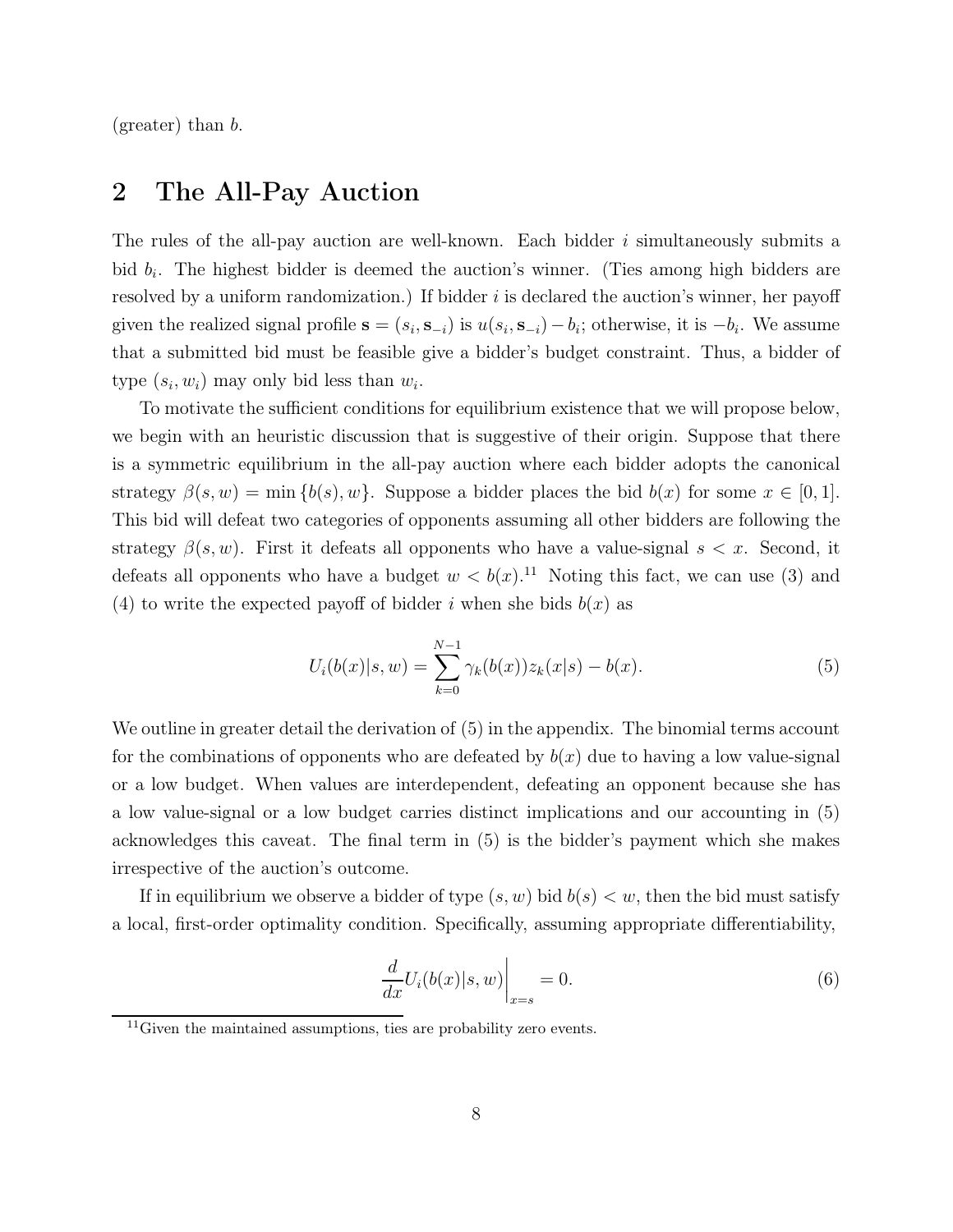Adopting the notation

$$
z'_{k}(x|s) \equiv \frac{\partial}{\partial x} z_{k}(x|s) = \begin{cases} 0 & \text{if } k = 0\\ v_{k}(s|x) f_{k}(x|s) & \text{if } k \neq 0 \end{cases},
$$

we can evaluate (6) and rearrange terms to arrive at

$$
b'(s) = \frac{\sum_{k=0}^{N-1} \gamma_k(b(s)) z'_k(s|s)}{1 - \sum_{k=0}^{N-1} \gamma'_k(b(s)) z_k(s|s)}.
$$
\n<sup>(7)</sup>

If there exists a symmetric equilibrium in canonical strategies, the differential equation in (7) represents a first guess concerning the nature of  $b(s)$ . Our subsequent discussion identifies conditions ensuring that (7) has a solution that is consistent with an equilibrium in the class of strategies of interest.

Two initial observations concerning (7) are worthwhile. First, when  $b(s) < w$  equation (7) reduces to

$$
b'(s) = v_{N-1}(s,s)f_{N-1}(s|s).
$$
\n(8)

This is the differential equation identified by Krishna and Morgan (1997) as defining the equilibrium bidding strategy in the all-pay auction absent budget constraints. In an environment satisfying their regularity conditions, in equilibrium a bidder with a value-signal of s will bid

$$
\alpha(s) = \int_0^s v_{N-1}(y, y) f_{N-1}(y|y) dy.
$$
\n(9)

Given the tight connection between (7) and (8), whatever sufficient conditions we propose ought to generalize those proposed by Krishna and Morgan (1997). An immediate corollary to this observation is that if budget constraints are "not relevant," our model reduces to their analysis. Budget constraints are not relevant if it is common knowledge that  $w$  is very large relative to the item's value. Thus, we henceforth assume that  $\underline{w} \leq \overline{\alpha} \equiv \alpha(1)$ . Otherwise,  $\alpha(s)$  would be the equilibrium and our analysis would be trivial.

Second, when  $b(s) > w$ , (7) does not reduce any further. Instead, the complex expression accounts for the changing marginal effectiveness of bidding. Slight bid increases not only defeat opponents with slightly higher valuations but they also defeat all opponents with sufficiently low budgets regardless of their valuation. This second effect serves to ameliorate the winner's curse when values are interdependent.

Regrettably the derivation of (7) was heuristic and we made many implicit assumptions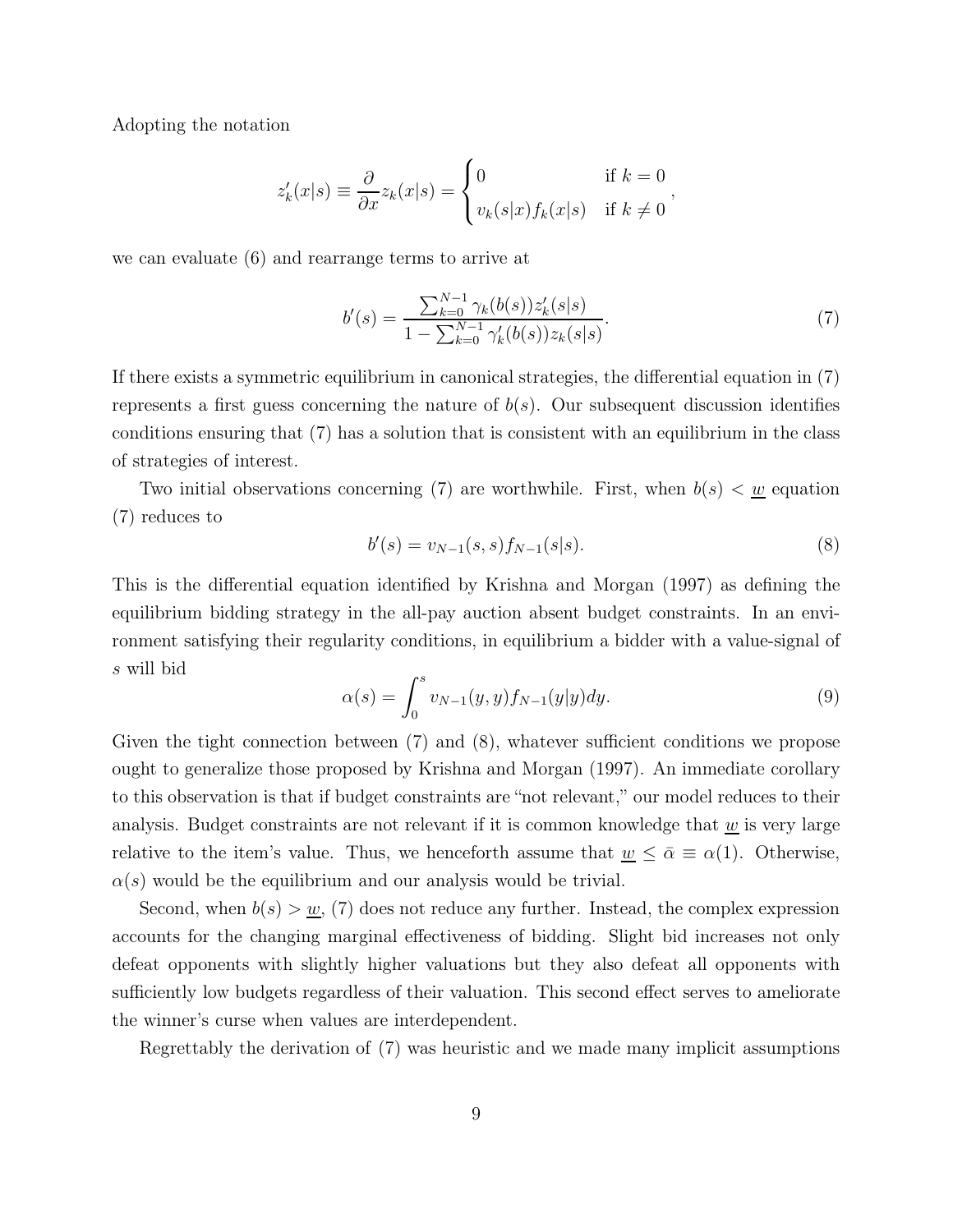along the way. Specifically, we need to ensure that the solution to (7) satisfying an appropriate boundary condition is strictly increasing (whenever less than  $\bar{w}$ ). For example, if the denominator of (7) is ever negative, then  $b'(s) < 0$ , contradicting our original working hypothesis that  $b(s)$  is increasing. Furthermore, we must also ensure that first-order conditions are sufficient to determine a bidder's optimal bid, which in general may not be true without further assumptions.

To address the above concerns we introduce two additional assumptions on our environment. Speaking loosely and intuitively, the first assumption will limit the "degree of affiliation" among bidders' value-signals. The second assumption will place a restriction on the joint distribution of value-signals and budgets. Both assumptions speak to the complicated interaction among the conflicting incentives faced by bidders in the all-pay auction.

The first assumption generalizes the sufficient condition proposed by Krishna and Morgan (1997) supporting  $\alpha(s)$  as the equilibrium strategy in the all-pay auction without budget constraints.

Assumption A-3. Let  $\phi(x, w|s) = \sum_{k=1}^{N-1} \gamma_k(w) v_k(s, x) f_k(x|s)$ . For all  $(x, w)$ ,  $\phi(x, w|\cdot)$ :  $[0, 1] \rightarrow$  $\mathbb{R}$  is non-decreasing.<sup>12</sup>

Remark 1. When  $w \leq w$ ,  $\phi(x, w|s) = v_{N-1}(s, x) f_{N-1}(x|s)$ . Hence, Assumption A-3 generalizes a sufficient condition for equilibrium existence identified by Krishna and Morgan (1997) in their model of the all-pay auction. In our notation, their condition states that  $v_{N-1}(\cdot, x) f_{N-1}(x|\cdot) : [0, 1] \to \mathbb{R}$  is non-decreasing.

Intuitively, Assumption A-3 limits the degree of correlation among value-signals relative to the impact of a player's own value-signal on her valuation. The assumption always holds if signals are independent but it can hold in other cases as well. For example, it is satisfied when there are two bidders,  $u(s_i, s_j) = (s_i + s_j)/2$  and  $h(s_i, s_j) = \frac{4}{5}(1 + s_i s_j)$ .

Whereas Assumption A-3 places a restriction on the correlation among value-signals, we additionally require an assumption structuring the joint distribution of value-signals and budgets. Assumption A-4 presents this restriction. We defer interpreting Assumption A-4 until after presenting our main result and an example illustrating the identified equilibrium. We define the value  $\tilde{s}_{\alpha}$  as the unique solution to  $\alpha(\tilde{s}_{\alpha}) = \underline{w}$ .

**Assumption A-4.** Let  $\xi(x, w|s) = 1 - \sum_{k=0}^{N-1} \gamma'_k(w) z_k(x|s)$ . Then the following conditions hold:

<sup>&</sup>lt;sup>12</sup>Alternatively, we can write  $\phi(x, w|s) = \sum_{k=0}^{N-1} \gamma_k(w) z'_k(x|s)$ . Both notations are useful for different steps in the formal analysis.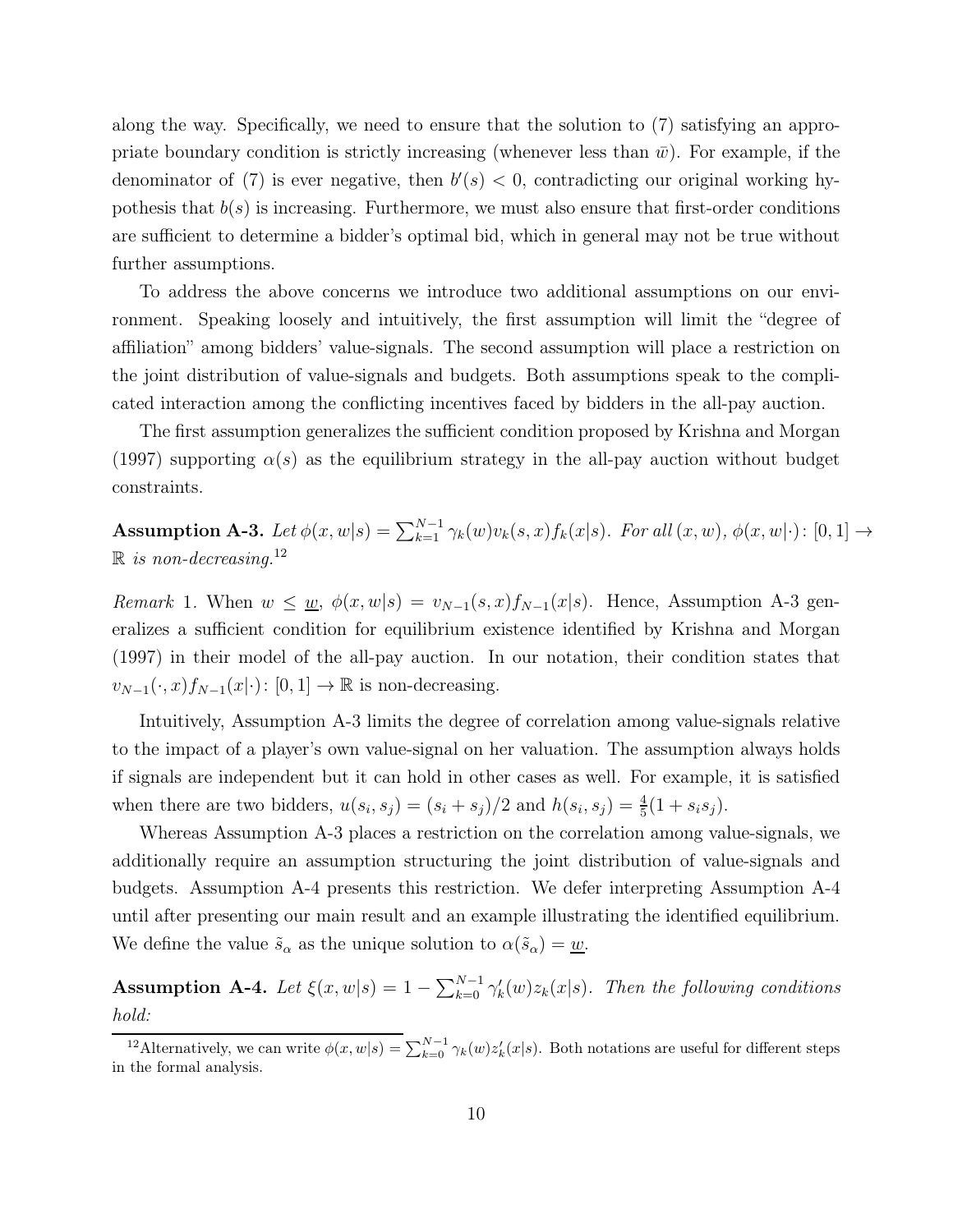- 1. For every  $s \geq \tilde{s}_{\alpha}$ , there exists  $w_s, w \leq w_s < \bar{w}$ , such that  $w < w_s \implies \xi(s, w|s) < 0$ and  $w > w_s \implies \xi(s, w|s) > 0$ .
- 2. There exists  $\epsilon > 0$  such that  $s \in (\tilde{s}_{\alpha} \epsilon, \tilde{s}_{\alpha} + \epsilon) \implies \xi(s, \underline{w}|s) > 0$ .
- 3. When  $x \geq \tilde{s}_{\alpha}, \xi(x, w|\cdot) : [0, 1] \to \mathbb{R}$  is non-increasing.

Although Assumption A-4 may appear to be a strictly technical statement, it has an economic interpretation that we discuss after introducing our main result.

**Theorem 1.** Suppose Assumptions  $A$ -1- $A$ -4 are satisfied. There exists a symmetric equilibrium in continuous strategies in the all-pay auction with private budget constraints. In this equilibrium, all bidders follow the strategy  $\beta(s, w) = \min\{b(s), w\}$  defined as follows:

- For all  $s < \tilde{s}_{\alpha}$ ,  $b(s) = \alpha(s) = \int_0^s v_{N-1}(y, y) f_{N-1}(y|y) dy$ .
- For all  $s \geq \tilde{s}_{\alpha}$ ,  $b(s)$  is the strictly increasing solution of the differential equation

$$
b'(s) = \frac{\sum_{k=0}^{N-1} \gamma_k(b(s))z'_k(s|s)}{1 - \sum_{k=0}^{N-1} \gamma'_k(b(s))z_k(s|s)}
$$
(10)

satisfying the boundary condition  $b(\tilde{s}_{\alpha}) = \underline{w}$ .

*Remark* 2. In the online appendix we present the analogue of Theorem 1 when  $\underline{w} = 0$ . The identified equilibrium strategy also has the form  $\beta(s, w) = \min\{b(s), w\}$  for an appropriately defined function  $b(s)$ . The argument needed to determine the appropriate boundary condition for the solution to (10) is more intricate.

Remark 3. Noting Theorem 1 it is clear that Assumption A-2 is stronger than strictly necessary. Theorem 1 requires  $q(\cdot)$  to be smooth only in a relevant range of values so that (10) has a well-defined solution. For example,  $g(w)$ , or  $G(w)$ , does not need to be smooth for  $w > \sup u(s_i, \mathbf{s}_{-i})$  as no bidder will ever place such a large bid in equilibrium. Anticipating the analysis to follow, this observation contrasts with a conclusion that we highlight in the war of attrition. We therefore maintain the more-restrictive-than-necessary conditions of Assumption A-2 to keep our analysis in a unified environment.

Remark 4. If  $u(\cdot, s_{-i})h(s_{-i}|\cdot): [0, 1] \to \mathbb{R}_+$  is non-decreasing and absolutely continuous for each  $\mathbf{s}_{-i}$ , Assumptions A-3 and A-4(3) are satisfied. This condition may be simpler to check in applications. It also allows for an alternative set of sufficient conditions supporting the existence of an equilibrium in the all-pay auction. We develop this reasoning in more detail in the working paper Kotowski and Li (2012).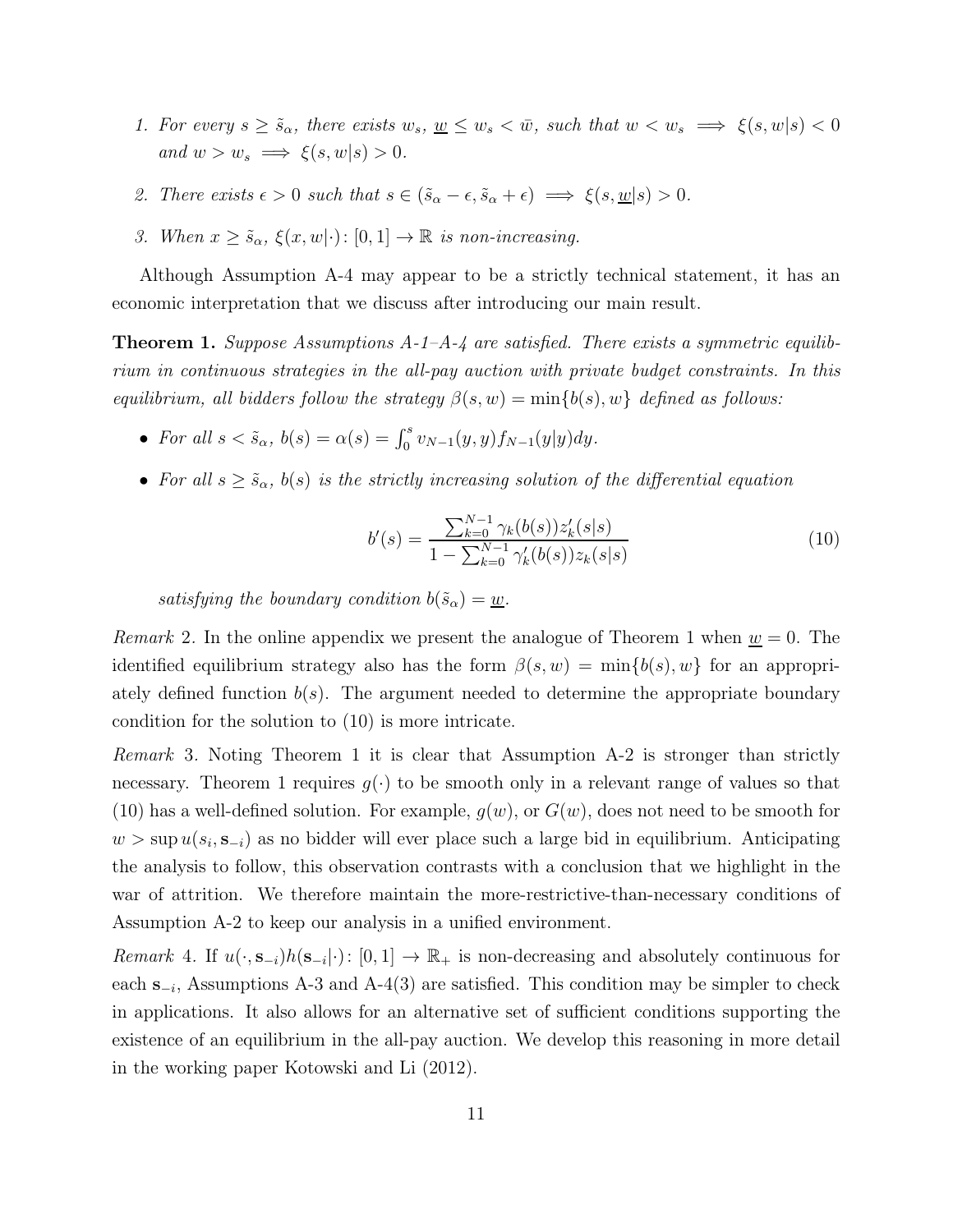The following example highlights several features of the equilibrium of the all-pay auction.

**Example 1.** Suppose  $N = 2$ ,  $S_i \stackrel{i.i.d.}{\sim} U[0,1]$ , and  $W_i \stackrel{i.i.d.}{\sim} U[\frac{2}{25}, \frac{3}{4}]$  $\frac{3}{4}$ . Let  $u(s_i, s_j) = (s_i + s_j)/2$ . The symmetric equilibrium strategy is  $\beta(s, w) = \min\{b(s), w\}$  where  $b(s)$  is defined as follows:

- For  $s < \tilde{s}_{\alpha} = 2/5$ ,  $b(s) = s^2/2$ .
- For  $s \geq \tilde{s}_{\alpha} = 2/5$ ,  $b(s)$  is the solution to the differential equation

$$
b'(s) = \frac{25(3 - 4b(s))s}{25s(3s - 2) + 42}
$$

satisfying the boundary condition  $b(\frac{2}{5})$  $(\frac{2}{5}) = \frac{2}{25}.$ 

Figure 1 plots the functions  $b(s)$  and  $\alpha(s) = \frac{s^2}{2}$  $\frac{2^2}{2}$ , which is the equilibrium strategy in this environment absent budget constraints.<sup>13</sup> The introduction of budget constraints rendered  $b(s)$ concave for  $s > \tilde{s}_{\alpha}$  while  $\alpha(s)$  is convex. Immediately to the right of  $\tilde{s}_{\alpha} = 2/5$ ,  $b(s) > \alpha(s)$ ; therefore, some types of bidders with intermediate value-signals bid more following the introduction of budget constraints. Corollary 1 demonstrates that such a targeted amplification is a common feature of equilibrium bidding in the presence of budget constraints.

**Corollary 1.** Under the conditions of Theorem 1,  $\lim_{s\to \tilde{s}_\alpha^+} b'(s) > \lim_{s\to \tilde{s}_\alpha^-} b'(s) = \lim_{s\to \tilde{s}_\alpha^-} \alpha'(s)$ .

The encouragement of more aggressive bidding by bidders with relatively large budgets and intermediate valuations is due to a change in the marginal incentives that bidders experience in the presence of budget constraints. The prospect of defeating additional opponents who are budget-constrained increases the marginal return of a higher bid; therefore, some types of bidders respond to this incentive with more aggressive bidding.

### 2.1 Discussion and Interpretation

To interpret the sufficient conditions behind Theorem 1 it is useful to examine in detail the role of Assumption A-4. Assumption A-4(1) asserts that the function  $\xi(s, \cdot|s)$  satisfies a single crossing condition and  $\xi(s, w|s)$  is strictly positive for w sufficiently large. Thus, the assumption ensures that the righthand side of the differential equation (7) is eventually strictly positive. While this is Assumption A-4's technical role, it also has an economic interpretation.

<sup>&</sup>lt;sup>13</sup>In all examples, graphs of numerical solutions are obtained using the Runge-Kutta method.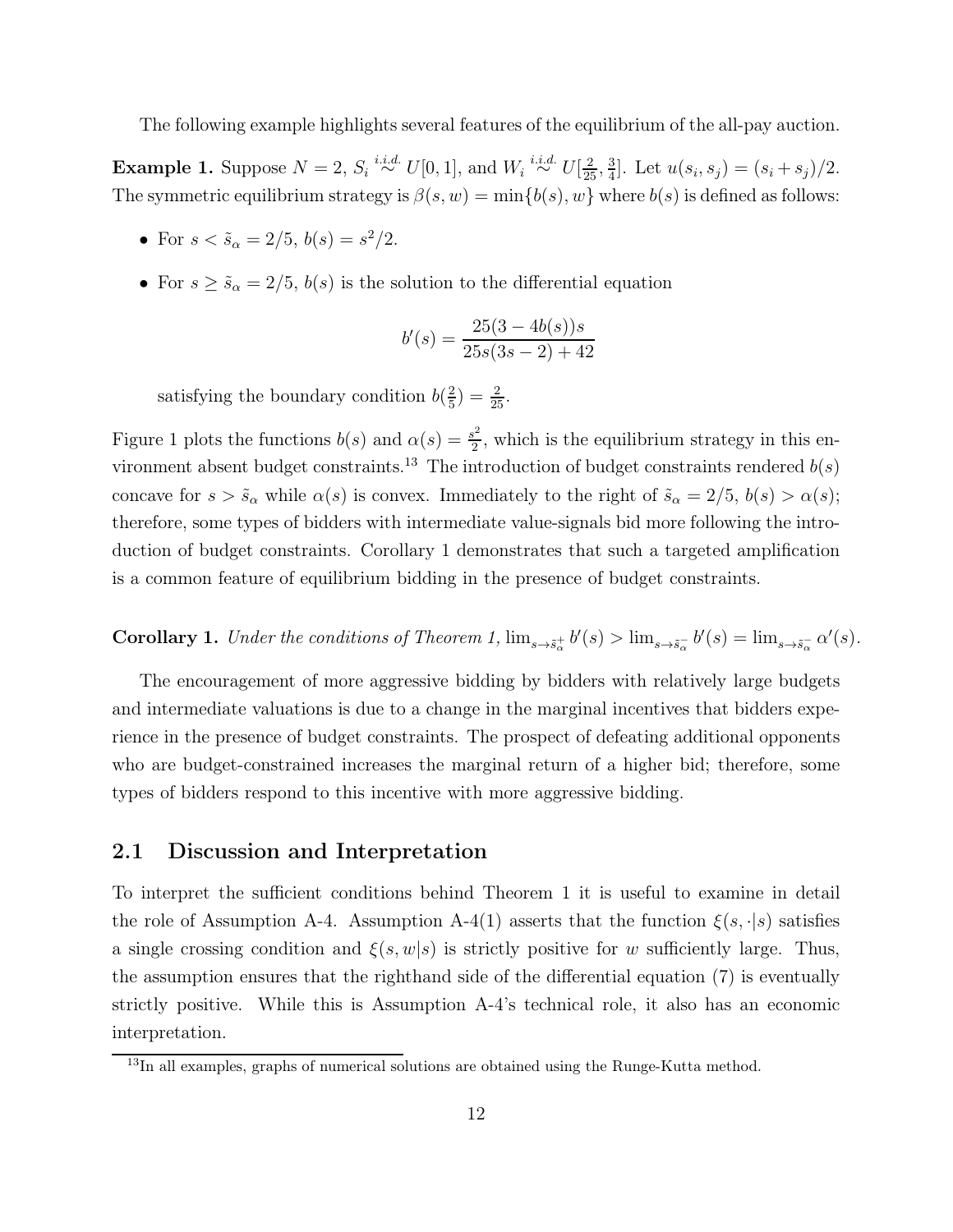

Figure 1: The functions  $b(s)$  and  $\alpha(s)$  from Example 1.

Writing the condition  $\xi(s, w|s) > 0$  explicitly (see Lemma B1 in the appendix) gives

$$
g(w)(N-1)\left[\sum_{k=0}^{N-2} \binom{N-2}{k} G(w)^{N-2-k} (1-G(w))^k (z_k(s)|-z_{k+1}(s|s))\right] < 1. \tag{11}
$$

To simplify further, suppose values are private and value-signals are independent draws from a common distribution with c.d.f.  $H(s)$ .

Under these additional assumptions, we benefit from the simplification

$$
z_k(s|s) - z_{k+1}(s|s) = u(s)H(s)^k(1 - H(s))
$$

and we are able to rewrite  $\xi(s, w|s) > 0$  as

$$
g(w)(N-1)u(s)(1 - H(s)) (G(w) + H(s) - G(w)H(s))^{N-2} < 1
$$
  

$$
\iff u(s)\frac{d}{dw} [G(w) + H(s) - G(w)H(s)]^{N-1} < 1.
$$

The term  $[G(w) + H(s) - G(w)H(s)]^{N-1}$  is the probability that all bidders other than i have a value-signal less than s or a budget less than w. If  $b = \beta(s, w)$ —as equilibrium bidding assumes—this would be the probability with which bidder  $i$  wins the auction when she bids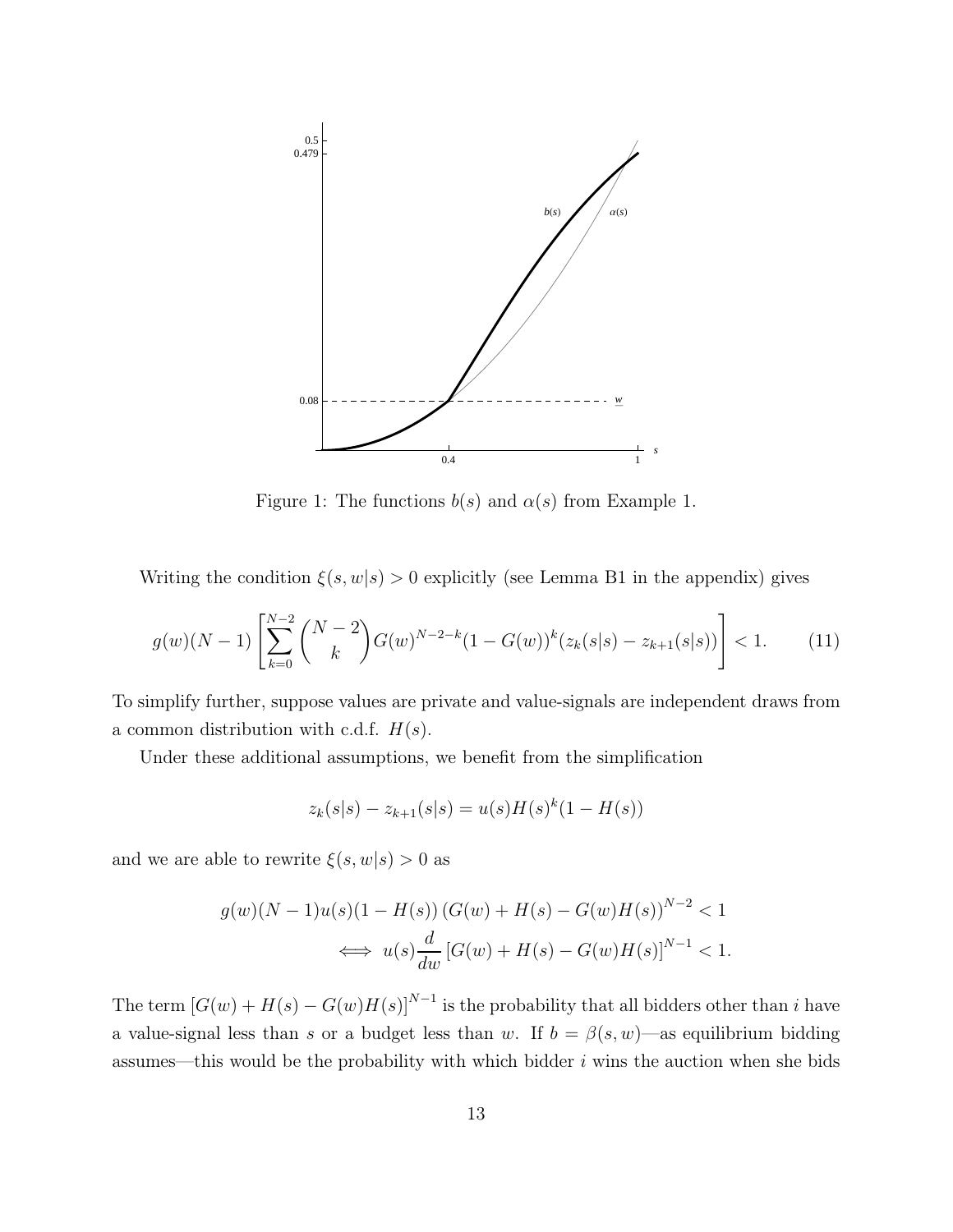b. We can therefore regard Assumption A-4 as imposing a subtle limit on the rate of change in the probability of winning owing only to defeating opponents who have a smaller budget. If this probability increases too rapidly at some point  $\hat{w}$ —for instance, due to an "atom"<sup>14</sup> in the distribution of budgets—then as  $b(s)$  crosses  $\hat{w}$ ,  $b'(s)$  becomes undefined or negative and the continuous strategy we are considering can no longer be an equilibrium. At such bid levels, a bidder would have an incentive to drastically increase her bid to take advantage of others' budget constraints.<sup>15</sup>

In an interdependent-value setting, the preceding intuition continues to apply. However, it must be extended to incorporate the winner's curse. Defeating low-budget opponents is generally "good news" concerning the expected value of the item. Therefore in its fullest form, (11) additionally incorporates a weighted average controlling for these effects on an opponent-by-opponent basis.

Since the sufficient conditions in Assumption A-4 may be difficult to verify in practice, a simple (but exceptionally conservative) alternative is that

$$
g(w)(N-1)\mathbb{E}[u(1, Y_1, \dots, Y_{N-1})|S=1] < 1. \tag{12}
$$

The sufficiency of this condition is easy to confirm since

$$
\sum_{k=0}^{N-1} \gamma'_k(w) z_k(x|s)
$$
  
=  $g(w)(N-1) \left[ \sum_{k=0}^{N-2} {N-2 \choose k} G(w)^{N-2-k} (1 - G(w))^k (z_k(s|s) - z_{k+1}(s|s)) \right]$   
 $\leq g(w)(N-1) \left[ \sum_{k=0}^{N-2} {N-2 \choose k} G(w)^{N-2-k} (1 - G(w))^k \right] z_0(s|s)$   
 $\leq g(w)(N-1) \mathbb{E}[u(1, Y_1, ..., Y_{N-1})|S = 1].$ 

Effectively,  $(12)$  bounds  $g(w)$  and places a uniform limit on the preponderance of budget constraints in the relevant range of bids. Of course, this strict limit is not necessary for equilibrium existence. Example 1, presented above, does not satisfy (12).

<sup>&</sup>lt;sup>14</sup>We are assuming atom-less distributions of budgets, but the intuition in the extreme case of an atom in  $G(w)$  is illuminating. Of course, there exist examples of a similar character when  $G(w)$  admits a continuous density. See also Example 4.

<sup>15</sup>Example 4 in the final section highlights this intuition explicitly.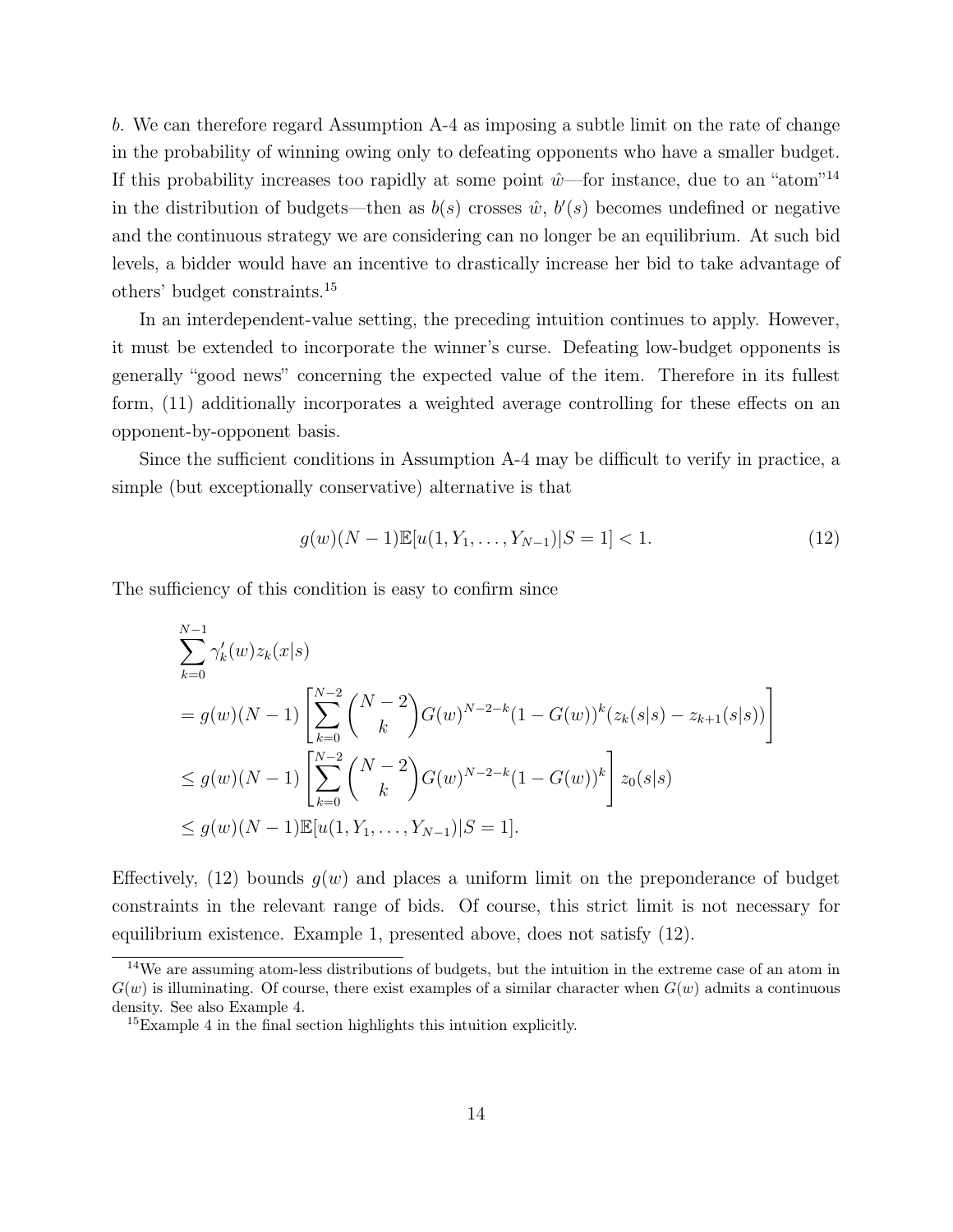Necessity A natural question to pose is to what extent our assumptions are necessary to support a continuous symmetric equilibrium? First, any assumptions concerning the differentiability of relevant functions are needed to ensure that the differential approach we adopt is possible. We consider such conditions to be economically innocuous. It is therefore more apt to examine the extent to which Assumption A-4 is necessary since it is the most unusual of the proposed conditions.

First suppose that  $\xi(s, \underline{w}|s) < 0$  in a neighborhood of  $\tilde{s}_{\alpha}$ . In this situation, the solution  $b(s)$  cannot be extended continuously to bids in the range above w. All solutions to the differential equation (7) will be decreasing in a neighborhood immediately above w and near  $\tilde{s}_{\alpha}$ . In this regard, Assumption A-4(2) cannot be relaxed while ensuring an equilibrium in continuous strategies.

From a formal point of view Assumption A-4(1) is not necessary for the existence of the equilibrium that we identify. From a practical perspective we view it as necessary. It is the weakest assumption that *guarantees* increasing solutions to (7) on the domain  $[\tilde{s}_{\alpha}, 1]$  without referring to the solution of (7) itself, which we view as too far removed from model primitives to be economically meaningful. At minimum, A-4(1) enjoys an economic interpretation, which we view as plausible. Weaker statements in lieu of Assumption  $A-4(1)$  would allow  $\xi(s, \cdot|s)$  to fail its single crossing condition provided the failure did not adversely affect the solution to (7) that is intended to be used in defining equilibrium bidding.

### 2.2 Comparative Statics

To place the equilibrium in context and to foster intuition for its properties we investigate several comparative statics. Throughout we focus on the effect of changes of the environment on changes in individual bidder behavior. Given the indirect characterization of the equilibrium bidding strategy, we cannot offer detailed conclusions concerning aggregate auction performance, such as expected revenue.

#### Changes in the Distribution of Budgets

It is natural to assume that the distribution of bidders' budgets may vary with broader economic and social conditions. More austere times may imply agents have on average less resources to expend on the contest; an economic boom may encourage profligacy. Surprisingly, however, exogenous "uniform" changes in the distribution of budgets may lead to a non-uniform adjustment in the players' bidding strategies. Some types of bidders may bid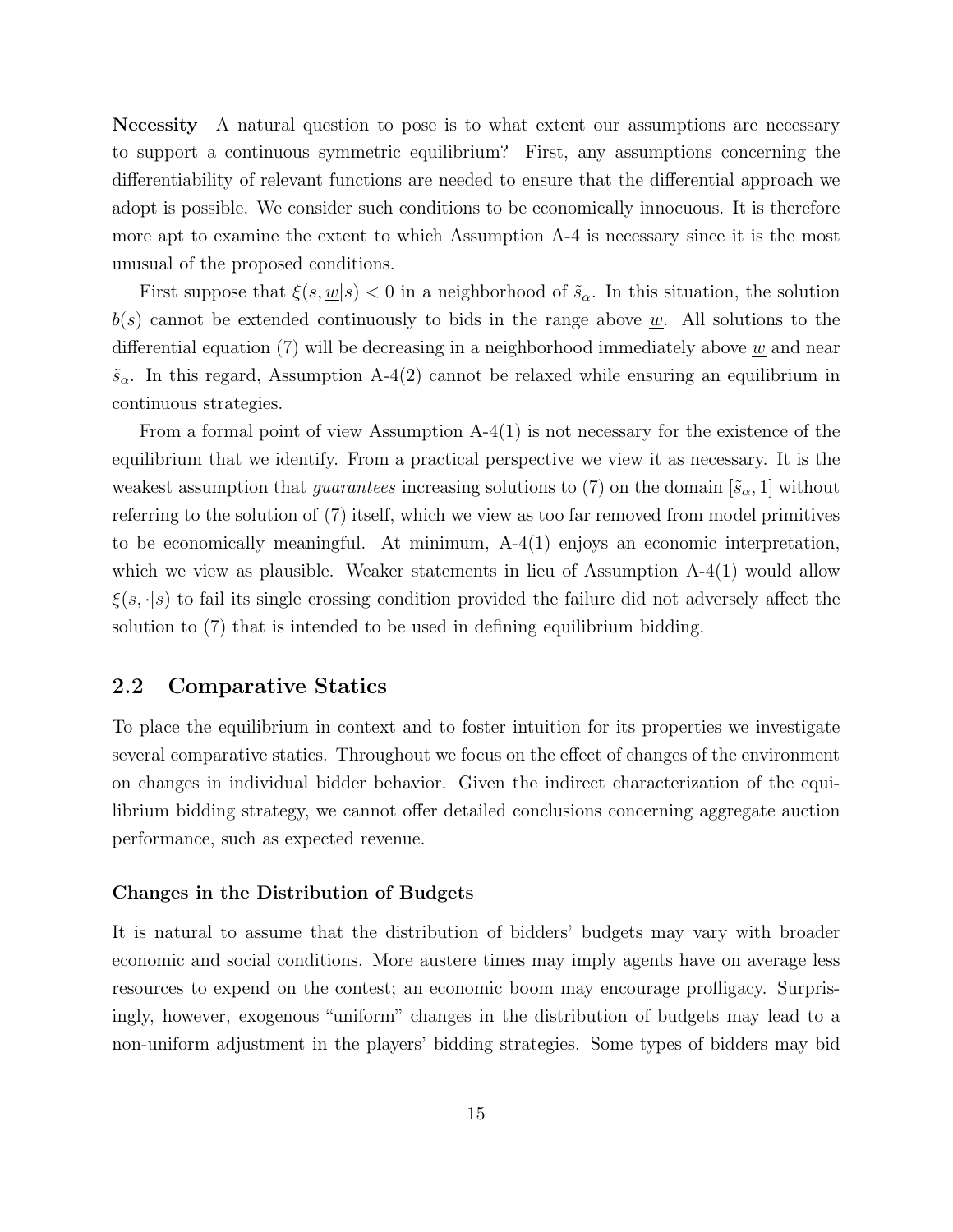more, while others may bid less.

For a concrete example, consider a change in the environment that makes budget constraints more lax on average. In principle, this relaxation can lead to two competing effects. First, when budget constraints are relaxed, bidders may be encouraged to bid more constraints on competition have been softened and a bidder may naturally wish to bid more. The countervailing force, however, draws on the amelioration of the winner's curse associated with budget constraints. Conditional on winning, the item is of relatively higher value when budget constraints bind since there is a good chance of having defeated a budget-constrained opponent. Relaxing budget constraints dampens this effect. The result would tend to pull bids down. In the context of the second-price auction, Fang and Parreiras (2002) conclude that the latter effect can dominate. As a result, they are able to derive an unambiguous comparative static in the second-price auction.

In the all-pay auction, however, there does not exist a simple ordering of equilibrium strategies as we change G. This is true even under very restrictive stochastic orders. To appreciate this conclusion, suppose  $N = 2$  and fix a distribution of budgets G on  $[w, \bar{w}]$  where  $\bar{\alpha} < \bar{w}$ . As shown by Lemma B4 in the appendix, the equilibrium bidding strategy in this case will be bounded above by  $\bar{\alpha}$ . Consider a family of distribution functions indexed by  $a \geq 1$ defined as  $G_a(w) \equiv G(w)^a$ . If  $a' > a$ , then  $G_{a'}$  likelihood-ratio dominates  $G_{a'}^{16}$  Intuitively, higher values of a imply more relaxed budget constraints as larger realizations of  $W_i$  are more common. Denote by  $\beta_a(s, w) = \min\{b_a(s), w\}$  an equilibrium strategy parameterized by a and meeting the conditions identified in our analysis. Suppose for  $a = 1$ , the auction admits an equilibrium  $\beta_1$ . Since  $g(w)$  is bounded, for all a sufficiently large  $1-g(w)aG(\bar{\alpha})^{a-1} > 0$  for all  $w \in [\underline{w}, \bar{\alpha}]$ . Therefore, for a sufficiently large,  $\beta_a$  will define an equilibrium when budgets are distributed according to  $G_a$ . By examining the main differential equation defining  $b_a(s)$ as  $a \to \infty$ , we see that

$$
\frac{(1-G(b)^a)v_1(s,s)f_1(s|s)}{1-ag(b)G(b)^{a-1}\int_s^1 v_1(s,y)f_1(y|s)dy} \to v_1(s,s)f_1(s|s)
$$

uniformly for all s and  $b \leq \bar{\alpha}$ . Therefore  $b_a(s) \to \int_0^s v_1(y, y) f_1(y|y) dy$ , as expected. Recall however that for each  $a, b_a(s) > \alpha(s)$  for s immediately to the right of  $\tilde{s}_\alpha$  while  $b_a(1) < \bar{\alpha}$ . Therefore a bidder's strategy adjustment as budget constraints are relaxed is not monotone across types. In general  $b_a(\cdot)$  is neither greater nor less than  $b_{a'}(\cdot)$  for  $a' \neq a$ . Thus, the same qualitative ordering that exists for the second-price auction does not carry over to the case

<sup>16</sup>See Krishna (2002, p. 260).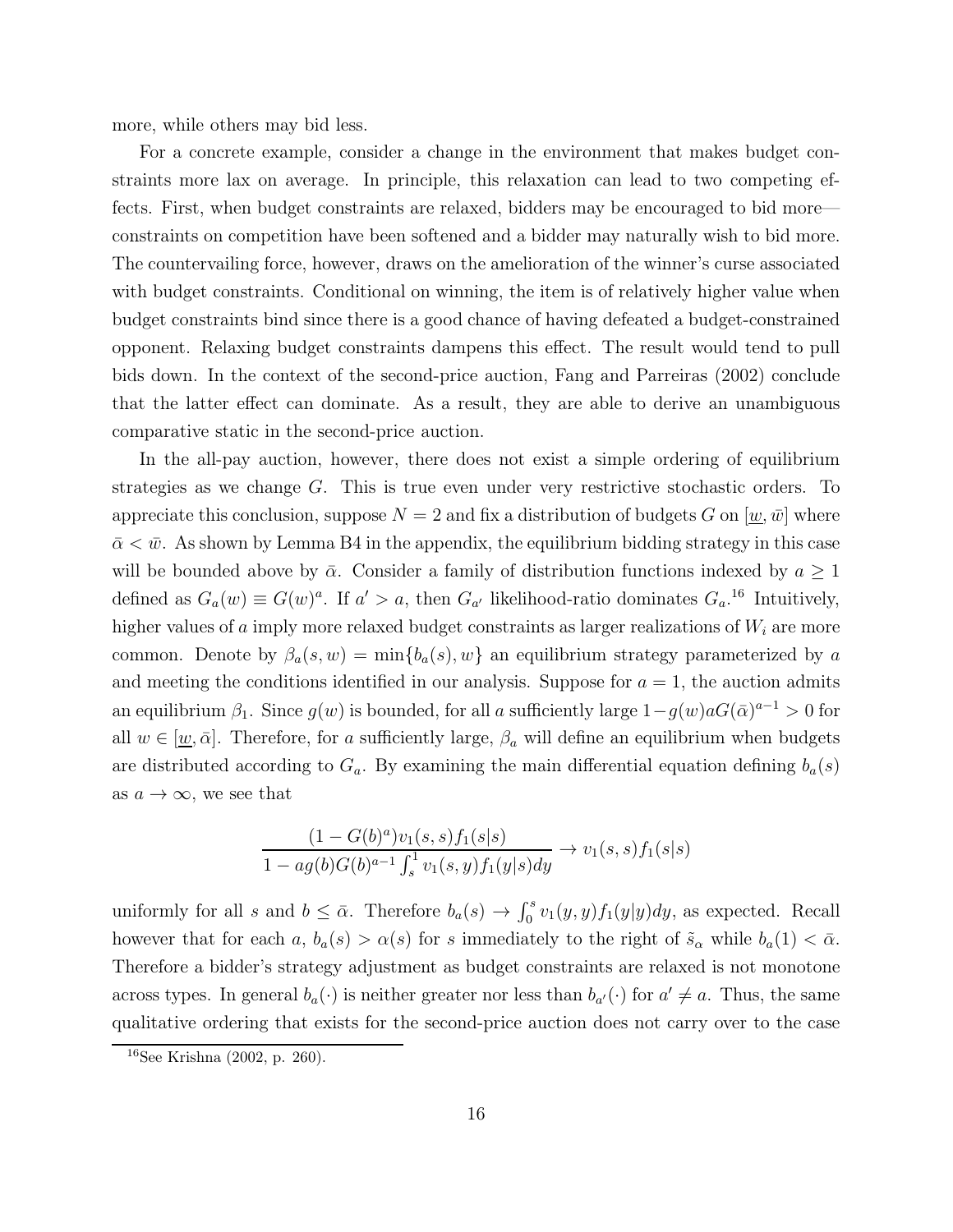of the all-pay auction.

#### Changes in the Bidder Population

How will changes in the bidder population affect the auction's equilibrium? While original studies of auctions with budget constraints, such as Che and Gale (1998b), allowed for variation in the number of bidders, comparative statics exploring the sensitivity of equilibrium to changes in N were not pursued systematically. Studies by Fang and Parreiras (2002) and Kotowski (2013) of the second-price and first-price auctions limited attention to the case of two bidders. The conclusion following from our analysis is that the existence of an equilibrium in the canonical class is very sensitive to the number of bidders in the auction. This conclusion applies even in an independent, private-value setting.

Fix an auction environment with private values and suppose there is an equilibrium of the form  $\beta(s, w) = \min\{b(s), w\}$  for some  $N \geq 2$ . Changing N can lead to two salient violations of Assumption A-4. First, due to a change in N at the (new) critical value  $\tilde{s}_{\alpha}$ , the (new) expression (11) is such that  $\xi(\tilde{s}_{\alpha}, \underline{w}|\tilde{s}_{\alpha}) < 0$ , which violates Assumption A-4(2). Second, even if A-4(2) is satisfied, following a change in the number of bidders  $\xi(s, w|s)$  may instead violate the single-crossing condition from Assumption A-4(1). The violation can preclude the existence of a strictly increasing solution to (7) for all  $s \geq \tilde{s}_{\alpha}$ . We illustrate both failures with an example. The example assumes private values and so the documented ill-behavior of the equilibrium strategy is not a consequence of value-interdependence.

**Example 2.** Suppose there are N bidders with private values, i.e.  $u(s_i, \mathbf{s}_{-i}) = s_i$ . Valuesignals are distributed uniformly and independently on the unit interval. Budgets are distributed independently according to the distribution  $G(w) = 1 - \exp(-4(w - w))$  with support  $\langle \underline{w}, \infty \rangle$ . Choose  $\underline{w} = 0.1$ .

Adding a subscript to emphasize its dependent on N, we can express  $b_N(s)$  for bids below  $\underline{w}$  as

$$
b_N(s) = \frac{N-1}{N} s^N.
$$

The associated critical value is  $\tilde{s}_{\alpha,N} = \sqrt[N]{\frac{1}{10}}$  $\frac{1}{10} \cdot \frac{N}{N-}$  $\frac{N}{N-1}$ . Similarly, for each  $N \geq 2$ , we can calculate  $\xi(s,w|s)$  to be

$$
\xi_N(s,w|s) = 1 + 4(N-1)(s-1)s e^{\frac{2}{5}-4w} \left( (s-1)e^{\frac{2}{5}-4w} + 1 \right)^{N-2}.
$$

Again, we have used an  $N$  subscript to emphasize this function's dependence on  $N$ . We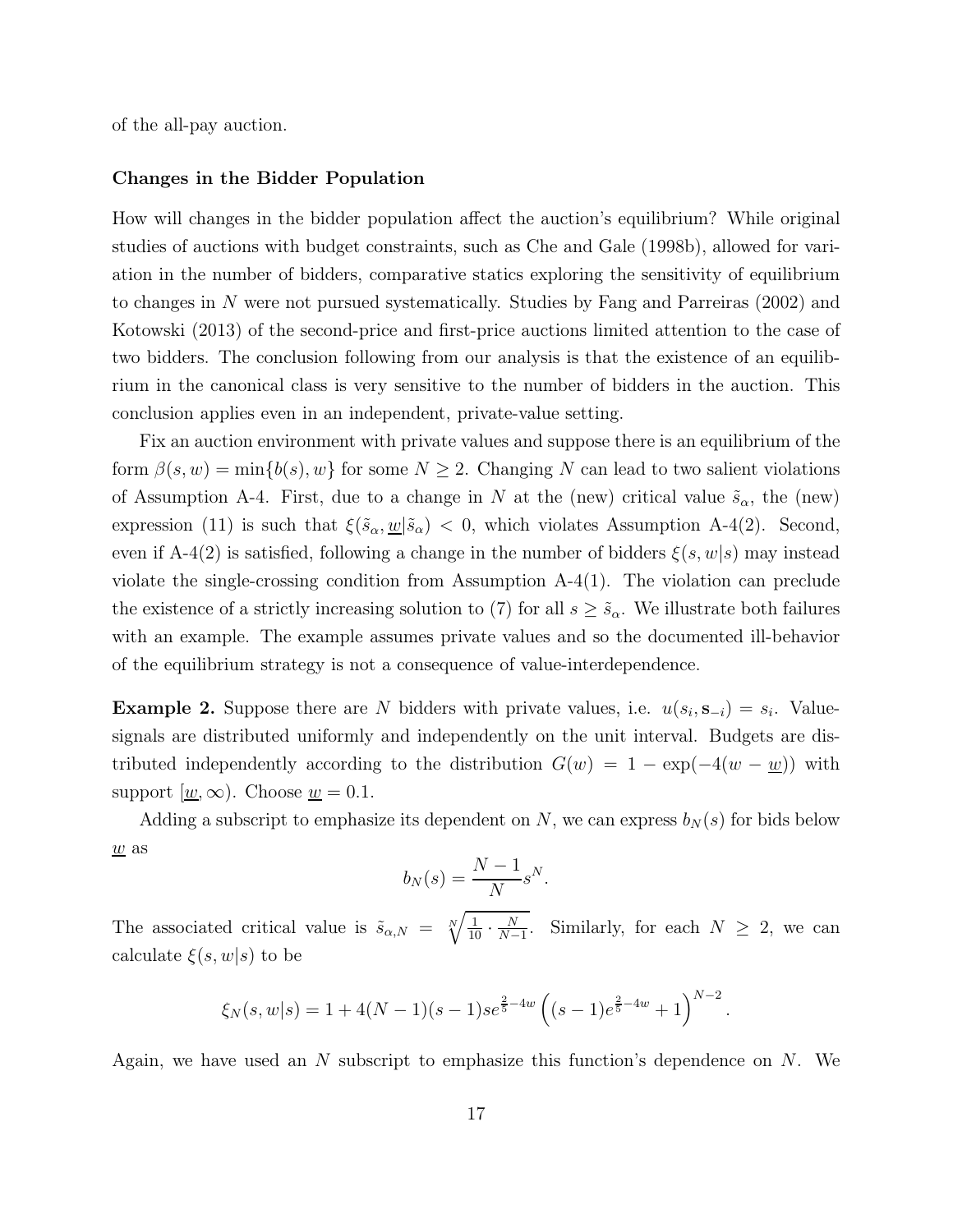consider three cases:

- 1. Suppose  $N = 2$ , then  $\xi_2(s, w|s) = 4(s-1)s e^{\frac{2}{5}-4w} + 1$ , which is strictly positive for all  $(s, w) \in [0, 1] \times [\underline{w}, \infty)$  except at the point  $(s, w) = (\frac{1}{2})$  $(\frac{1}{2}, \frac{1}{10})$  where it is zero. Since  $\tilde{s}_{\alpha,2}$  = √ 1  $\frac{1}{5} \approx 0.447$ , Assumption A-4 is satisfied and a symmetric equilibrium in canonical strategies exists.
- 2. Keeping the environment otherwise the same, suppose  $N = 3$ . Now  $\tilde{s}_{\alpha,3} =$  $\frac{\sqrt[3]{\frac{3}{5}}}{2^{2/3}} \approx 0.531.$ At this value,  $\xi_3(\tilde{s}_{\alpha,3}, \underline{w} | \tilde{s}_{\alpha,3}) = \frac{11}{5} - 2 \left( \frac{6}{5} \right)$  $\frac{6}{5}$ )<sup>2/3</sup> < 0. This is a violation of Assumption A-4(2) and a continuous extension of  $b(s)$  at  $\tilde{s}_{\alpha,3}$  into the range above <u>w</u> is not possible. We note that  $A-4(1)$  is otherwise satisfied.
- 3. Finally, suppose  $N = 10$ . In practical terms this would be a setting with a large number of bidders. Now,  $\tilde{s}_{\alpha,10} = \frac{1}{\sqrt[5]{3}} \approx 0.803$  and  $\xi_{10}(\tilde{s}_{\alpha,10}, \underline{w} | \tilde{s}_{\alpha,10}) = 5 - 4\sqrt[5]{3} \approx 0.017 > 0$ . Thus, Assumption  $A-4(2)$  is met. However, Assumption  $A-4(1)$  fails. We illustrate this failure with Figure 2. The figure shows the function  $b(s)$  in this case along with its solution satisfying the boundary condition  $b(\tilde{s}_{\alpha,10}) = \underline{w}^{17}$ . This extension of  $b(s)$ above <u>w</u> necessarily needs to traverse a region, illustrated in gray, where  $\xi_{10}(s, w|s)$  < 0. Therefore, there does not exist a strictly increasing solution to (10) that satisfies  $b(\tilde{s}_{\alpha,10})=\underline{w}.$

The main implication stemming from Example 2 concerns the possibilities and opportunities for inference in auction environments where bidders may be budget constrained. These implications would apply to auction formats other than the all-pay auction. While there does not exist a good theory of inference and identification in auctions with budget constraints (and it is far beyond the scope of this study to develop one), changes in  $N$  are a common source of variation exploited in empirical auction studies.<sup>18</sup> Fully exploiting this variation in auctions with budget constraints may be problematic (or at best challenging) due to the qualitative differences of equilibrium bidding as the environment changes with N. For example, for some values of N (depending on the distribution of budgets and valuations), one would not be able to employ first-order conditions to characterize a bidder's optimal bid. Much more research is required to develop precise conclusions and restrictions accounting for such concerns.

<sup>&</sup>lt;sup>17</sup>Technically, we plot the solution for the inverse of  $b(s)$ . This technique allows us to accommodate cases where  $b'(s) = \infty$  for some s.

<sup>&</sup>lt;sup>18</sup>See Athey and Haile (2007) for a recent survey of identification in auction models. See Bajari and Hortaçsu (2005) for an implementation.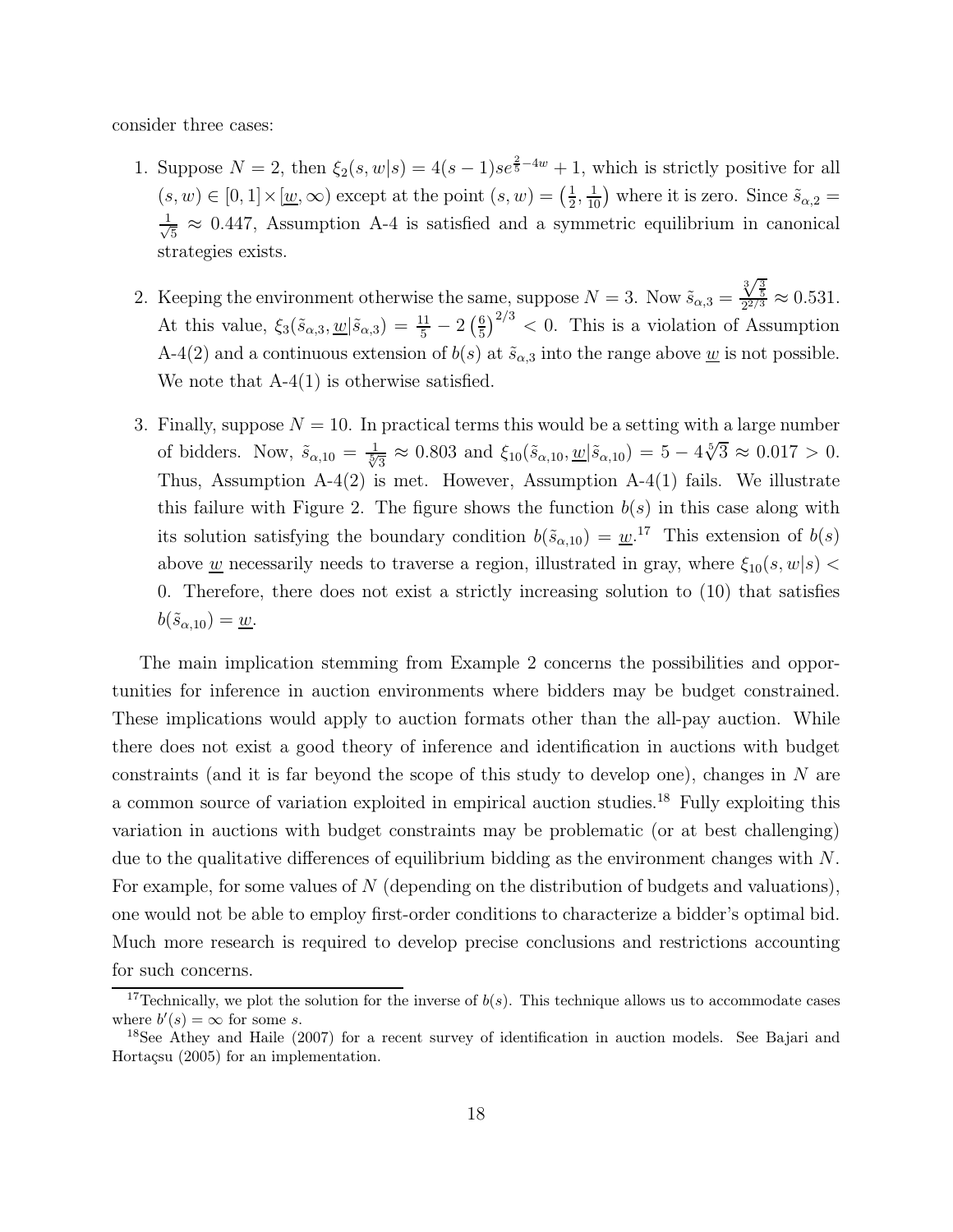

Figure 2: A failure of Assumption A-4. The gray region is the set  $\{(s, w): \xi_{10}(s, w | s) < 0\}.$ Elsewhere,  $\xi_{10}(s, w|s) \geq 0$ .

#### Public Signals

Suppose prior to bidding players observe the realization of some public signal  $S_0$ , which is affiliated with bidders' value-signals. We may further suppose that each bidder's payoff depends on the value of this signal, i.e.  $V_i = u(S_0, S_i, S_{-i})$ . For example, this signal may be some information released non-strategically by the auctioneer or some widely available piece of economic news. Before examining how bidding may depend on the public signal, we distinguish two (non-exclusive) types of public signals that the bidders may observe.

**Definition 1.** The public signal  $S_0$  is *value-relevant* if for a.e.  $(s_i, \mathbf{s}_{-i})$ ,  $u(s_0, s_i, \mathbf{s}_{-i})$  is strictly increasing in  $s_0$ .  $S_0$  is said to be value-irrelevant if for all  $(s_i, \mathbf{s}_{-i})$ ,  $u(s_0, s_i, \mathbf{s}_{-i})$  is constant in  $s_0$ .

**Definition 2.** Let  $\bar{s}_0$  and  $\underline{s}_0$  be two realizations of  $S_0$ . The public signal  $S_0$  is *information*relevant if there exists a set A,  $Pr[S_{-i} \in A] > 0$ , such that  $\bar{s}_0 \neq \underline{s}_0 \implies h(\cdot|s_i, \bar{s}_0)|_A \neq$  $h(\cdot|s_i, s_0)|_A$  or  $h(\cdot|s_i, \bar{s}_0)|_A > h(\cdot|s_i, s_0)|_A$ .

A signal that is value-relevant conveys information about the value of the item directly; its realized value is effectively a parameter of a bidder's utility function. An informationrelevant signal is correlated with other bidders' private information. Therefore, it conveys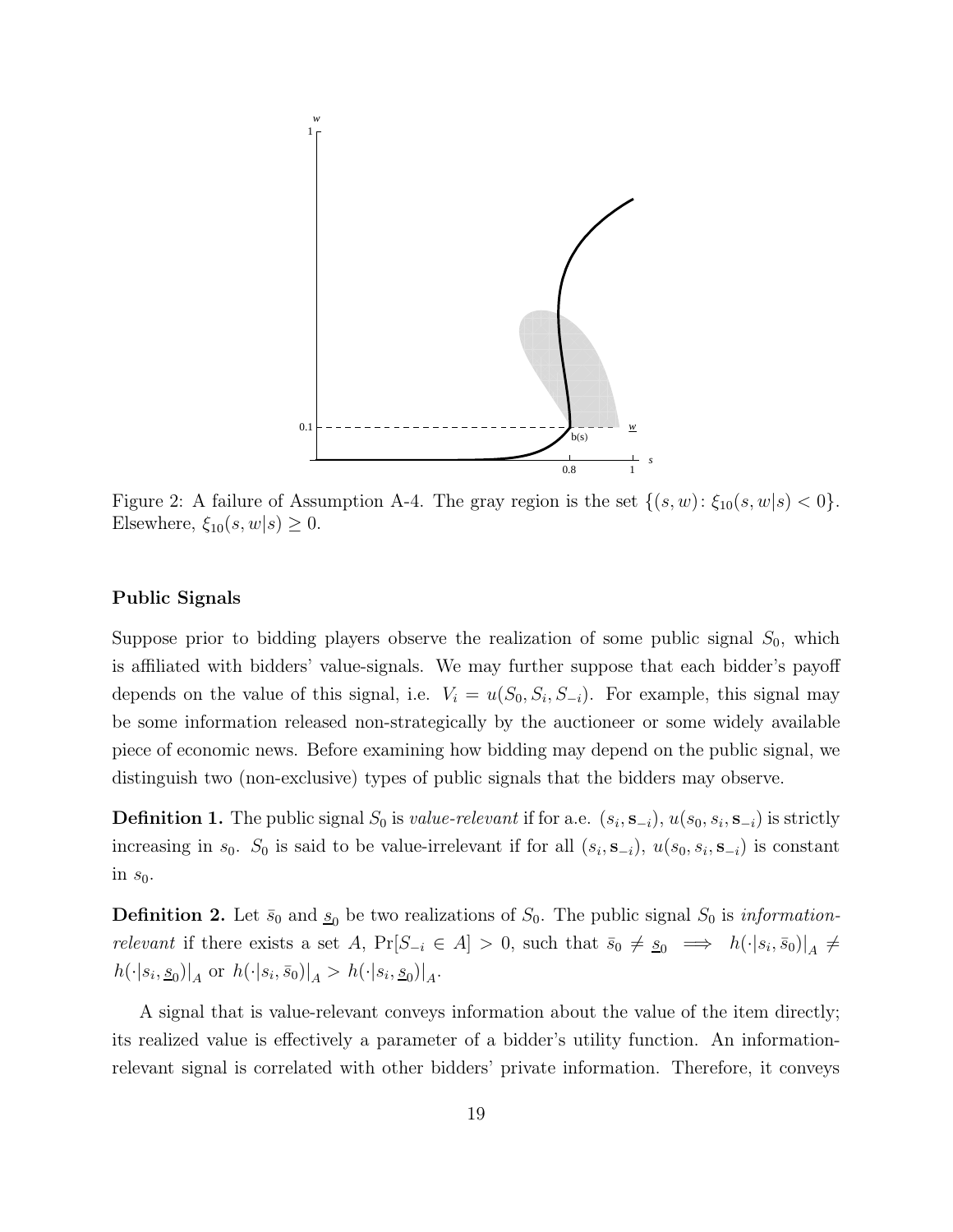additional information about others' signals beyond the information contained already in  $S_i$ . While nothing precludes a signal from being both value- and information-relevant—we believe that most signals embody both characteristics—we will focus only on extreme cases where public signals are either value- or information-relevant, but not both. This dichotomy allows us to characterize the competing effects of information in the all-pay auction. Signals that are purely value-relevant encourage bidders to respond in the intuitive manner—"good news" will encourage uniformly more aggressive bidding. In contrast, high realizations of signals that are solely information-relevant may be a discouragement. Some types of bidders place lower bids as a result.

**Theorem 2.** Suppose the conditions of Theorem 1 are satisfied. Let  $\bar{s}_0 > s_0$  be high and low realizations of a public signal  $S_0$  observable to all bidders. Let  $\bar{\beta}(s, w)$  be the symmetric equilibrium strategy in the all-pay auction when the public signal is high. Define  $\beta(s, w)$ analogously when the realized public signal is low.

- 1. If the public signal is value-relevant but  $h(\cdot | \cdot, \bar{s}_0) = h(\cdot | \cdot, \underline{s}_0)$ , then  $\bar{\beta}(s, w) \geq \underline{\beta}(s, w)$ .
- 2. If the public signal is value-irrelevant but information relevant, then there exists an  $\hat{s} > 0$  such that for all  $0 < s < \hat{s}$ ,  $\bar{\beta}(s, w) \leq \beta(s, w)$ .

THe intuition behind Theorem 2 is simple. First, consider the case of purely valuerelevant information. Noting the preceding discussion, and viewing  $s_0$  as a parameter entering u it is clear that our equilibrium characterization remains the same with statements conditional on  $s_0$  replacing the unconditional statements. An implicit assumption, of course, is that changes in  $s_0$  are sufficiently small to ensure that we maintain a symmetric equilibrium in canonical strategies of the form  $\min\{b(s), w\}$ . With this qualification in mind, the associated comparative static is intuitive.

In turning to information-relevant signals, we observe a different reaction. This conclusion is independent of the presence of budget constraints per se but is instead a general feature of the all-pay auction.<sup>19</sup> The intuition is straightforward. Conditional on observing a high public signal  $\bar{s}_0$  bidder i can infer that her opponent likely has a high signal and will in consequence bid high. A high bid by the opponent decreases the probability with which bidder i wins the auction, discouraging her from bidding aggressively. In contrast, if the public signal also has a direct effect on a bidder's value for the item, the resulting boost in expected payoff may be enough to counteract the discouragement effect.

<sup>&</sup>lt;sup>19</sup>We have not found this comparative static noted before in the literature on *symmetric* all-pay auctions. Many studies, however, note similar "discouragement effects" in bidding games and contests, particularly when players are ex ante *asymmetric*. See Dechenaux et al. (2012) for a survey.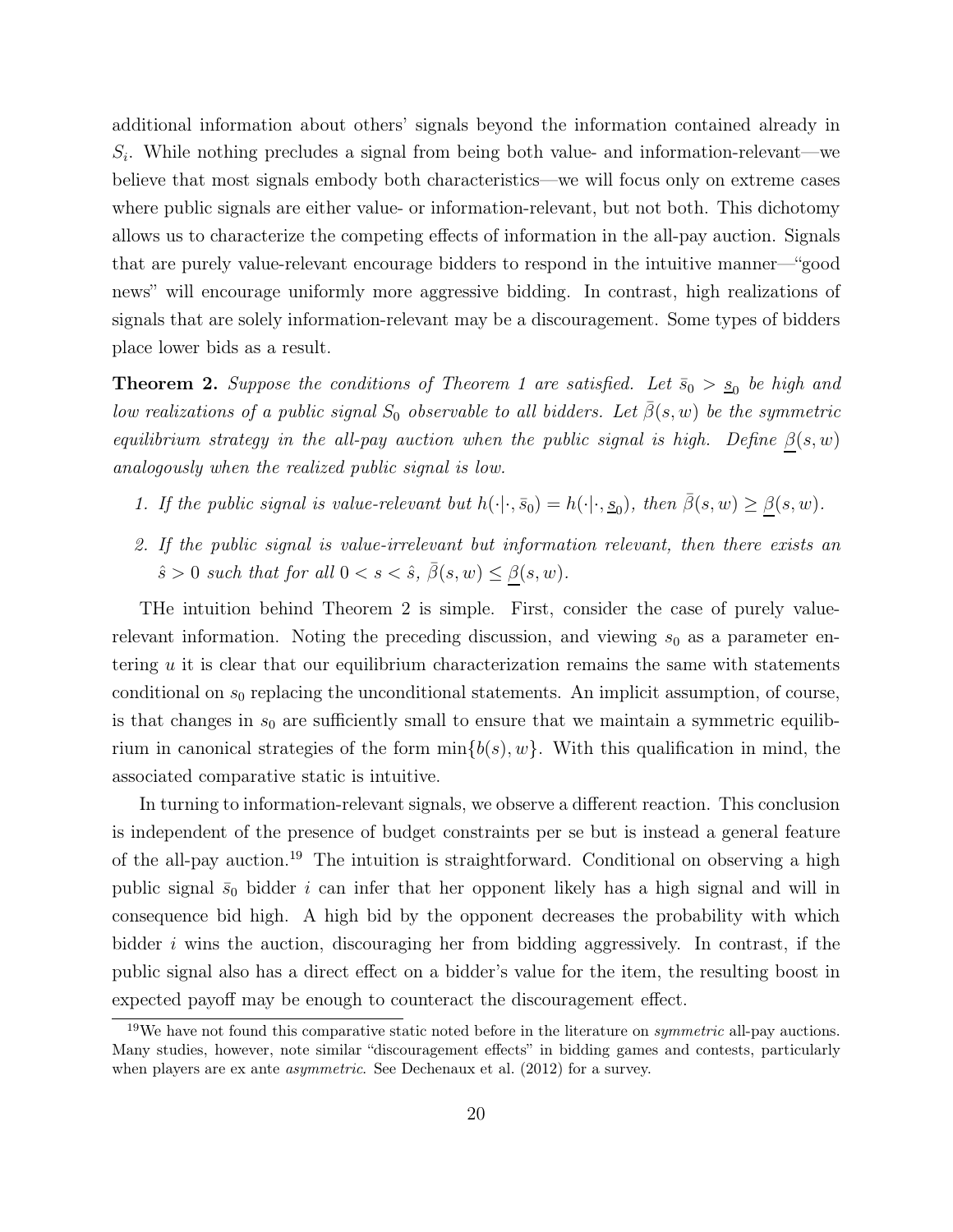### 3 The War of Attrition

Given that the first-price, second-price, and all-pay auctions have symmetric equilibria of the form  $\beta(s, w) = \min\{b(s), w\}$ , a natural conjecture is that the war of attrition also has an equilibrium in canonical strategies. In this section we extend our baseline model to accommodate this auction format. We maintain our assumptions concerning the environment from Section 1. Again, bidders will simultaneously submit bids and the highest bidder will be deemed the winner. (Ties are resolved with a uniform randomization.) Unlike the preceding analysis, in the (static) war of attrition the winning bidder makes a payment equal to the second-highest bid. All losing bidders continue to incur a cost equal to their bid. Sometimes, this auction format is called the second-price, all-pay auction. Our static treatment of the war of attrition mirrors the analysis in Krishna and Morgan (1997). Therefore, we do not model the war of attrition as an extensive game where bidders sequentially submit additional (incremental) bids. Leininger (1991) and Dekel et al. (2006) consider such models with budget limits and perfect information. Hörisch and Kirchkamp (2010) present an experimental comparison of static and dynamic implementations of the war of attrition.

Many of the qualitative features of the all-pay auction's equilibrium find natural analogues in the equilibrium of the war of attrition. The major distinction is that under a very mild technical condition the war of attrition features a uniform amplification of unconstrained bids following the introduction of budget constraints. Bidders with large budgets will increase their equilibrium bid relative to their equilibrium bid in the same environment absent budget constraints. In the all-pay auction, such an amplification was present only for a subset of types with intermediate value-signals. The section concludes by noting the prospects for a revenue ranking between the all-pay auction and the war of attrition. Generally, such a ranking is not possible if both budget constraints and affiliated interdependent values are present.

As the derivation of the equilibrium strategy in the war of attrition parallels that from the all-pay auction, we abbreviate our discussion accordingly. Before pursuing the details, however, recall that under suitable assumptions Krishna and Morgan (1997) show that the war of attrition without budget constraints has a symmetric equilibrium where all bidders adopt the strategy

$$
\omega(s) = \int_0^s \frac{v_{N-1}(y, y) f_{N-1}(y|y)}{1 - F_{N-1}(y|y)} dy.
$$
\n(13)

This strategy has two important properties. First, it is strictly increasing. Second, it is not bounded:  $\lim_{s\to 1^-} \omega(s) = \infty$  (Krishna and Morgan, 1997, Proposition 1). Hence, there exists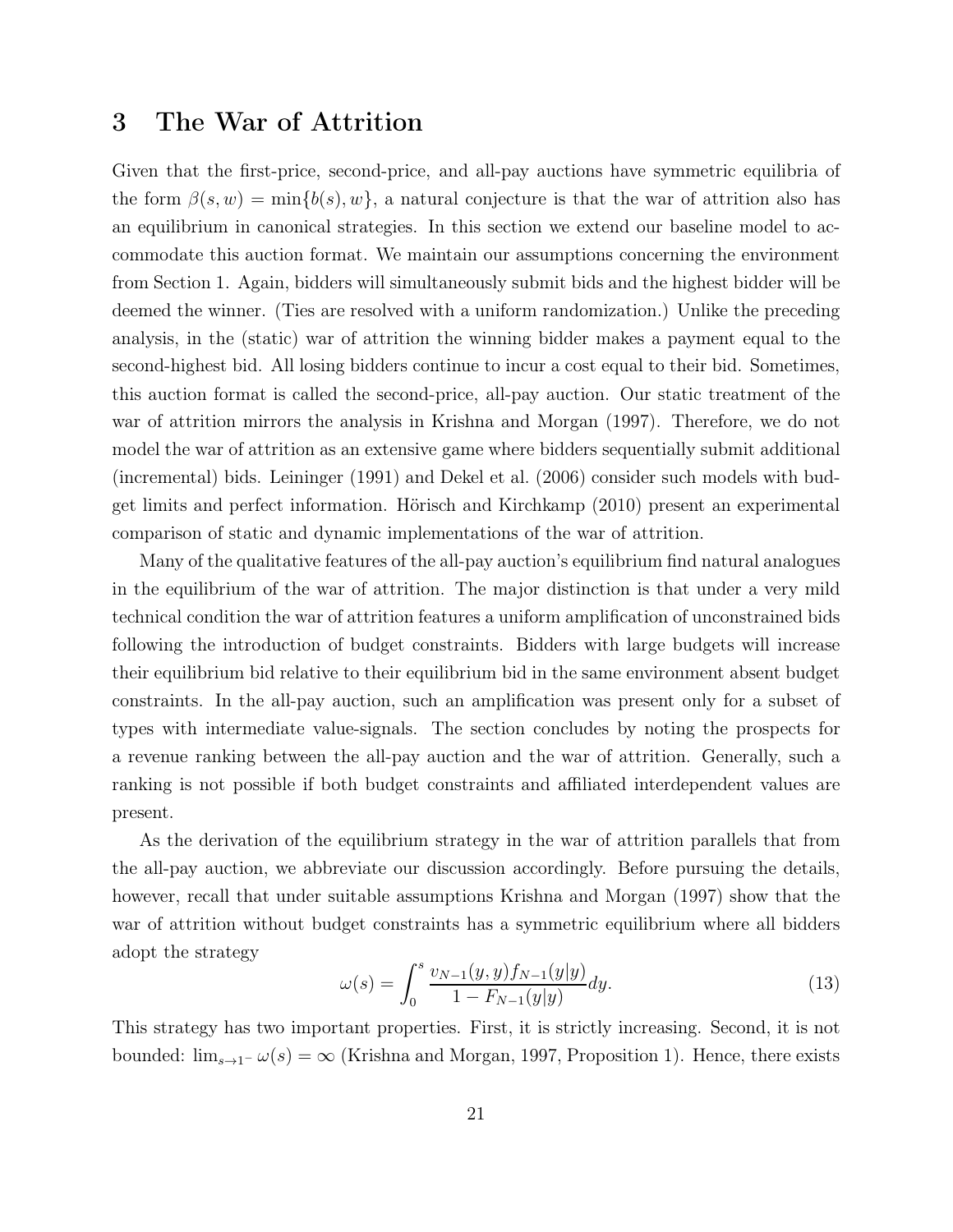a unique  $\tilde{s}_{\omega}$  such that  $\omega(\tilde{s}_{\omega}) = \underline{w}$ . This parameter is the analogue of  $\tilde{s}_{\alpha}$  from our study of the all-pay auction.

We will identify an equilibrium in the war of attrition with budget constraints which assumes the form  $\beta(s, w) = \min\{b(s), w\}$ . Again,  $b(s)$  will be defined as an increasing solution to a differential equation. It will be piecewise differentiable as we anticipate a "kink" as bids cross the  $\underline{w}$  threshold. The derivation of  $b(s)$  in the war of attrition is somewhat more complicated than our argument for the all-pay auction since a winning bidder's payment is uncertain at the time of bidding. To begin, suppose  $b(s)$  is an increasing function. Let

$$
F_k(x|s) = \underbrace{\int_0^1 \cdots \int_0^1}_{N-1-k} \underbrace{\int_0^x \cdots \int_0^x}_{k} h(y_1, \ldots, y_{N-1}|s) dy_1 \cdots dy_{N-1}
$$

and define

$$
\hat{H}(x, b(x)|s) = \sum_{k=0}^{N-1} \gamma_k(b(x)) F_k(x|s).
$$

If all bidders  $j \neq i$  are following a bidding strategy  $\beta(s, w) = \min\{b(s), w\}, \hat{H}(x, b(x)|s)$  is the probability that all bidders  $j \neq i$  have a type  $(s_j, w_j)$  such that  $\beta(s_j, w_j) < b(x)$ . We can write the expected utility of a bidder placing the bid  $b(x)$ , as

$$
U_i(b(x)|s, w) = \sum_{k=0}^{N-1} \gamma_k(b(x))z_k(x|s) - (1 - \hat{H}(x, b(x)|s))b(x) - \int_0^{\tilde{s}_{\omega}} \omega(y)f_{N-1}(y|s)dy - \int_{\tilde{s}_{\omega}}^x b(y)\left. \frac{d}{dz}\hat{H}(z, b(z)|s) \right|_{z=y} dy
$$

The first term is the expected benefit of winning the auction. The second term is the payment the bidder must make if she loses the auction. This equals her own bid. The third and fourth terms account for the payment she makes when she wins the auction.

Assuming appropriate differentiability, we can compute  $\frac{d}{dx}U_i(b(x)|s,w)|_{x=s} = 0$ . This leads to the differential equation

$$
b'(s) = \frac{\sum_{k=0}^{N-1} \gamma_k(b(s))z'_k(s|s)}{1 - \hat{H}(s, b(s)|s) - \sum_{k=0}^{N-1} \gamma'_k(b(s))z_k(s|s)},\tag{14}
$$

which  $b(s)$  must satisfy in equilibrium.

Mirroring our analysis of the all-pay auction, we again propose two assumptions—alternatives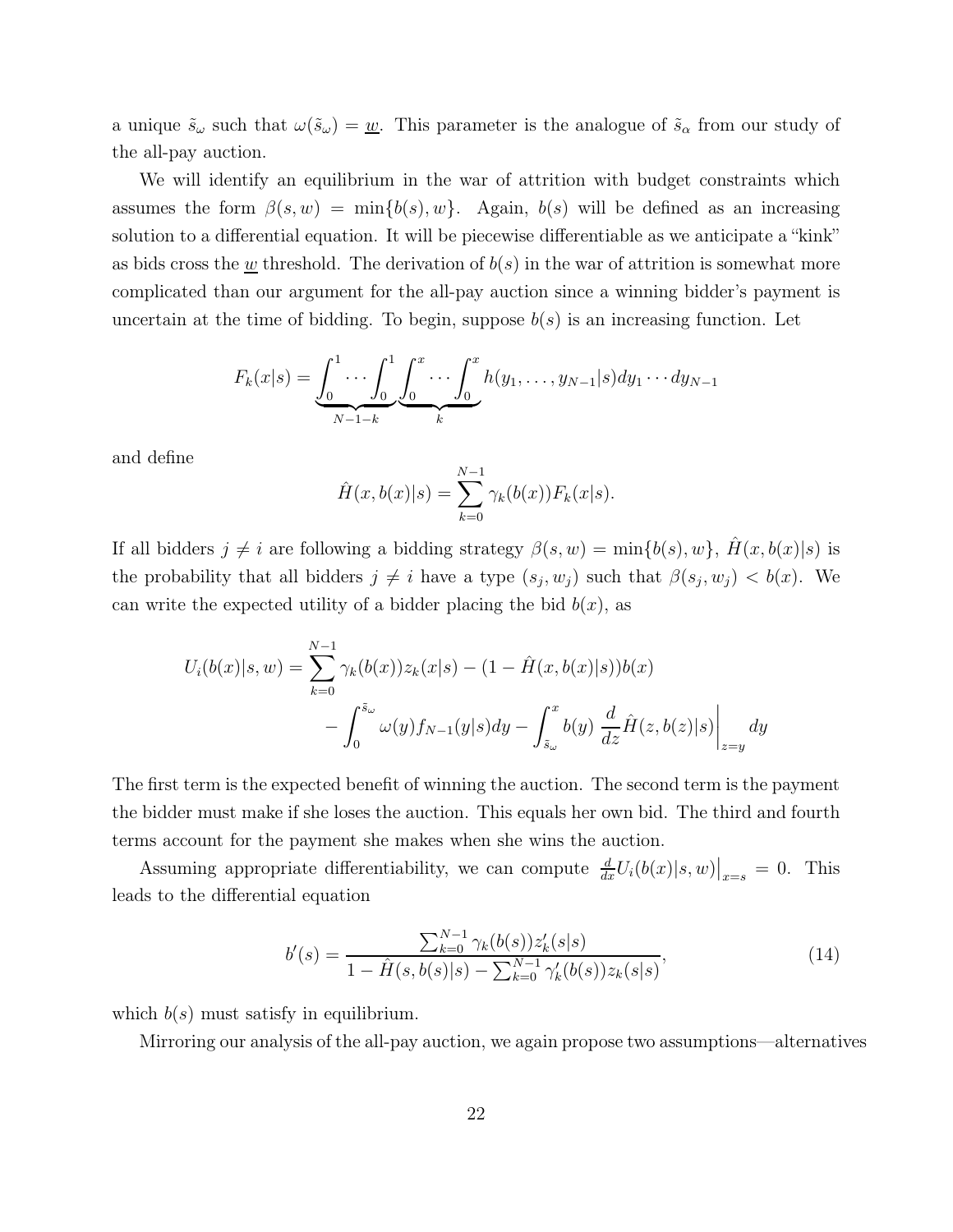to Assumptions A-3 and A-4—that are sufficient to ensure that our preceding arguments are reflective of a symmetric equilibrium. The first assumption places a limit on the relative degree of affiliation and generalizes a condition proposed by Krishna and Morgan (1997). The second assumption is the analogue of Assumption A-4. It structures the joint distribution of value-signals and budgets.

#### Assumption A-5. Let

$$
\Phi(x, w|s) = \sum_{k=1}^{N-1} \frac{\gamma_k(w)(1 - F_k(x|s))}{\sum_{k'=1}^{N-1} \gamma_{k'}(w)(1 - F_{k'}(x|s))} \left(\frac{v_k(s, x) f_k(x|s)}{1 - F_k(x|s)}\right).
$$
(15)

 $\Phi(x, w|\cdot) : [0, 1] \to \mathbb{R}$  is non-decreasing.

Like Assumption A-3, Assumption A-5 is a restriction on the relative degree of affiliation among value-signals. It always holds if value-signals are independent. If  $w \leq w$ , then (15) reduces to

$$
\frac{v(\cdot,x)f_{N-1}(x|\cdot)}{1-F_{N-1}(x|\cdot)}\colon [0,1]\to\mathbb{R}
$$

being non-decreasing for each x. This is Krishna and Morgan's condition supporting  $(13)$ as an equilibrium strategy when budget constraints are not present. Hence Assumption A-5 is a generalization of their original assumption. (15) simplifies similarly when  $N = 2$ . To emphasize the parallel with Assumption A-3 above, we stated A-5 as a weighted average; hence, the expression is not fully simplified. This form stresses the interaction between the number of bidders and the limit on affiliation that needs to hold given different subsets of bidders.

#### Assumption A-6. Let

$$
\Xi(x, w|s) = 1 - \frac{\sum_{k=0}^{N-1} \gamma'_k(w) z_k(x|s)}{\sum_{k=1}^{N-1} \gamma_k(w)(1 - F_k(x|s))}.
$$
\n(16)

 $\Xi(x, w|s)$  satisfies the following properties:

- 1. For every  $s \geq \tilde{s}_{\omega}$ , there exists  $w_s, w \leq w_s < \bar{w}$  such that  $w < w_s \implies \Xi(s, w|s) < 0$ and  $w \in (w_s, \bar{w}) \implies \Xi(s, w|s) > 0.$
- 2. There exists  $\epsilon > 0$  such that  $s \in (\tilde{s}_{\omega} \epsilon, \tilde{s}_{\omega} + \epsilon) \implies \Xi(s, \underline{w}|s) > 0$ .
- 3. When  $x \ge \tilde{s}_{\omega}$ ,  $\Xi(x, w|\cdot)$ :  $[0, 1] \to \mathbb{R}$  is non-increasing.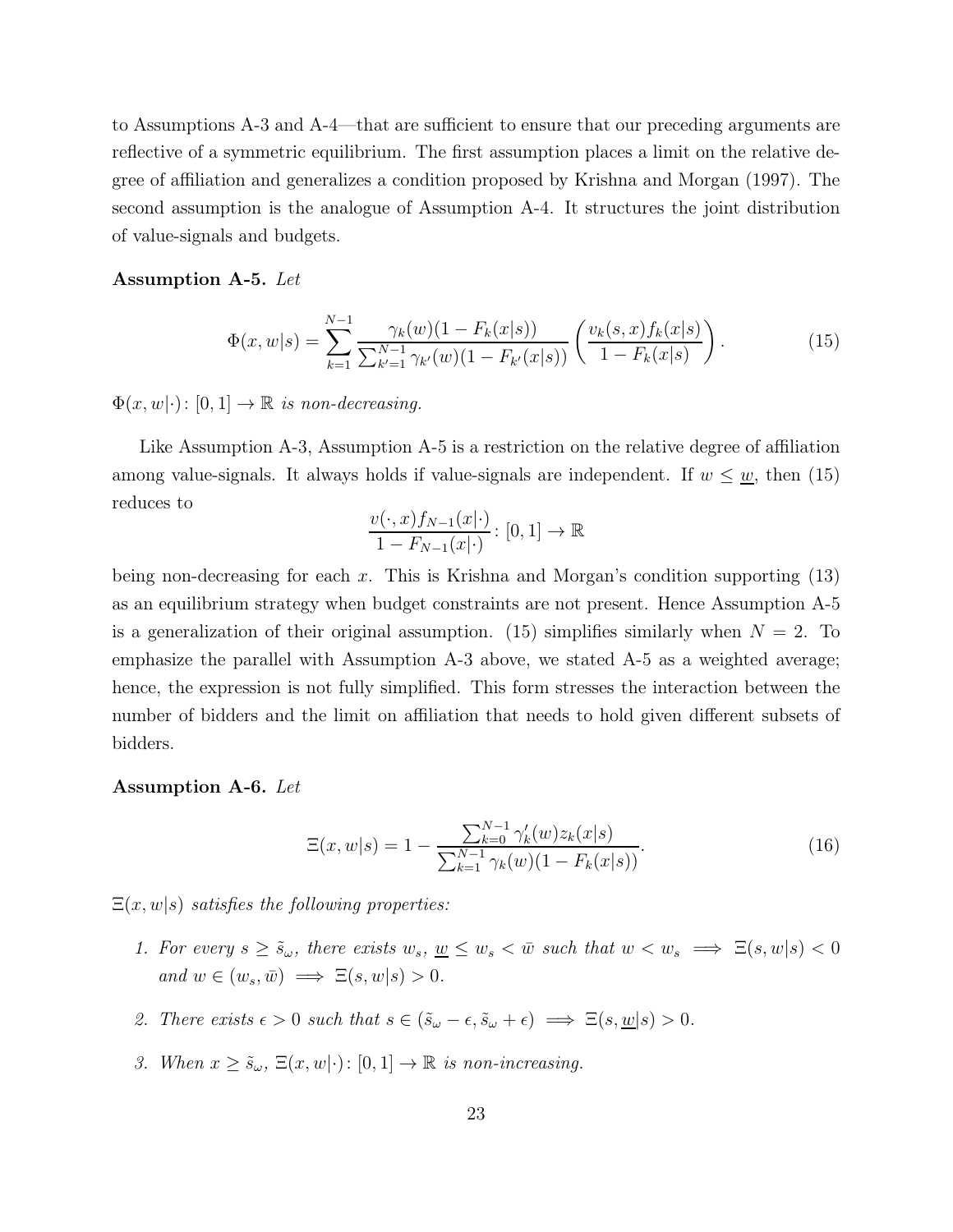The conditions in Assumption A-6 are direct adaptations of the conditions introduced in Assumption A-4. Their interpretation and roles are also analogous. Some simplifications of Assumption A-6 are possible in special cases. For example, Assumption A-6(3) is satisfied automatically if value-signals are independent. A similar conclusion holds if there are only two bidders. In fact, when  $N = 2$  Assumption A-1 implies Assumption A-6(3). To see this, consider

$$
\begin{aligned} \Xi(x, w|s) &= 1 - \frac{g(w)}{1 - G(w)} \frac{\int_x^1 v_1(s, y) f_1(y|s) dy}{1 - F_1(x|s)} \\ &= 1 - \frac{g(w)}{1 - G(w)} \mathbb{E}[u(s, Y_1)|S = s, Y_1 \ge x]. \end{aligned}
$$

From Assumption A-1,  $(S, Y_1)$  are affiliated. Hence,  $\mathbb{E}[u(s, Y_1)|S = s, Y_1 \geq x]$  is nondecreasing in s. Therefore,  $\Xi(x, w|\cdot)$  is non-increasing.

Theorem 3 collects the preceding assumptions and offers sufficient conditions for a symmetric equilibrium in the war of attrition in canonical strategies. The equilibrium strategy resembles the equilibrium of the all-pay auction. Low value-signal bidders will follow the usual no-budget-constraints equilibrium strategy,  $\omega(s)$ . Only for bids above w will the change in incentives introduced by budget constraints modify equilibrium behavior. Unlike the allpay auction, bidders with sufficiently large value-signals will desire to expend an arbitrarily large amount in equilibrium. If  $\bar{w} = \infty$ , then the equilibrium strategy is unbounded.

**Theorem 3.** Suppose Assumptions A-1, A-2, A-5, and A-6 hold. Then there exists a symmetric equilibrium in continuous strategies in the war of attrition. In this equilibrium, all bidders follow the strategy  $\beta(s, w) = \min\{b(s), w\}$  defined as follows:

- For all  $s < \tilde{s}_{\omega}$ ,  $b(s) = \omega(s)$  where  $\omega(s)$  is defined in (13).
- For all  $\tilde{s}_\omega \leq s < \hat{s}_\omega$ ,  $b(s)$  is the solution to the differential equation (14) satisfying the boundary condition  $b(\tilde{s}_\omega) = \underline{w}$ .
- For all  $s > \hat{s}_{\omega}, b(s) = \bar{w}.$

The value  $\tilde{s}_{\omega}$  is the unique solution to  $\underline{w} = \omega(\tilde{s}_{\omega})$  while  $\hat{s}_{\omega}$  is the smallest value such that  $\lim_{s \to \hat{s}^-_{\omega}} b(s) = \bar{w}.$ 

The following example illustrates an equilibrium strategy in the war of attrition. In many examples, closed-form expressions for equilibrium strategies are available.<sup>20</sup>

<sup>&</sup>lt;sup>20</sup>Our experience suggests this to be the case when budgets have an exponential distribution.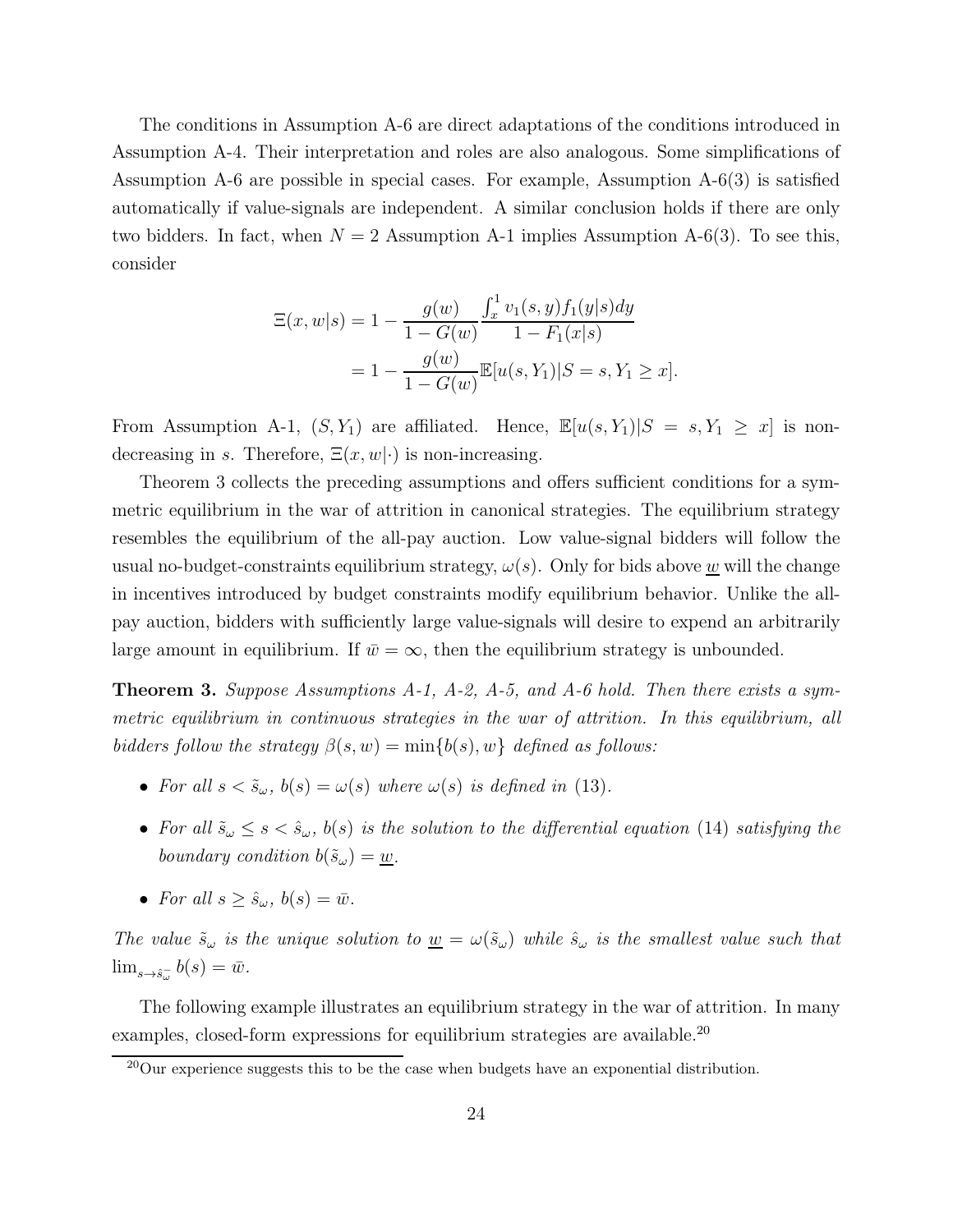

Figure 3: The functions  $b(s)$  and  $\omega(s)$  in the characterization of equilibrium bidding in Example 3. Both functions are not bounded.

**Example 3.** Suppose  $N = 2$  and that value-signals are distributed uniformly:  $S_i \stackrel{i.i.d.}{\sim}$  $U[0,1]$ . Let  $u(s_i,s_j) = (s_i + s_j)/2$ . Suppose the cumulative distribution of budgets is  $G(w) = 1 - e^{-(w - w)}$  on  $\boxed{w, \infty}$  where  $w = -\frac{7}{20} + \log(\frac{20}{13}) \approx 0.081$ . With these parameters, our equilibrium strategy in the war of attrition is  $\beta(s, w) = \min\{b(s), w\}$  where

$$
b(s) = \begin{cases} -s - \log(1 - s) & \text{if } s \le \frac{7}{20} \\ \int_{\frac{7}{20}}^{s} \frac{4y}{3(y - 1)^2} dy + \underline{w} & \text{if } s > \frac{7}{20} \end{cases}
$$

.

For  $s > 7/20$ , we can integrate the above expression to arrive at

$$
b(s) = \frac{1040(s-1)\log(1-s) + 1820(s-1)\log\left(\frac{20}{13}\right) - 1873s + 833}{780(s-1)}.
$$

For comparison, Figure 3 presents the functions  $b(s)$  and  $\omega(s) = -s - \log(1 - s)$ .

As seen in Example 3, bidders with a value-signal of only 0.65 desire to commit to a bid greater than 1, which is the maximum possible value of the available prize. Such "overbidding" is a particular feature of the war of attrition, with or without budget constraints (Albano, 2001). The example suggests that the introduction of budget constraints ampli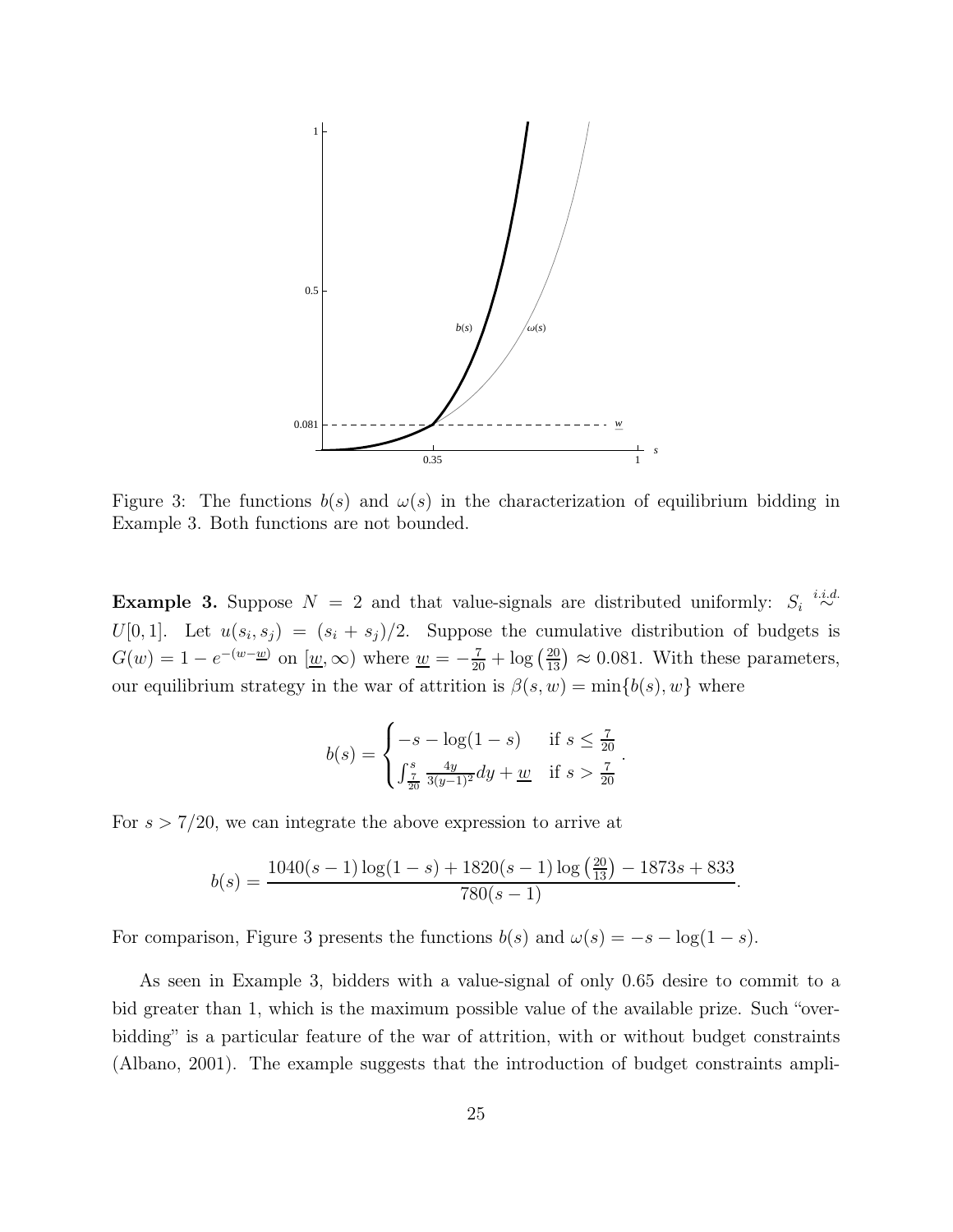fies the overbidding phenomenon further. This observation is formalized by the following corollary.

Corollary 2. Under the conditions of Theorem 3:

1. 
$$
\lim_{s \to \tilde{s}_\omega^+} b'(s) > \lim_{s \to \tilde{s}_\omega^-} b'(s) = \lim_{s \to \tilde{s}_\omega^-} \omega'(s).
$$

2. If  $\frac{f_k(s|s)}{1-F_k(s|s)} \geq \frac{f_{N-1}(s|s)}{1-F_{N-1}(s|s)}$  $\frac{f_{N-1}(s|s)}{1-F_{N-1}(s|s)}$  for all k,<sup>21</sup> then for all s such that  $b(s) < \bar{w}$ ,  $b(s) \ge \omega(s)$ .

The equilibrium in the war of attrition exhibits similar comparative statics to the all-pay auction. Again, the equilibrium strategy identified here will converge to the equilibrium in an environment without budget constraints if the constraints are relaxed. Additionally, the same bidder-level comparative statics apply concerning information revelation. The distinction between value-relevant and information-relevant public signals continues to be important.

Theorem 4. Suppose the conditions of Theorem 3 are satisfied. Then the conclusions of Theorem 2 continue to apply in the context of the war of attrition.

### 3.1 Comparing the All-Pay Auction and the War of Attrition

We conclude our discussion of the war of attrition with a brief comparison to the all-pay auction. Naturally, we restrict attention to environments where the all-pay auction has an equilibrium of the form  $\beta_{\alpha}(s, w) = \min\{b_{\alpha}(s), w\}$  and the war of attrition has an equilibrium of the form  $\beta_{\omega}(s, w) = \min\{b_{\omega}(s), w\}$ .<sup>22</sup> Both  $\beta_{\alpha}$  and  $\beta_{\omega}$  are assumed to exhibit the characteristics identified in our preceding analysis. Our first comparison considers an ordering of the bidding strategies.

**Theorem 5.**  $\beta_{\omega}(s, w) \geq \beta_{\alpha}(s, w)$  for all  $(s, w)$ .

Noting Theorem 5, we can employ the arguments in Che and Gale (1998b) and also outlined in Krishna (2002) to conclude that the all-pay auction will be more efficient on average than the war of attrition when ex-post preferences reflect the ordering of bidder's value-signals.

With regards to revenues, there does not exist a general revenue ranking between the war of attrition and the all-pay auction in the presence of budget constraints and affiliated

<sup>&</sup>lt;sup>21</sup>This condition is satisfied when  $S_i \stackrel{i.i.d.}{\sim} U[0,1]$  as in Example 3.

<sup>&</sup>lt;sup>22</sup>We employ  $\alpha$  and  $\omega$  subscripts to differentiate between the all-pay auction  $(\alpha)$  and the war of attrition  $(\omega)$ .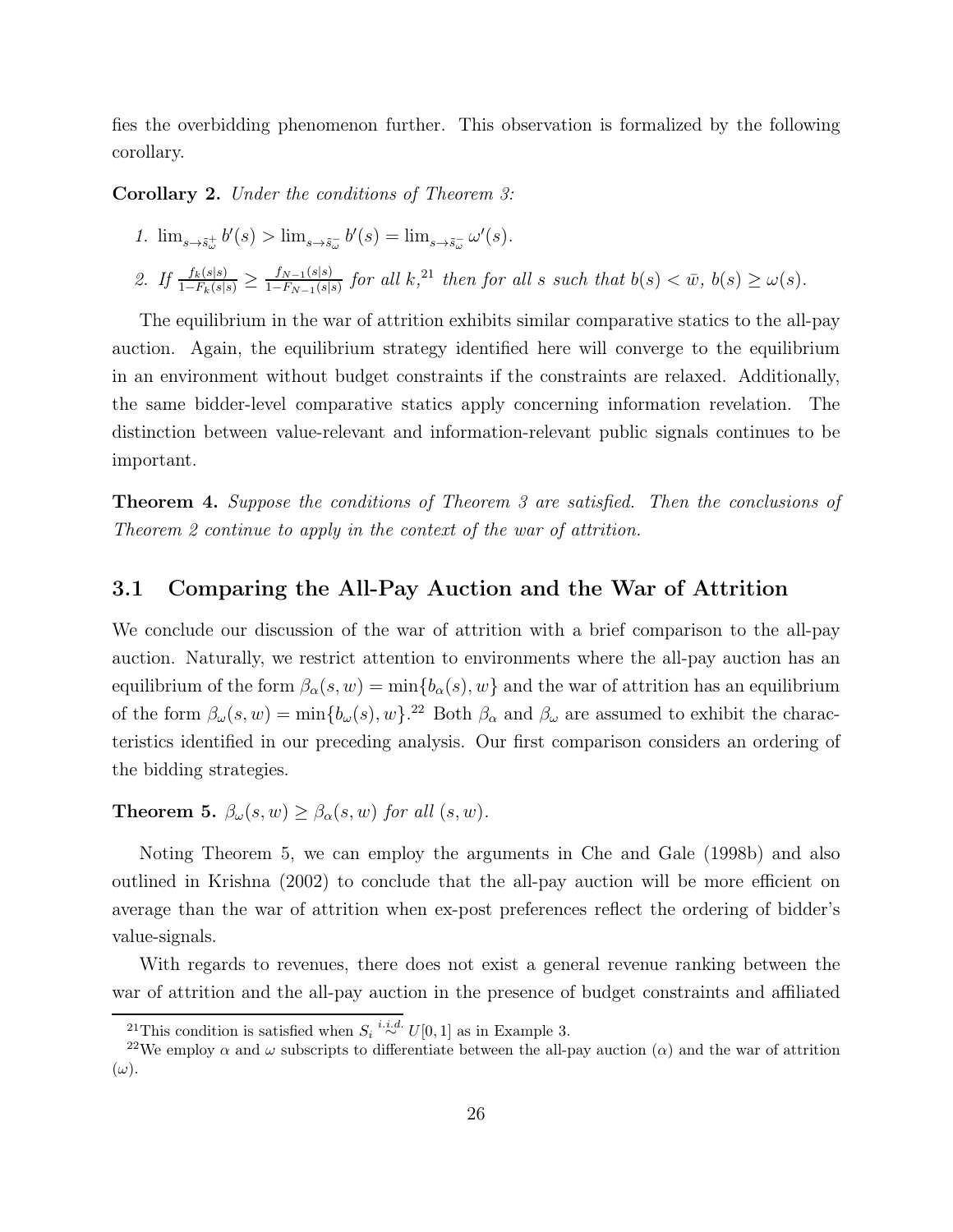valuations. One can draw this conclusion by documenting the results in extreme cases. First, suppose that budget constraints are very lax. For example, suppose budgets are distributed according to the exponential distribution with a mean that is very large. Since budget constraints in this case are almost irrelevant, the equilibrium bids submitted in both formats are essentially the same as those submitted in the case of no budget constraints. Drawing on Krishna and Morgan (1997) we can conclude that in the presence of value interdependence, the war of attrition will revenue-dominate the all-pay auction.

When budget constraints are more meaningful, and they constrain bidders with nonvanishing probability, the all-pay auction can generate more revenue. Consider the following case. Suppose there are two bidders and value signals are distributed independently according to the uniform distribution. Suppose budget constraints follow the exponential distribution  $G(w) = 1 - e^{-(w - w)}$  on  $(w, \infty)$ . Choose  $w = \log(\frac{10}{3}) - \frac{7}{10} \approx 0.5039$ . Finally, assume bidders have private values:  $u_i(s_i, s_j) = s_i$ .

In this situation, budget constraints are (just) irrelevant in the case of the all-pay auction. The equilibrium strategy is  $\beta_{\alpha}(s, w) = \min\{b_{\alpha}(s), w\}$  where  $b_{\alpha}(s) = \frac{s^2}{2}$  $\frac{s^2}{2}$ . The expected revenue in the all-pay auction is  $R_{\alpha} = \frac{1}{3}$  $\frac{1}{3}$ .

Since the bidding strategy in the war of attrition is not bounded, the introduced budget constraints will directly affect the equilibrium strategy. It is straightforward to show that the equilibrium bidding strategy is  $\beta_{\omega}(s,w) = \min\{b_{\omega}(s),w\}$  where

$$
b_{\omega}(s) = \begin{cases} -s - \log(1 - s) & \text{if } s < \frac{7}{10} \\ \int_{\frac{7}{10}}^{s} \frac{y}{(y - 1)^2} dy + \log(\frac{10}{3}) - \frac{7}{10} & \text{if } s \ge \frac{7}{10} \end{cases}
$$

When  $s > \frac{7}{10}$ , we can write  $b_{\omega}(s)$  in closed form as

$$
b_{\omega}(s) = \frac{s \left(\log\left(\frac{1000}{27}\right) - 10\right) + 7 + \log(27) - 3\log(10)}{3(s-1)} + \log\left(\frac{10}{3} - \frac{10}{3}s\right) - \frac{7}{10}.
$$

A direct calculation for the revenue (see the online appendix) gives

$$
R_{\omega} = \frac{1}{1500} \left( 527 - 270e^{\frac{20}{3}} \int_{\frac{20}{3}}^{\infty} \frac{e^{-x}}{x} dx \right).
$$

The terms in  $R_{\omega}$  are straightforward to approximate accurately to conclude that  $R_{\omega} < 0.328$ . In this example the impact on revenue following the introduction of budget constraints is slight for two reasons. First, only a fraction of bidders in the war of attrition are somehow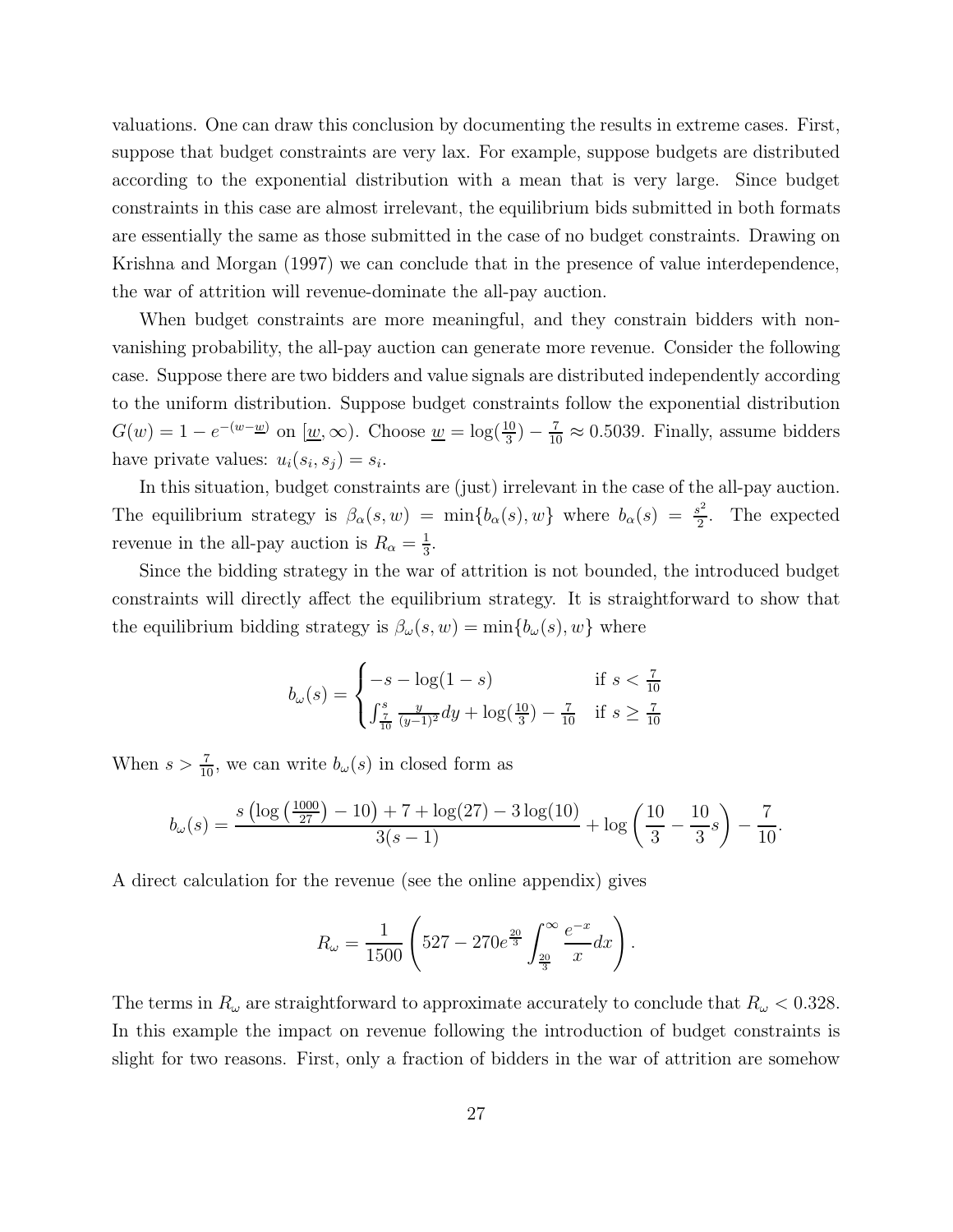directly impacted by the budget constraint. Additionally, some bidders adjust their bids upward (Corollary 2) which partially ameliorates the revenue decline. However, the adjustment is not sufficient to preclude a strict drop in revenue. Hence,  $R_{\alpha} > R_{\omega}$ .

While tractability has guided our discussion of revenues towards comparisons of extreme scenarios, its conclusions apply more generally. It is clear that we can modify our final example by perturbing the distribution of budgets slightly such that it has full support on  $[0, \infty)$  without changing the conclusion. Similarly, one can perturb the distribution of value-signals such that they are strictly but "slightly" affiliated. For example, consider the distribution  $h(s_1, s_2) = \frac{4}{1+4k}(k + s_i s_j)$  on  $[0, 1]^2$  and let k be very large. This change will not compromise the strict difference in expected revenue. Finally, one can introduce strict value interdependence by endowing bidders with the preferences  $u(s_i, s_j) = (1 - \epsilon)s_i + \epsilon s_j$ . As we have shown, the boundary of the revenue dominance of one auction format over the other will lie somewhere in between the two extreme cases considered.

Our conclusions regarding revenues have implications concerning the efficacy of different fundraising procedures. Recently, Goeree et al. (2005) established the superiority of (lowestprice) all-pay auctions over, for example, standard winner-pay auctions and lotteries in raising funds for public goods or charity.<sup>23</sup> The distinguishing feature of this application is that auction participants benefit from acquiring the good for sale and from the contributions raised for the charity. Goeree et al. argue that all-pay mechanism are particularly good at harnessing the latter externality; hence, they generate greater revenues. To be specific they show that an appropriately calibrated lowest-price, all-pay auction raises the most revenue. In such a mechanism, the highest bidder wins the item but all bidders pay a price equal to the lowest submitted bid.

Our analysis qualifies Goeree et al.'s conclusion, at least when public-good externalities are small.<sup>24</sup> When there are only two participants, the lowest-price, all-pay auction is the (static) war of attrition. As showed by our example, with private budget constraints the (first-price) all-pay auction is revenue superior. More generally, we anticipate that the presence of private budget constraints will render the lowest-price all-pay auction comparatively less attractive. Private budget constraints nearly always compromise the auction's efficiency and this inefficiency is exacerbated when equilibrium bids are on average higher, like in a k-th price  $(k > 1)$  all-pay auction. The net result is a decline in collected revenue.<sup>25</sup>

<sup>23</sup>See also Morgan (2000). Corazzini et al. (2010) provide a recent experimental comparison of lotteries and all-pay auctions in a fundraising context.

<sup>&</sup>lt;sup>24</sup>This would correspond to  $\alpha \approx 0$  in Goeree et al. (2005).

<sup>&</sup>lt;sup>25</sup>We conjecture that in the presence of private budget constraints, the optimal auction in the setting of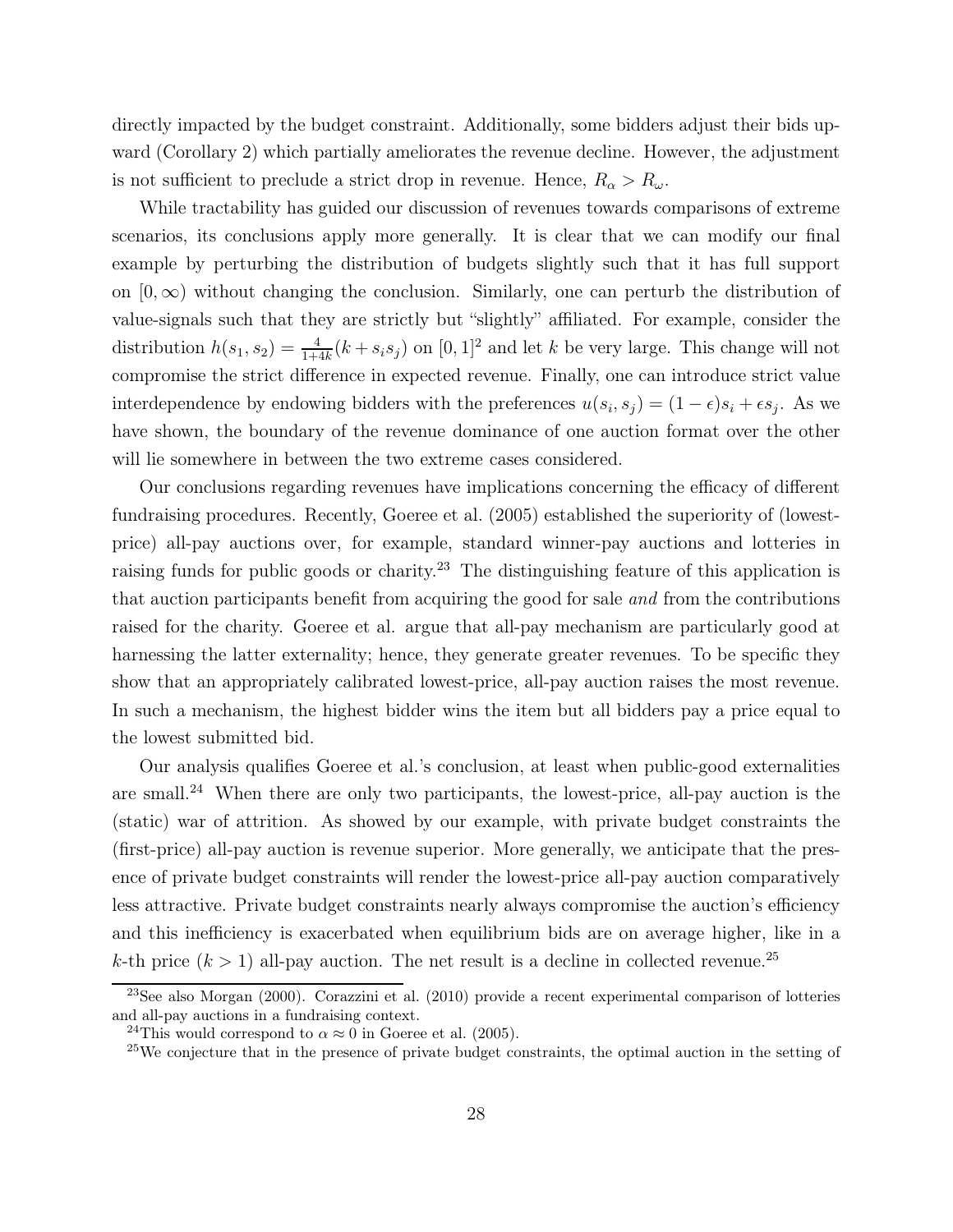## 4 Discontinuous Equilibria and Concluding Remarks

Our study has focused on equilibria in continuous strategies; however, we have already seen that in many situations an equilibrium in continuous canonical strategies may not exist. This occurs primarily when the distribution of budgets is too dense at some point. Surprisingly, it can also occur as the number of bidders changes. When this is the case, equilibrium bidding will be more complicated. Discontinuous equilibrium strategies cannot be ruled out. While a full characterization of such equilibria is beyond the focus of this paper, we offer the following example that is suggestive of the qualitative features that can emerge. Except for the unusual budget distribution, the set-up of Example 4 parallels the environment of Example 1 discussed above.<sup>26</sup>

**Example 4.** Suppose there are two bidders each of whom observes a value-signal  $S_i \stackrel{i.i.d.}{\sim}$  $U[0,1]$ . Suppose that the item's expost value to bidder i is  $u(s_i,s_j) = (s_i + s_j)/2$ . Therefore, the item's true value is the average of the value-signals observed by the players. Suppose that budgets are distributed independently and identically in the following manner. With probability  $1/2$  a bidder has a budget of  $w_i = 1/5$ . With probability  $1/2$ , a bidder has a budget of  $w_i = 1$ . For reference, we note that in the absence of budget constraints, the equilibrium bidding strategy in the all-pay auction is  $\alpha(s) = s^2/2$ .

With private budget constraints equilibrium bidding in the all-pay auction will exhibit a discontinuity. The equilibrium strategy becomes

$$
\beta(s, w) = \begin{cases}\n\frac{s^2}{2} & s \leq \hat{s} \\
\frac{s^2}{4} + \frac{(2\sqrt{10}-5)^2}{100} & \hat{s} < s < \hat{s}', w = \frac{1}{5} \\
\frac{1}{5} & \hat{s}' \leq s, w = \frac{1}{5} \\
\frac{s^2}{4} + \frac{4\sqrt{10}-9}{20} & \hat{s} < s, w = 1\n\end{cases}
$$

,

where  $\hat{s} = -1 + 2\sqrt{\frac{2}{5}} \approx 0.265$  and  $\hat{s}' = -1 + \sqrt{-\frac{36}{5} + 16\sqrt{\frac{2}{5}}} \approx 0.709$ . A proof that this strategy characterizes a symmetric equilibrium is presented in the online appendix. The argument is long and tedious due to its case-by-case nature; technically, it is straightforward.

The key feature of this equilibrium is the discontinuity in the bidding strategy at  $\hat{s}$ . For relatively low value-signals—those below  $\hat{s}$ —each bidder bids according to the no-budget

Goeree et al. (2005) will likely involve a k-th price all-pay auction where  $1 < k < N$ .

 $^{26}$ Kotowski (2013) constructs a similar example in application to the first-price auction. An important difference is that his example assumes private values while ours has interdependent values.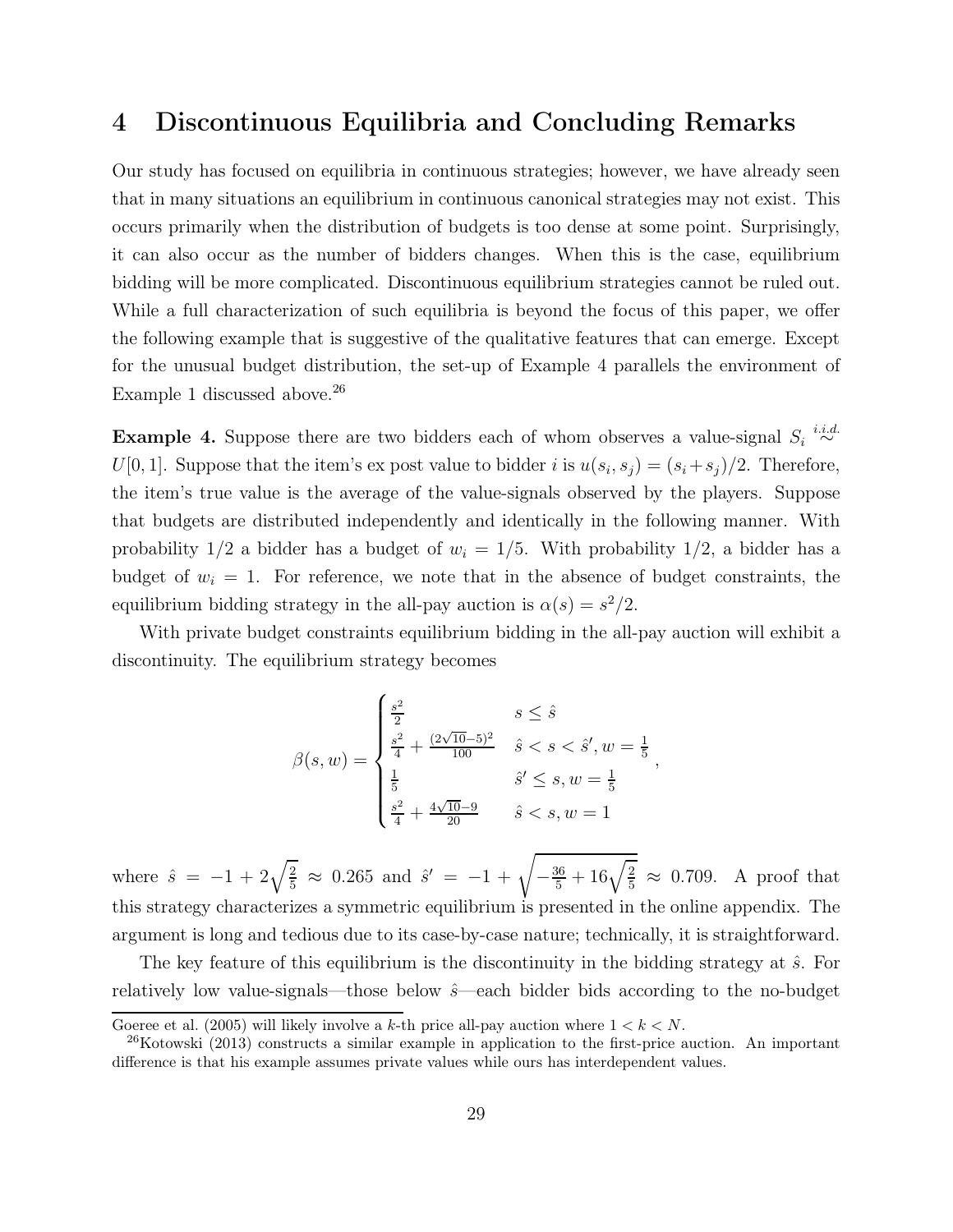constraints equilibrium strategy, much like they did in our analysis of continuous equilibria. However, at  $\hat{s}$ , a high-budget bidder has an incentive to increase her bid by a substantial amount. At this value-signal, a bidder with a large budget increases her bid discontinuously from  $\frac{1}{2}$  $\left(2\sqrt{\frac{2}{5}}-1\right)$  $\setminus^2$  $\approx 0.035$  to 0.2. The increased bid drastically increases her probability of winning since she can outbid all budget-constrained opponents. The associated intuition echoes our discussion concerning the non-existence of continuous equilibria when the distribution of budgets is sufficiently concentrated on a single point, as noted in section 2.1. The discrete distribution of budgets is a particularly extreme example of this phenomenon.

While the discrete budget distribution in Example 4 places it strictly outside of our environment, it is nevertheless suggestive of the strategic tradeoffs present in auctions with budget constraints. The discrete budgets support the presence of discontinuous equilibrium bidding strategies; however, we emphasize that the discontinuous strategies are not necessarily artifacts of the budget discreteness. For example, Kotowski (2013) shows that under appropriate conditions the first-price auction with continuously distributed budgets has an equilibrium in discontinuous strategies exhibiting the qualitative features of the discretebudget model. We anticipate that a similar construction carries over to our model of the all-pay auction and the war of attrition.

We motivated our investigation by noting the range of applications that all-pay auctions whether of the first- or second-price variety—have seen in the economics literature. They form the core of many powerful models of lobbying, student competition, or innovation. In another interesting application Baye et al. (2005) use a cleverly generalized model of an allpay auction to study the performance of different legal systems. Specifically they investigate whether "who pays" a case's legal fees matters for the level of expenditures on litigation. For instance, in the United States each party in a legal dispute typically pays its own legal fees. In contrast, in Britain the losing party is customarily required to cover the legal fees of the winner in addition to its own.

Although absent from their formal model, Baye et al. (2005) recognize that budget and liquidity constraints often shape the legal strategy of parties in a dispute. While our model lacks their flexible parameterization spanning various legal systems, our analysis does allow us to draw some preliminary conclusions. If we view the legal contest as a (first-price) allpay auction<sup>27</sup> then the introduction of private budgets has mixed implications. Notably, some participants will spend more than they otherwise would. Others might spend less.

 $27$ This is how Baye et al. (2005) characterize the "American system." In their model, it corresponds to the parameterization  $\alpha = \beta = 1$ .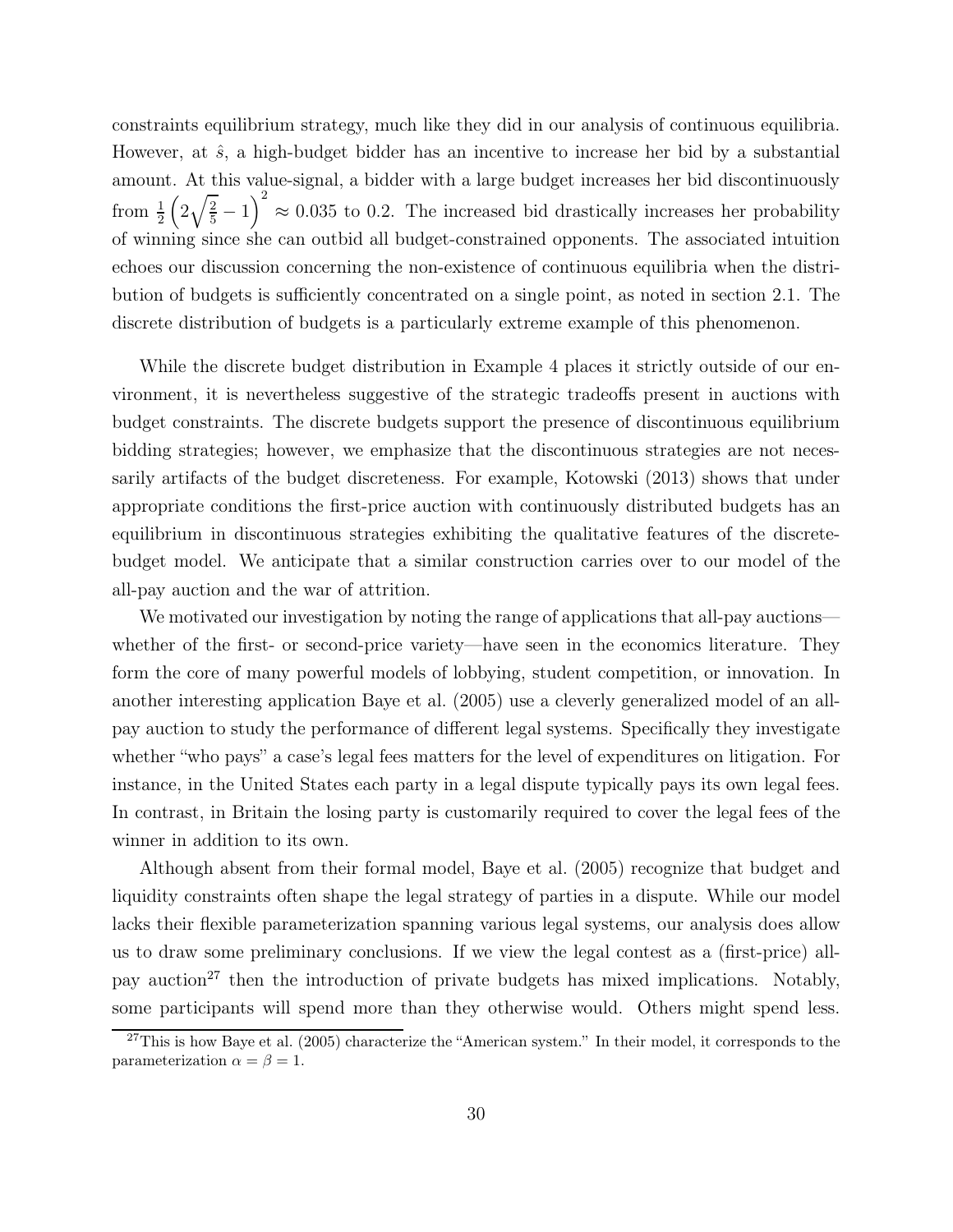The war of attrition is, of course, another credible model of a legal contest. Here our model offers a rather sobering conclusion. The mechanical effects of budget constraints notwithstanding,<sup>28</sup> the possibility that opponents may be budget constrained may encourage even greater (planned) expenditures. The ability to take advantage of others' possible budget constraints is a strategic option that many litigants undoubtably exploit in practice. More importantly, however, the resulting inefficiency in the contest's outcome may emerge as a miscarriage of justice. While evaluating such implications is decidedly beyond our model's immediate scope, the inefficiency induced by budget constraints is a salient, albeit underemphasized, fact. Further research—theoretical, empirical, and experimental—is required to better evaluate the relative performance of different auction mechanisms in the presence of budget-constraints.

 $^{28}$ In the presence of budget constraints, some agents will hit their spending cap. This mechanically constrains their bid.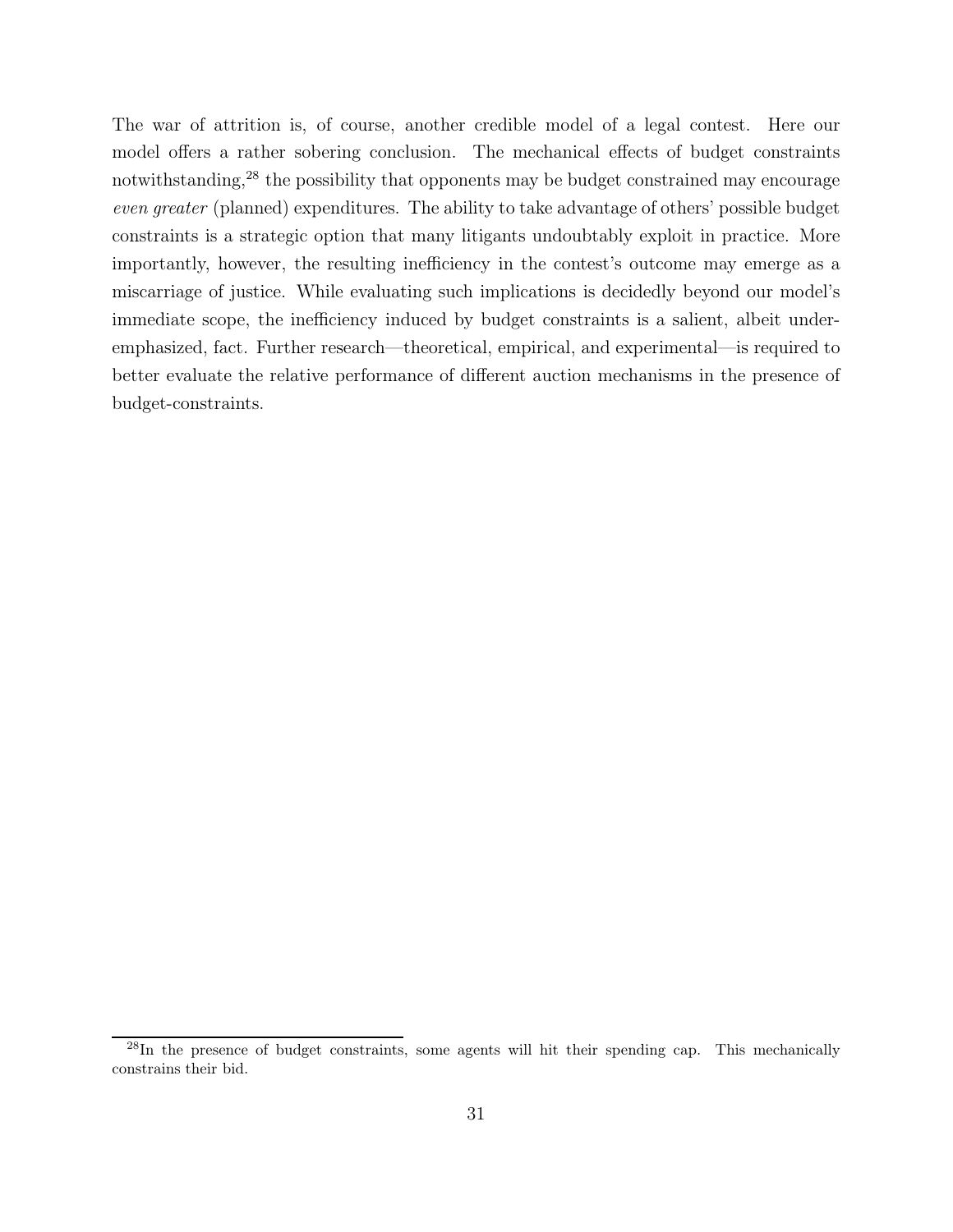### A Appendix: Expected Payoffs in the All-Pay Auction

Suppose all bidders other than i are following the strategy  $\beta(s, w) = \min\{b(s), w\}$  where  $b(s)$ is strictly increasing. A bid of  $b(x)$  will defeat two classes of opponents. k of these opponents will have a budget greater than  $b(x)$  and  $N-1-k$  of these opponents will have a budget less than  $b(x)$ . The probability of this event is  $\gamma_k(b(x)) = \binom{N-1}{k} G(b(x))^{N-1-k} (1 - G(b(x)))^k$ . The value-signal of the opponents who have a budget less than  $b(x)$  can be arbitrary. The value-signal of the opponents who have a budget greater than  $b(x)$  must have a value-signal less than x. Thus, the contribution to expected utility from this event is

$$
\gamma_k(b(x))\underbrace{\int_0^1\cdots\int_0^1}_{N-1-k}\underbrace{\int_0^x\cdots\int_0^x}_{k}u(s,y_1,\ldots,y_{N-1})h(y_1,\ldots,y_{N-1}|s)dy_1\cdots dy_{N-1}}_{k}.
$$

Owing to symmetry, we have assumed, without loss of generality, that opponents  $1, \ldots, k$  are in the first group while the remain opponents are in the latter. We can simplify the above expression as follows:

$$
\gamma_k(b(x)) \underbrace{\int_0^1 \cdots \int_0^1 \int_0^x \cdots \int_0^x u(s, y_1, \dots, y_{N-1}) h(y_1, \dots, y_{N-1}|s) dy_1 \cdots dy_{N-1}}_{N-1-k}
$$
\n
$$
= \gamma_k(b(x)) \Pr[\bar{Y}_k \le x | S = s] \mathbb{E}[u(S, Y_1, \dots, Y_{N-1}) | S = s, \bar{Y}_k \le x]
$$
\n
$$
= \gamma_k(b(x)) \int_0^x \mathbb{E}[u(S, Y_1, \dots, Y_{N-1}) | S = s, \bar{Y}_k = y] f_k(y|s) dy
$$
\n
$$
= \gamma_k(b(x)) \int_0^x v_k(s, y) f_k(y|s) dy
$$
\n
$$
= \gamma_k(b(x)) z_k(x|s)
$$

Recalling that we defined  $z_0(x|s) = v_0(s, y) = \mathbb{E}[u(s, Y_1, \dots, Y_{N-1})|S = s]$ , we can sum over k to arrive at

$$
U_i(b(x)|s, w) = \sum_{k=0}^{N-1} \gamma_k(b(x))z_k(x|s) - b(x).
$$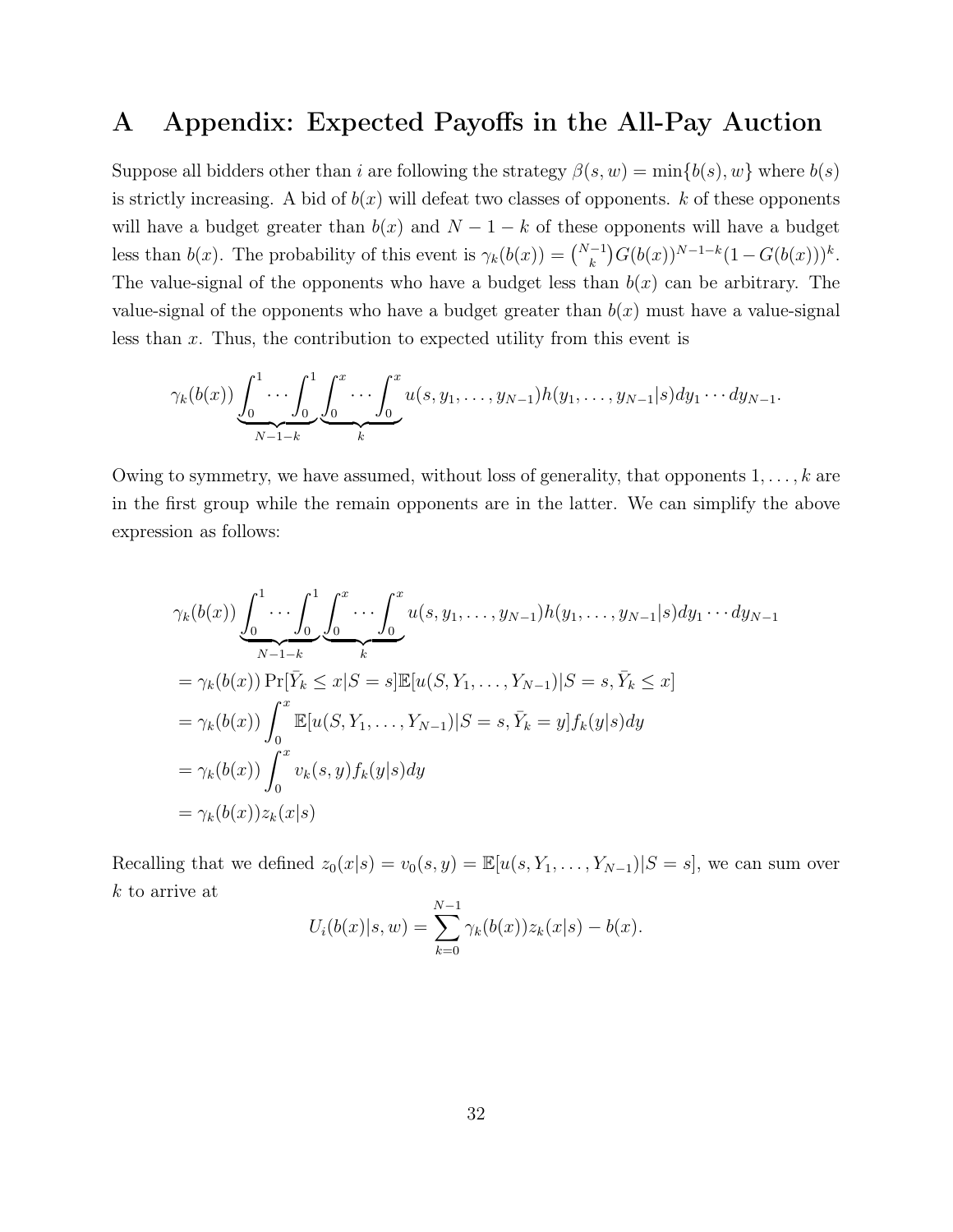Note that if  $b(x) < u$ , then for all  $k = 0, \ldots, N-2$ ,  $\gamma_k(b(x)) = 0$  and  $\gamma_{N-1}(b(x)) = 1$ . Thus, the above expression reduces to

$$
U_i(b(x)|s, w) = z_{N-1}(x|s) = \int_0^x v_{N-1}(s, y) f_{N-1}(y|s) dy - b(x).
$$

## B Appendix: Proofs

Throughout our formal arguments, we use the properties of affiliated random variables freely. We refer the reader to Milgrom and Weber (1982) or Krishna (2002, Appendix D) for a detailed introduction to their properties.

Lemmas B1 and B2 present preliminary results that are used throughout our analysis.

**Lemma B1.**  $\sum_{k=0}^{N-1} \gamma_k(w)' z_k(x|s) \equiv g(w)(N-1) \sum_{k=0}^{N-2} {N-2 \choose k} G(w)^{N-2-k} (1-G(w))^k (z_k(x|s)$  $z_{k+1}(x|s)$ ).

*Proof.* To simplify notation, we let  $G \equiv G(w)$ ,  $g \equiv g(w)$ ,  $z_k \equiv z_k(x|s)$ , and  $\gamma_k \equiv \gamma_k(w)$ . Differentiating  $\gamma_k(w)$  with respect to w gives

$$
\gamma'_{k} = \binom{N-1}{k} (N-1-k)G^{N-2-k}g(1-G)^{k} - \binom{N-1}{k}G^{N-1-k}gk(1-G)^{k-1}.
$$

Therefore,

$$
\sum_{k=0}^{N-1} \gamma'_k z_k = \sum_{k=0}^{N-2} {N-1 \choose k} (N-1-k) G^{N-2-k} g (1-G)^k z_k
$$

$$
- \sum_{k=1}^{N-1} {N-1 \choose k} k G^{N-1-k} g (1-G)^{k-1} z_k.
$$

For  $k \le N-2$ ,  $\binom{N-1}{k}(N-1-k) = \frac{(N-1)!}{(N-1-k)!k!}(N-1-k) = (N-1)\frac{(N-2)!}{(N-2-k)!k!} = (N-1)\binom{N-2}{k}$ and for  $k \ge 1$ ,  $\binom{N-1}{k} k = \frac{(N-1)!}{(N-1-k)!(k-1)!} = (N-1)\frac{(N-2)!}{(N-2-(k-1))!(k-1)!} = (N-1)\binom{N-2}{k-1}$ . Shifting the index of summation,

$$
(N-1)g\sum_{k=1}^{N-1} {N-2 \choose k-1} G^{N-1-k} (1-G)^{k-1} z_k = (N-1)g\sum_{k=0}^{N-2} {N-2 \choose k} G^{N-2-k} (1-G)^k z_{k+1}.
$$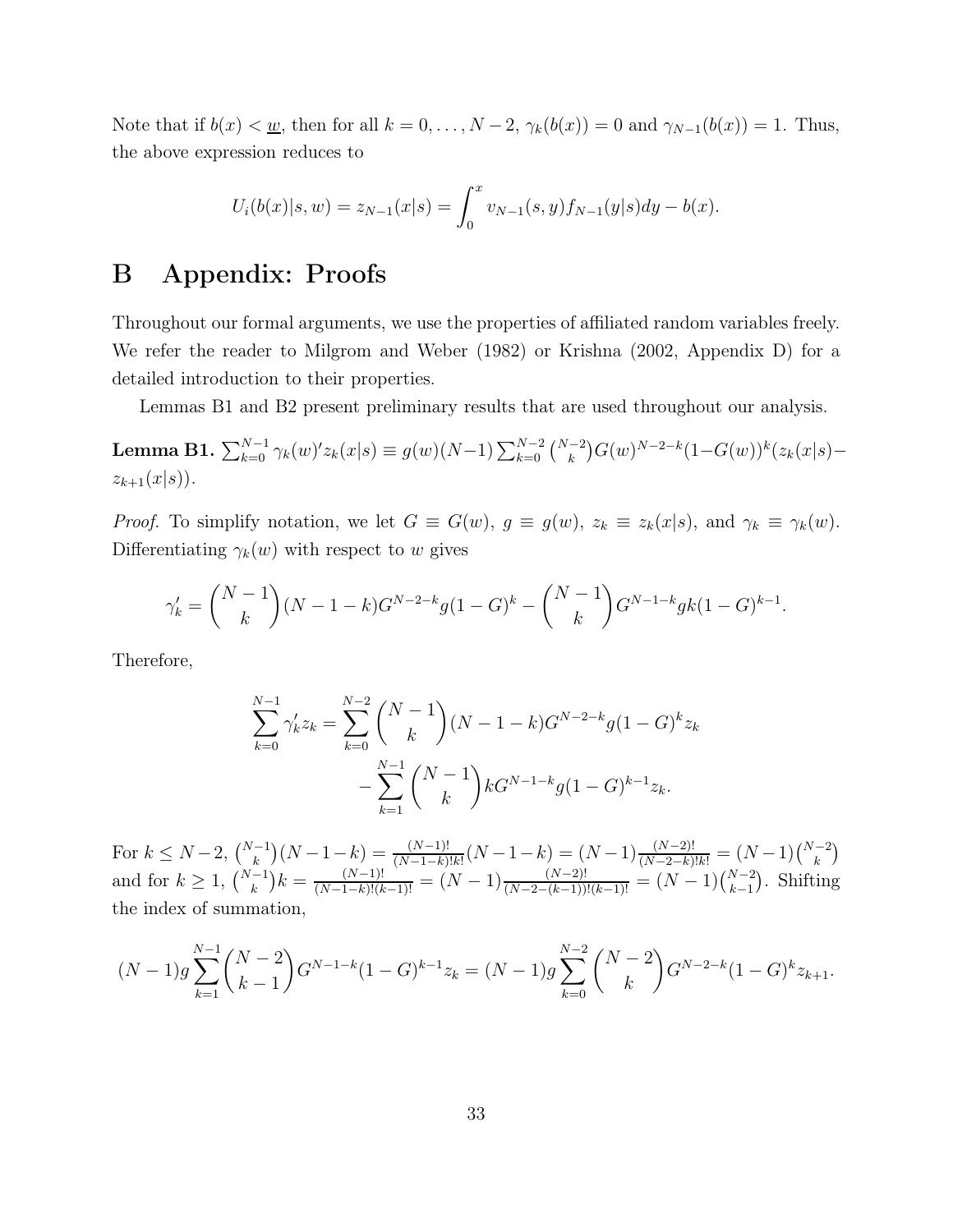Hence,

$$
\sum_{k=0}^{N-1} \gamma'_k z_k = g(N-1) \sum_{k=0}^{N-2} {N-2 \choose k} G^{N-2-k} g(1-G)^k z_k
$$
  

$$
- g(N-1) \sum_{k=0}^{N-2} {N-2 \choose k} G^{N-2-k} (1-G)^k z_{k+1}
$$
  

$$
= g(N-1) \sum_{k=1}^{N-1} {N-2 \choose k-1} G^{N-1-k} (1-G)^{k-1} (z_{k-1} - z_k)
$$
  

$$
= g(N-1) \sum_{k=0}^{N-2} {N-2 \choose k} G^{N-2-k} (1-G)^k (z_k - z_{k+1})
$$

which is the desired conclusion.

Lemma B2. Let  $y = (y_1, \ldots, y_{N-1})$ . Then for all  $k \ge 1$ ,

1. For all  $k \geq 1$ ,

$$
z_k(x|s) = \int_0^x v_k(s,y) f_k(y|s) dy = \underbrace{\int_0^1 \cdots \int_0^1}_{N-1-k} \underbrace{\int_0^x \cdots \int_0^x}_{k} u(s,\mathbf{y}) h(\mathbf{y}|s) dy_1 \cdots dy_{N-1}}_{k}.
$$

2. For all k,  $z_k(x|s) - z_{k+1}(x|s) \ge 0$  and therefore,  $\sum_{k=0}^{N-1} \gamma'_k(w) z_k(x|s) \ge 0$ .

*Proof.* 1. Working from the definition of  $z_k(x|s)$ :

$$
z_k(x|s) = \int_0^x v_k(s, y) f_k(y|s) dy
$$
  
= 
$$
\int_0^x \mathbb{E}[u(S, Y_1, \dots Y_N)|S = s, \overline{Y}_k = y] f_k(y|s) dy
$$
  
= 
$$
\Pr[\overline{Y}_k \le x|S = s] \mathbb{E}[u(S, Y_1, \dots Y_N)|S = s, \overline{Y}_k \le x]
$$
  
= 
$$
\underbrace{\int_0^1 \dots \int_0^1 \int_0^x \dots \int_0^x u(s, y) h(y|s) dy_1 \dots dy_{N-1}}_{N-1-k}
$$

2. This is an immediate conclusion from part 1 since, noting symmetry, we can write

$$
z_k(x|s) - z_{k+1}(x|s) = \int_x^1 \underbrace{\int_0^1 \cdots \int_0^1}_{N-1-(k+1)} \underbrace{\int_0^x \cdots \int_0^x}_{k} u(s, \mathbf{y}) h(\mathbf{y}|s) dy_1 \cdots dy_{N-2} dy_{N-1}.
$$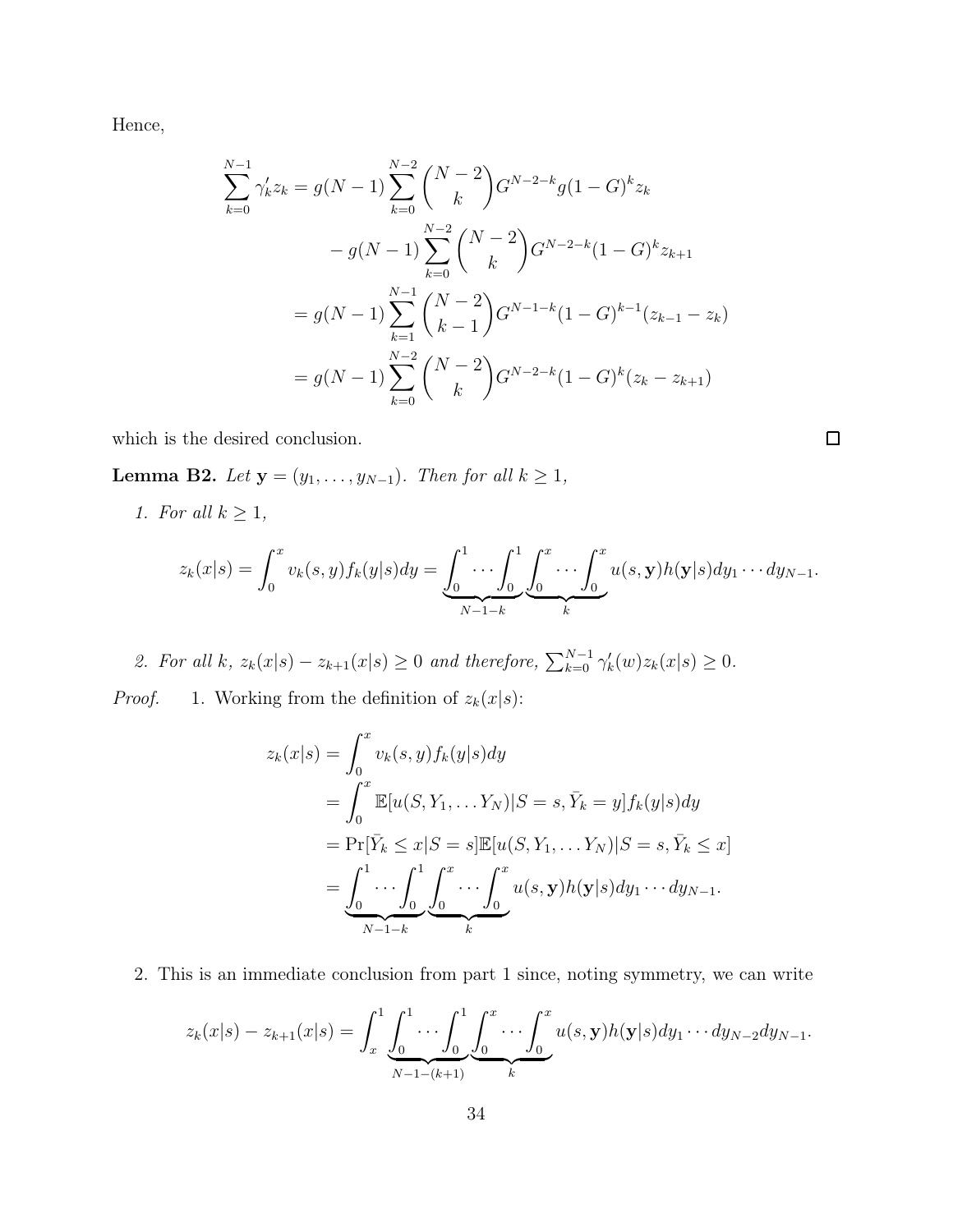Whenever  $0 < x < 1$ , the preceding expression is strictly positive.

Lemma B3 is a preliminary result used in the proof of Theorem 1. Remark B1 addresses a closely related point concerning valid solutions to the ordinary differential equation that characterizes equilibrium bidding.

Lemma B3. The differential equation

$$
b'(s) = \frac{\sum_{k=0}^{N-1} \gamma_k(b(s)) z'_k(s|s)}{1 - \sum_{k=0}^{N-1} \gamma'_k(b(s)) z_k(s|s)}
$$
(B1)

has a strictly increasing solution  $b(s)$ :  $[\tilde{s}_{\alpha}, 1] \rightarrow [\underline{w}, \overline{w}]$  satisfying the boundary condition  $b(\tilde{s}_{\alpha}) = \underline{w}.$ 

*Proof.* Since all of the terms in (B1) are continuous, this lemma follows from a simple application of standard results in the theory of ordinary differential equations. It is readily verified that  $b'(s)$  as defined is strictly positive for all  $s \in [\tilde{s}_{\alpha}, 1]$  due to Assumption A-4. The basic intuition is presented in Figure B1.  $\{(s,b): \xi(s,b|s) = 0\}$ , denoted by dashed curves, is a set of points where  $b'(s)$  is not defined and solutions to the differential equation (B1) approach it vertically. In grey regions, all solutions to (B1) are (strictly) downward sloping while in the white region  $b'(s) > 0$ .

We need to however verify that the solution meeting the boundary condition  $b(\tilde{s}_{\alpha}) = \underline{w}$  is indeed defined for all  $s \in [\tilde{s}_{\alpha}, 1]$ . The sole alternative is that for some  $\tilde{s}'_{\alpha} < 1$ ,  $\lim_{s \to \tilde{s}'_{\alpha}} b(s) =$  $\bar{w}$ . This possibility is ruled out, however, by noting that the function  $\tilde{b}(s) = \bar{w}$  is a solution to (B1) satisfying the boundary condition  $\tilde{b}(\tilde{s}_{\alpha}) = \bar{w}$ . Thus,  $b(s)$  is bounded above by  $\bar{w}$  and indeed the solution  $b(s)$  has a maximal domain of  $[\tilde{s}_{\alpha}, 1]$  as required.  $\Box$ 

Remark B1. An alternative argument, contained in an earlier working paper of this study, analyzed instead the solution of the differential equation  $q(b) = \psi(b, q(b))$  where

$$
\psi(b,q(b)) = \frac{1 - \sum_{k=0}^{N-1} \gamma'_k(b) z_k(q(b)|q(b))}{\sum_{k=0}^{N-1} \gamma_k(b) z'_k(q(b)|q(b))}, \qquad q(\underline{w}) = \tilde{s}_{\alpha}.
$$

 $b(s)$  is then defined as the inverse of  $q(b)$ . Analyzing the inverse of the main differential equation in auction models has a long history (see for example Lebrun (1999), Maskin and Riley (2003), among others) and assuages concerns related to the set of points where  $\xi(s, b|s) = 0.$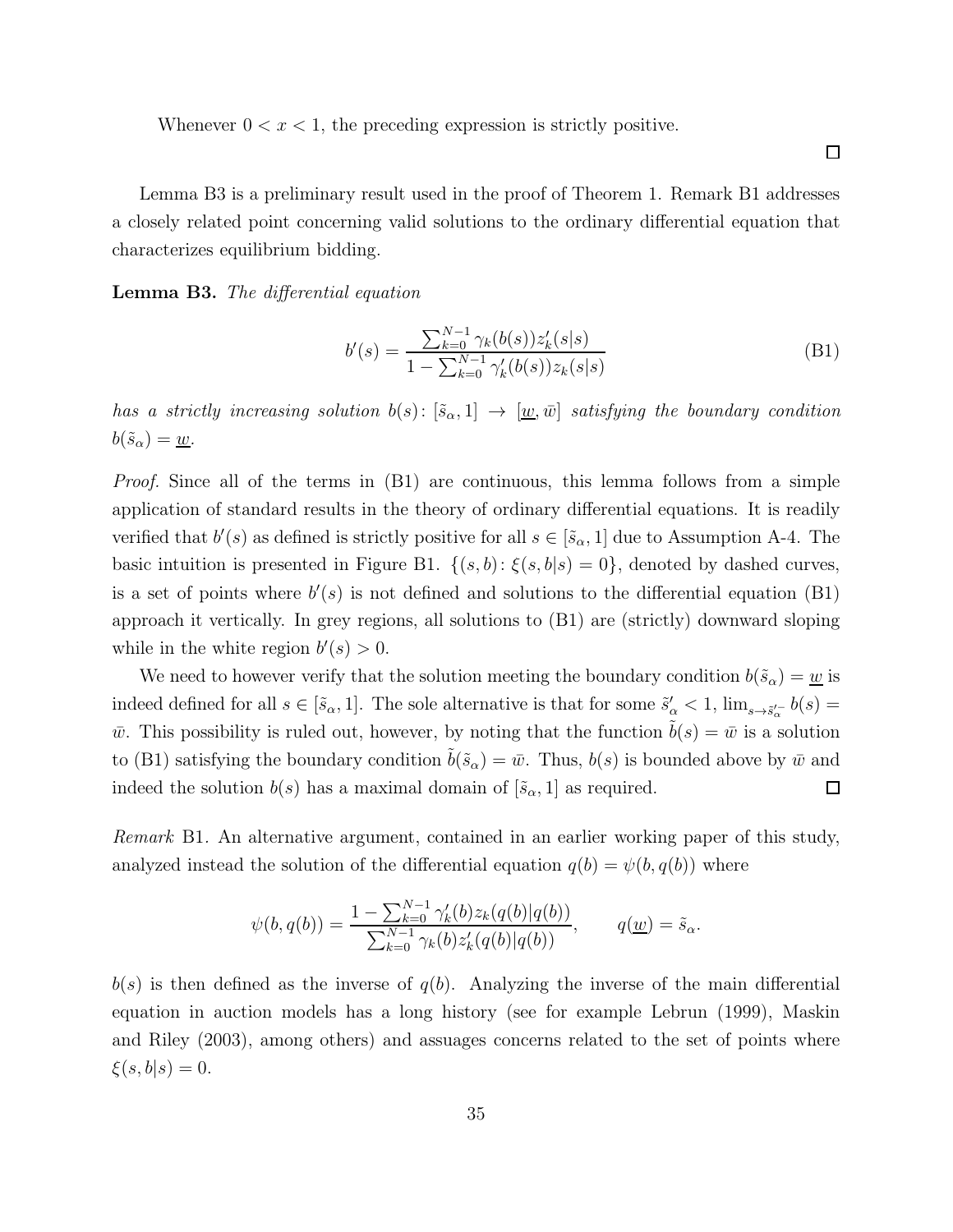

Figure B1: Definition of  $b(s)$  in the all-pay auction.  $b(s)$  is contained in the white region where all solutions to the differential equation (B1) are strictly increasing.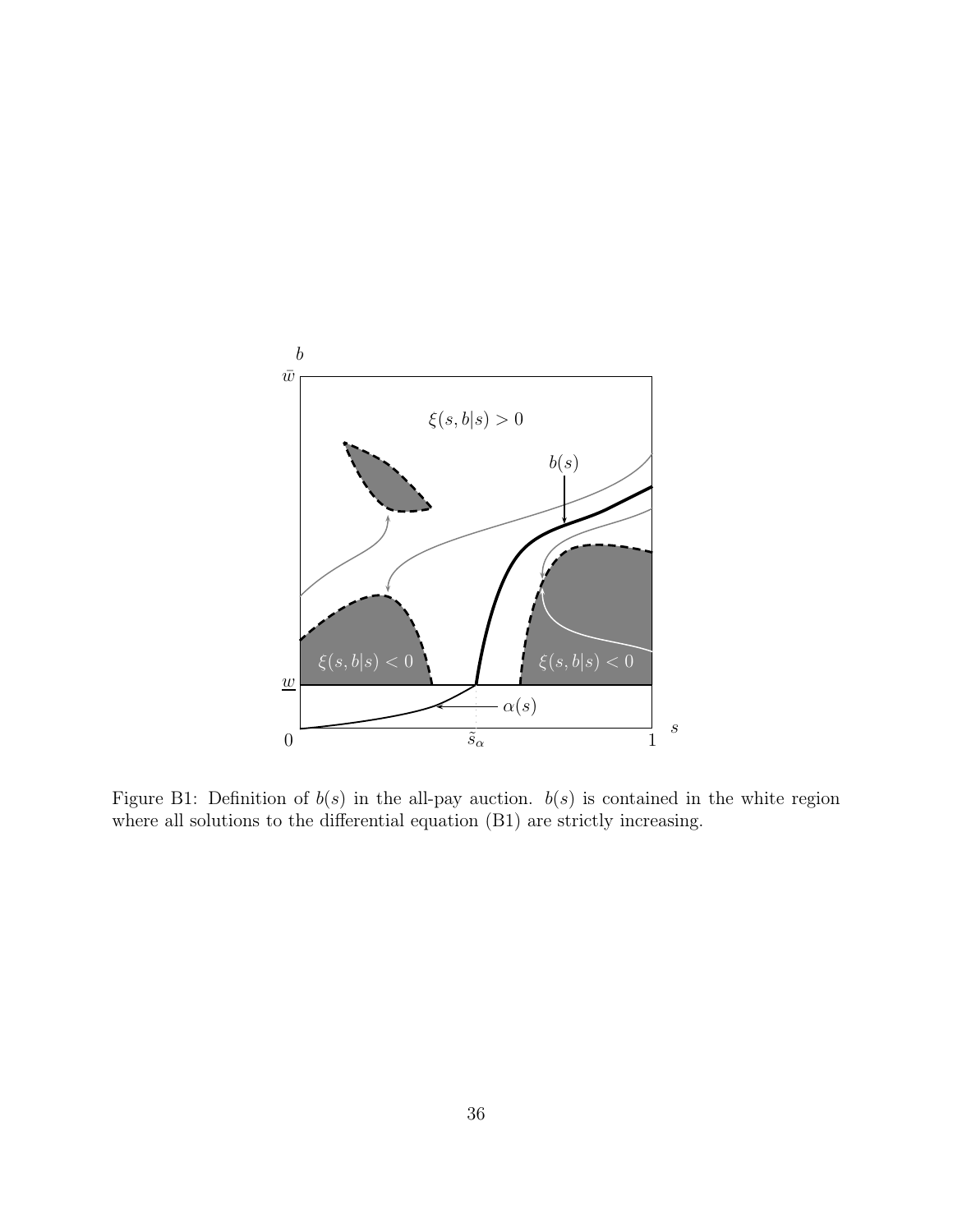**Proof of Theorem 1.** Let  $U_i(b(x)|s, w)$  be the expected utility of bidder i when she observes the value-signal s and places the bid  $b(x) \leq w$ . Noting the definition of  $b(x)$ , it is easily seen to be absolutely continuous. Moreover, since  $G(\cdot)$  is continuously differentiable,  $U_i(b(x)|s,w) = \sum_{k=0}^{N-1} \gamma_k(b(x))z_k(x|s) - b(x)$  is absolutely continuous and in particular we can write

$$
U_i(b(x)|s, w) = U_i(b(\tilde{s}_\alpha)|s, w) + \int_{\tilde{s}_\alpha}^x \frac{d}{dt} U_i(b(t)|s, w)\Big|_{t=y} dy.
$$
 (B2)

We proceed to verify that no type of bidder wishes to deviate to an alternative (feasible) bid.

1. Consider a bidder with value-signal  $s < \tilde{s}_{\alpha}$ . When following the strategy  $\beta(s, w)$ , this bidder places the bid  $b(s) = \alpha(s)$ . From Krishna and Morgan (1997), we know that this bidder will not have a profitable deviation to any bid  $b(x)$ ,  $x \in [0, \tilde{s}_{\alpha}]$ . In particular,  $U_i(\beta(s, w)|s, w) \geq U_i(b(\tilde{s}_\alpha)|s, w).$ 

Suppose instead that this bidder contemplates bidding  $b(x)$  for some  $x > \tilde{s}_{\alpha}$ . The expected payoff from this bid is given by (B2). It is sufficient to verify that when  $s < x$ ,  $\frac{d}{dt}U_i(b(t)|s, w) \leq 0$ . Using Assumptions A-3 and A-4, we can see that

$$
\frac{d}{dt}U_i(b(t)|s,w) \n= \sum_{k=0}^{N-1} \gamma'_k(b(t))z_k(t|s)b'(t) + \sum_{k=0}^{N-1} \gamma_k(b(t))z'_k(t|s) - b'(t) \n= \sum_{k=0}^{N-1} \gamma_k(b(t))z'_k(t|s) - \sum_{k=0}^{N-1} \gamma_k(b(t))z'_k(t|t) \left[ \frac{1 - \sum_{k=0}^{N-1} \gamma'_k(b(t))z_k(t|s)}{1 - \sum_{k=0}^{N-1} \gamma'_k(b(t))z_k(t|t)} \right] \n\leq \sum_{k=0}^{N-1} \gamma_k(b(t))z'_k(t|t) - \sum_{k=0}^{N-1} \gamma_k(b(t))z'_k(t|t) \left[ \frac{1 - \sum_{k=0}^{N-1} \gamma'_k(b(t))z_k(t|t)}{1 - \sum_{k=0}^{N-1} \gamma'_k(b(t))z_k(t|t)} \right] = 0
$$

Hence, deviating to a bid  $b(x)$  for  $x > s$  is not profitable.

2. Consider instead a bidder with a value-signal  $s \geq \tilde{s}_{\alpha}$ . An argument exactly parallel to the preceding case confirms that a bid  $b(x)$ ,  $x > s$ , will not be profitable. Suppose instead this bidder bids  $b(x) \leq w$  such that  $x \in [\tilde{s}_\alpha, s)$ . As above, we have

$$
\frac{d}{dt}U_i(b(t)|s,w) = \sum_{k=0}^{N-1} \gamma_k(b(t))z'_k(t|s) - \sum_{k=0}^{N-1} \gamma_k(b(t))z'_k(t|t) \left[ \frac{1 - \sum_{k=0}^{N-1} \gamma'_k(b(t))z_k(t|s)}{1 - \sum_{k=0}^{N-1} \gamma'_k(b(t))z_k(t|t)} \right]
$$

.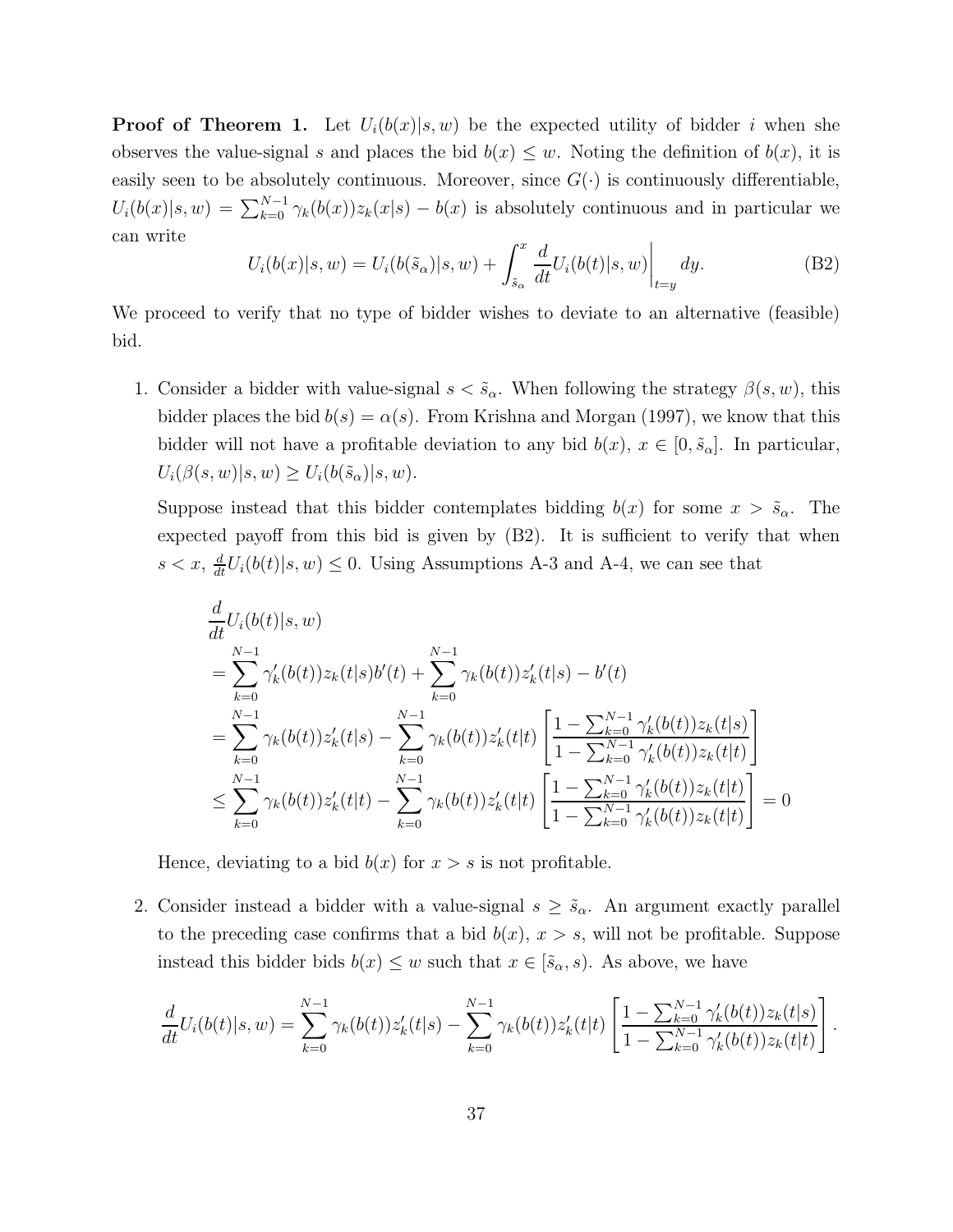By Assumption A-3,  $\sum_{k=0}^{N-1} \gamma_k(b(t))z'_k(t|s) \ge \sum_{k=0}^{N-1} \gamma_k(b(t))z'_k(t|t)$ . There are two cases:

- (a) If  $1-\sum_{k=0}^{N-1} \gamma'_k(b(t))z_k(t|s) < 0$ , then we conclude immediately that  $\frac{d}{dt}U_i(b(t)|s, w) \ge$ 0.
- (b) Suppose  $1 \sum_{k=0}^{N-1} \gamma'_k(b(t))z_k(t|s) \geq 0$ . Then by Assumption A-4,

$$
1 - \sum_{k=0}^{N-1} \gamma'_k(b(t))z_k(t|s) \le 1 - \sum_{k=0}^{N-1} \gamma'_k(b(t))z_k(t|t).
$$

Hence,  $\frac{d}{dt}U_i(b(t)|s, w) \geq 0.$ 

Therefore, there is no profitable deviation to a bid  $b(x)$  when  $x \in [\tilde{s}_{\alpha}, s)$ .

Finally, consider a deviation to a bid of  $b(x)$  for  $x < \tilde{s}_{\alpha}$ . It is sufficient to show that  $\frac{d}{dt}U_i(b(t)|s,w) \ge 0$  for all  $t < \tilde{s}_{\alpha}$ . Again, Assumption A-3 gives

$$
\frac{d}{dt}U_i(b(t)|s,w) = v_{N-1}(s,t)f_{N-1}(t|s) - v_{N-1}(t,t)f_{N-1}(t|t)
$$
\n
$$
\ge v_{N-1}(t,t)f_{N-1}(t|t) - v_{N-1}(t,t)f_{N-1}(t|t) = 0.
$$

The above analysis is exhaustive of all the cases; thus,  $\beta(s, w)$  is a symmetric equilibrium  $\Box$ strategy.

**Proof of Corollary 1.** By Assumption A-4,  $1 - \sum_{k=0}^{N-1} \gamma'_k(\underline{w}) z_k(\tilde{s}_{\alpha}|\tilde{s}_{\alpha}) > 0$ . However, from Lemmas B1 and B2,  $\sum_{k=0}^{N-1} \gamma'_k(\underline{w}) z_k(\tilde{s}_{\alpha}|\tilde{s}_{\alpha}) > 0$ . Therefore,

$$
0<1-\sum_{k=0}^{N-1}\gamma_k'(\underline{w})z_k(\tilde{s}_{\alpha}|\tilde{s}_{\alpha})<1.
$$

Also,  $\sum_{k=0}^{N-1} \gamma_k(b(s))z'_k(s|s) = \sum_{k=1}^{N-1} \gamma_k(b(s))v_k(s,s)f_k(s|s)$ . Since  $\gamma_k(\underline{w}) = 0$  for all  $k \neq N-1$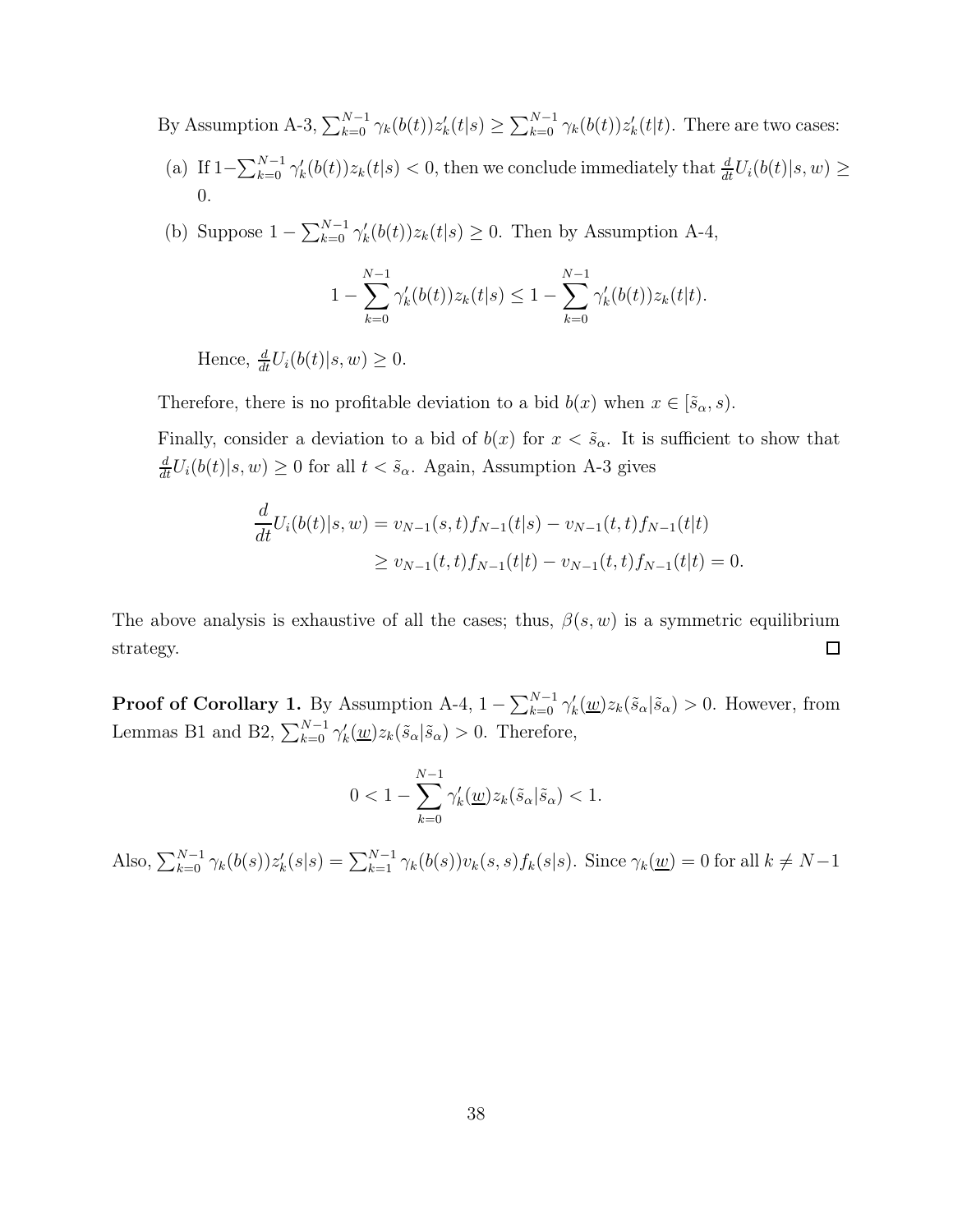and  $\gamma_{N-1}(\underline{w}) = 1$ , we can take limits to conclude

$$
\lim_{s \to \tilde{s}_{\alpha}^{+}} b'(s) = \lim_{s \to \tilde{s}_{\alpha}^{+}} \frac{\sum_{k=0}^{N-1} \gamma_{k}(b(s))z'_{k}(s|s)}{1 - \sum_{k=0}^{N-1} \gamma_{k}'(b(s))z_{k}(s|s)}
$$
\n
$$
= \frac{\sum_{k=1}^{N-1} \gamma_{k}(\underline{w})v_{k}(\tilde{s}_{\alpha}, \tilde{s}_{\alpha})f_{k}(\tilde{s}_{\alpha}|\tilde{s}_{\alpha})}{1 - \sum_{k=0}^{N-1} \gamma_{k}'(\underline{w})z_{k}(\tilde{s}_{\alpha}|\tilde{s}_{\alpha})}
$$
\n
$$
= \frac{v_{N-1}(\tilde{s}_{\alpha}, \tilde{s}_{\alpha})f_{N-1}(\tilde{s}_{\alpha}|\tilde{s}_{\alpha})}{1 - \sum_{k=0}^{N-1} \gamma_{k}'(\underline{w})z_{k}(\tilde{s}_{\alpha}|\tilde{s}_{\alpha})}
$$
\n
$$
> v_{N-1}(\tilde{s}_{\alpha}, \tilde{s}_{\alpha})f_{N-1}(\tilde{s}_{\alpha}|\tilde{s}_{\alpha}) = \lim_{s \to \tilde{s}_{\alpha}^{-}} b'(s) = \lim_{s \to \tilde{s}_{\alpha}^{-}} \alpha'(s)
$$

Lemma B4. Consider an all-pay auction where the environment meets the conditions of Theorem 1 and  $N = 2$ . Let  $\beta(s, w)$  be a corresponding equilibrium strategy. Suppose  $\alpha(s)$  is defined as in (9). Then  $\beta(s, w) \leq \bar{\alpha}$  for all  $(s, w)$ .

*Proof.* It is sufficient to show that  $b(s) \leq \bar{\alpha}$ . Let  $U_{\beta}(s) = \sum_{k=0}^{N-1} \gamma_k(b(s))z_k(s|s) - b(s)$  be the equilibrium expected utility of a bidder placing the bid  $b(s)$ . For  $k \geq 1$ ,

$$
\frac{d}{ds}z_k(s|s) = v_k(s,s)f_k(s|s) + \int_0^s \frac{\partial}{\partial s}v_k(s,y)f_k(y|s)dz
$$

$$
= v_k(s,s)f_k(s|s) + \frac{\partial}{\partial x}z_k(s|x)\Big|_{x=s}.
$$

While for  $k = 0$ ,

$$
\frac{d}{ds}z_0(s|s) = \frac{\partial}{\partial x}z_0(s|x)\bigg|_{x=s}.
$$

Thus, we can write

$$
U'_{\beta}(s) = \sum_{k=0}^{N-1} \gamma_k(b(s)) \left. \frac{\partial}{\partial x} z_k(s|x) \right|_{x=s}.
$$

for all  $s > \tilde{s}_{\alpha}$ . We have cancelled terms using the definition of  $b'(s)$  from (7).

Similarly, let  $\alpha(s) = \int_0^s v_{N-1}(y, y) f_{N-1}(y|y) dy$  and  $U_{\alpha}(s) = \int_0^s v(s, y) f_{N-1}(y|s) dy - \alpha(s)$ . By an analogous argument to that presented immediately above, we can show that

$$
U'_{\alpha}(s) = \frac{\partial}{\partial x} z_{N-1}(s|x)\Big|_{x=s}
$$

.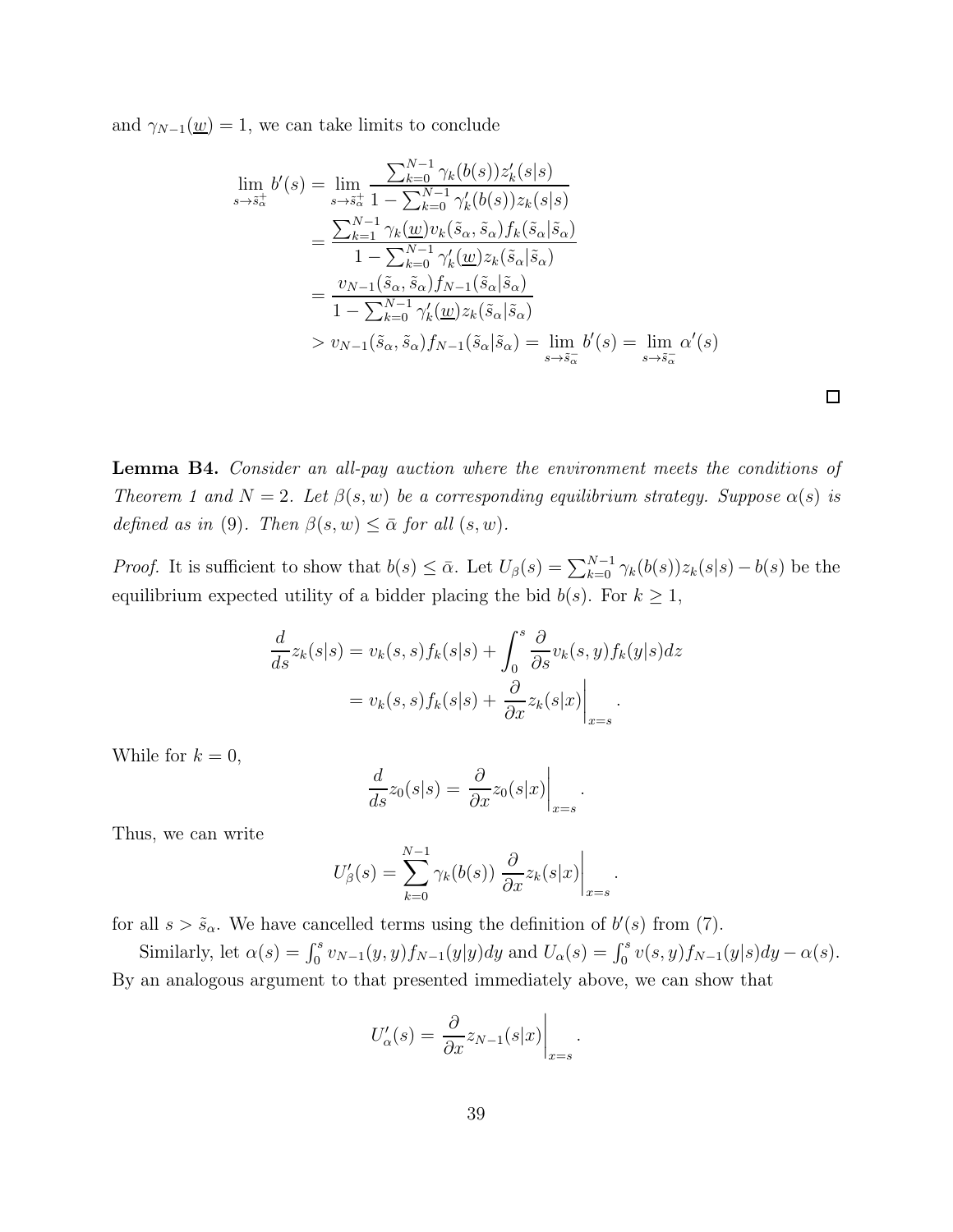Therefore,

$$
U'_{\beta}(s) - U'_{\alpha}(s) = \sum_{k=0}^{N-1} \gamma_k(b(s)) \left[ \frac{\partial}{\partial x} z_k(s|x) \Big|_{x=s} - \frac{\partial}{\partial x} z_{N-1}(s|x) \Big|_{x=s} \right].
$$
 (B3)

Before completing our argument, we verify one helpful fact:  $z_0(s|\cdot) - z_1(s|\cdot) : [0,1] \to \mathbb{R}$  is non-decreasing. To see this conclusion, note that for all  $x$ ,

$$
z_0(s|x) - z_1(s|x) = \int_s^1 u(x, y_1)h(y_1|x)dy_1
$$
  
=  $\Pr[Y_1 \ge s|S=x] \mathbb{E}[u(x, Y_1)|Y_1 \ge s, S=x]$ 

Since, value-signals are affiliated and  $u(x, y_1)$  is non-decreasing,  $Pr[Y_1 \ge s | S = x]$  and  $\mathbb{E}[u(x,Y_1)|Y_1\geq s, S=x]$  are non-decreasing in  $x.$ 

Since  $z_0(s|\cdot) - z_1(s|\cdot)$  is non-decreasing, for a.e.  $s \geq \tilde{s}_{\alpha}, U_{\beta}'(s) \geq U_{\alpha}'(s)$ . But then, since  $U_{\beta}(\tilde{s}_{\alpha}) = U_{\alpha}(\tilde{s}_{\alpha}),$ 

$$
U_{\beta}(s) = U_{\beta}(\tilde{s}_{\alpha}) + \int_{\tilde{s}_{\alpha}}^{s} U_{\beta}'(x) dx \ge U_{\alpha}(\tilde{s}_{\alpha}) + \int_{\tilde{s}_{\alpha}}^{s} U_{\alpha}'(x) dx = U_{\alpha}(s).
$$

Taking  $s \to 1$  and noting that  $z_k(1|1) = z_{N-1}(1|1)$  for all k, this implies

$$
U_{\beta}(1) = \sum_{k=0}^{N-1} \gamma_k(b(1))z_k(1|1) - b(1) = z_{N-1}(1|1) - b(1) \ge U_{\alpha}(1) = z_{N-1}(1|1) - \alpha(1).
$$

Thus,  $\bar{\alpha} = \alpha(1) \ge b(1)$ . Since  $b(s)$  is non-decreasing, we can conclude that  $\beta(s, w) \le b(s) \le \bar{\alpha}$ for all s as required.  $\Box$ 

Lemma B5 is used in the proof of Theorems 2 and 4.

**Lemma B5.** Suppose  $(X, Y, Z)$  are affiliated random variables with a strictly positive, bounded, continuous density  $f(x, y, z)$  defined on  $[0, 1]^3$ . Define

$$
f(x|y,z) = \frac{f(x,y,z)}{\int_0^1 f(x,y,z)dx}.
$$

Let  $z' > z$  and suppose that  $f(\cdot|y, z) \neq f(\cdot|y, z')$  for all y. Then there exists  $0 < \hat{y} < 1$  such that:

(a)  $f(x|x, z') < f(x|x, z)$  for all  $x < \hat{y}$ .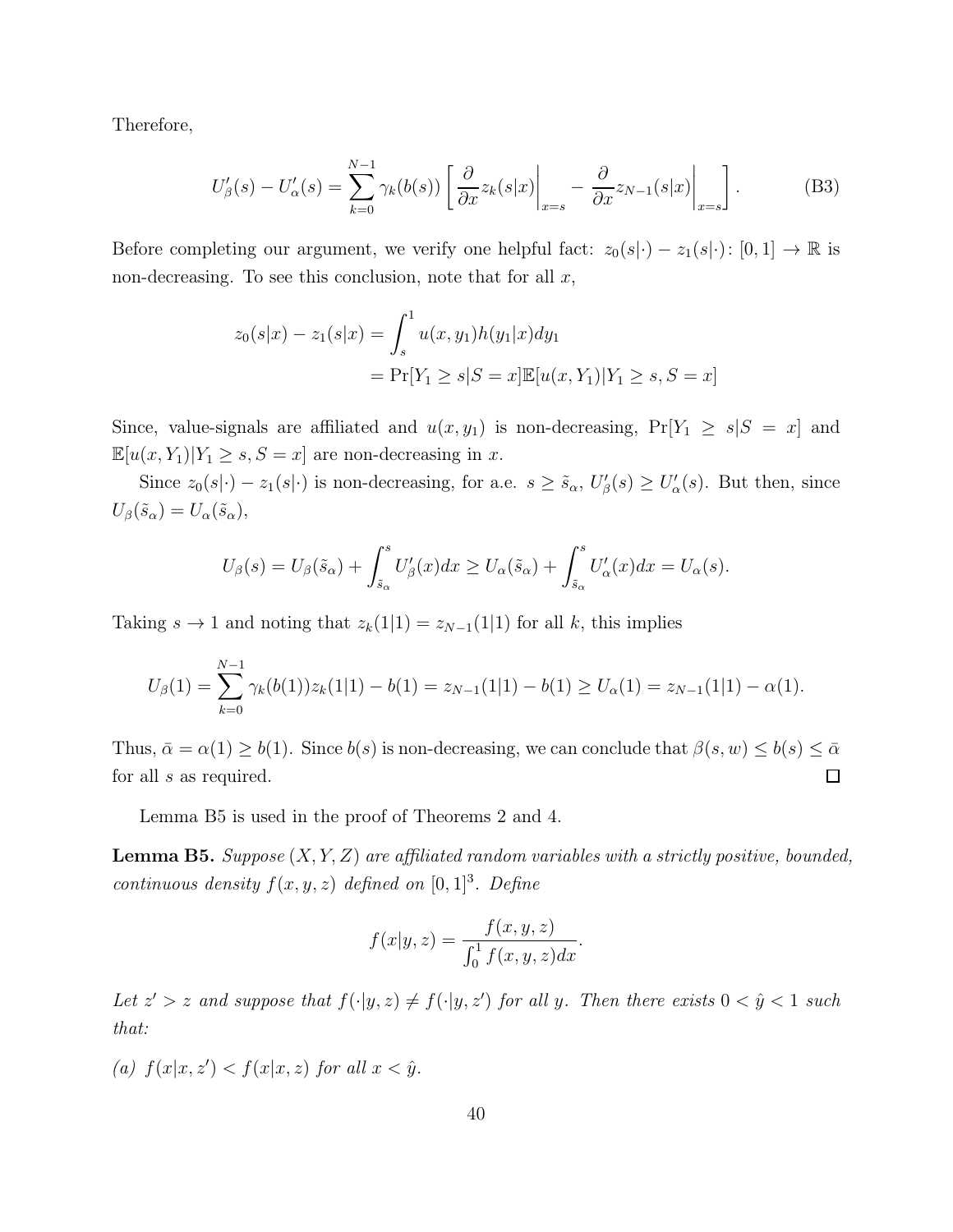(b) 
$$
\frac{f(x|x,z')}{1-F(x|x,z')} < \frac{f(x|x,z)}{1-F(x|x,z)}
$$
 for all  $x < \hat{y}$ .

*Proof.* Let  $z' > z$  and fix y. Since  $(y, z') \ge (y, z)$ , by the properties of affiliated random variables the function

$$
\frac{f(\cdot|y,z')}{f(\cdot|y,z)} \colon [0,1] \to \mathbb{R}
$$

is non-decreasing. It is also continuous and strictly positive.

Suppose  $f(0|y, z') \ge f(0|y, z)$ . Then  $f(x|y, z') \ge f(x|y, z)$  for all  $x \in [0, 1]$ . Since  $f(\cdot|y, z) \neq f(\cdot|y, z')$  there exist an open set  $\mathcal{X} \subset [0, 1]$  such that for all  $x \in \mathcal{X}$ ,  $f(x|y, z) >$  $f(x|y, z')$ . But this implies  $1 = \int_0^1 f(x|y, z) dx < \int_0^1 f(x|y, z') dx$  which is a contradiction. Therefore  $f(0|y, z') < f(0|y, z)$ . Specifically, the above conclusion holds when  $y = 0$ :  $f(0|0, z') < f(0|0, z)$ . Noting that  $f(\cdot | \cdot, z')$  and  $f(\cdot | \cdot, z)$  are continuous functions, there exists  $\hat{y} > 0$  such that for all  $0 < x < \hat{y}$ ,  $f(x|x, z') < f(x|x, z)$  as desired.

To derive the second conclusion, let  $x < \hat{y}$ . Then for all  $\tilde{x} \leq x$ ,

$$
1 \ge \frac{f(x|x, z')}{f(x|x, z)} \ge \frac{f(\tilde{x}|x, z')}{f(\tilde{x}|x, z)}.
$$

Thus,  $F(x|x, z') = \int_0^x f(\tilde{x}|x, z') d\tilde{x} \le \int_0^x f(\tilde{x}|x, z) d\tilde{x} = F(x|x, z)$ . Hence,

$$
\frac{1}{1 - F(x|x, z')} \le \frac{1}{1 - F(x|x, z)}.
$$

 $\Box$ 

Combining this observation with the first conclusion gives the second result.

**Proof of Theorem 2.** Let  $\bar{\beta}(s, w) = \min\{\bar{b}(s), w\}$  and  $\underline{\beta}(s, w) = \min\{\underline{b}(s), w\}$  be the equilibrium bidding strategies conditional on the realized public signal. (An implicit assumption is that equilibria in this class of strategies obtain for both signal realizations.) To prove part (1) it is sufficient to verify that  $\bar{b}(s) \geq \underline{b}(s)$ . Since the value-signal is only value-relevant we can let  $\bar{u}(\underline{u})$  be a bidder's utility function when the public signals is high (low). The values  $\bar{z}_k$ ,  $\bar{v}_k$ ,  $\underline{z}_k$ , and  $\underline{v}_k$  are defined in the obvious way. Since  $\bar{u} > \underline{u}$  a.e., it follows that  $\bar{v}_k > \underline{v}_k$  and  $\bar{z}_k > \underline{z}_k$ . Moreover,  $\bar{z}_k - \bar{z}_{k+1} \geq \underline{z}_k - \underline{z}_{k+1}$ , and thus  $\sum_{k=0}^{N-1} \gamma'_k(w) \bar{z}_k(s|s) \geq \sum_{k=0}^{N-1} \gamma'_k(w) \underline{z}_k(s|s)$ .

Thus, when  $\bar{b}(s) \leq \underline{w}$ , we have

$$
\bar{\alpha}(s) = \bar{b}(s) = \int_0^s \bar{v}_{N-1}(y, y) f_k(y|y) dy > \int_0^s \underline{v}_{N-1}(y, y) f_k(y|y) dy = \underline{b}(s) = \underline{\alpha}(s)
$$

Thus, if  $\bar{\alpha}(\tilde{s}_{\alpha}) = \underline{w}$ , there exists  $s^* > \tilde{s}_{\alpha}$  such that for all  $s \leq s^*$ ,  $\bar{b}(s) \geq \underline{b}(s)$ . Suppose that at  $s^*, \bar{b}(s^*) = \underline{b}(s^*) = b^*$  and for all  $\epsilon > 0$  sufficiently small,  $\bar{b}(s^* + \epsilon) < \underline{b}(s^*)$ . Since  $\bar{b}'(s)$  and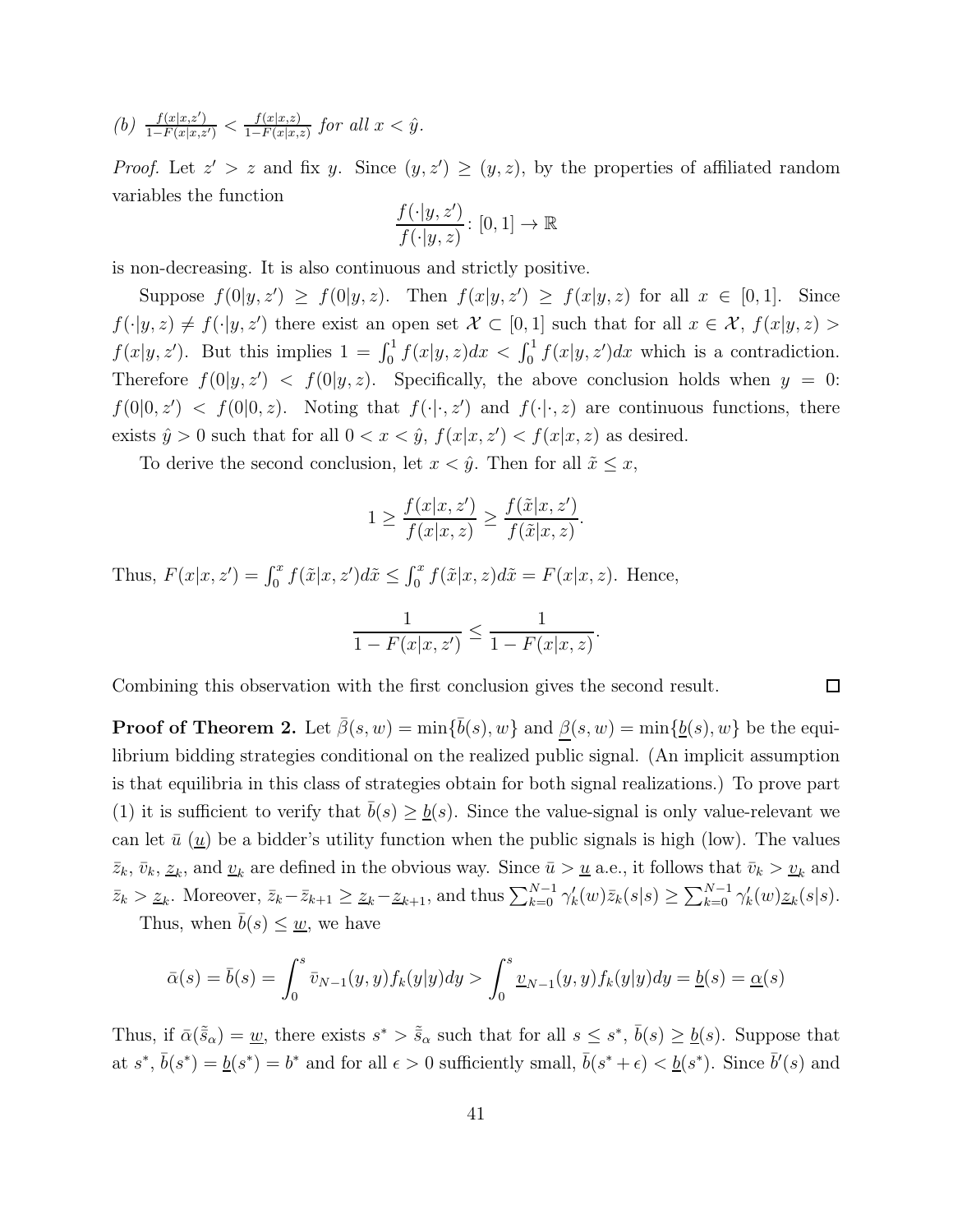$\underline{b}'(s)$  are both continuous functions, we see that

$$
\underline{b}'(s^*) = \frac{\sum_{k=1}^{N-1} \gamma_k(b^*) \underline{v}_k(s^*, s^*) f_k(s^*|s^*)}{1 - \sum_{k=0}^{N-1} \gamma'_k(b^*) \underline{z}_k(s^*|s^*)} \n< \frac{\sum_{k=1}^{N-1} \gamma_k(b^*) \bar{v}_k(s^*, s^*) f_k(s^*|s^*)}{1 - \sum_{k=0}^{N-1} \gamma'_k(b^*) \bar{z}_k(s^*|s^*)} = \bar{b}'(s^*),
$$

implying a contradiction. Therefore  $\bar{b}(s) \geq \underline{b}(s)$  for all s.

Turning to part (2), we know that given the public signal  $s_0$ ,  $b(s) = \int_0^s v_{N-1}(y, y) f_{N-1}(y|y, s_0) dy$ for all  $s > 0$  sufficiently small. Lemma B5 implies that if  $\bar{s}_0 > s_0$ , then  $f_{N-1}(y|y, \bar{s}_0)$  <  $f_{N-1}(y|y, s_0)$  for all  $0 < y$  sufficiently small. Therefore,  $\underline{b}(s) \ge \overline{b}(s)$  for all  $s > 0$  sufficiently small.  $\Box$ 

Lemmas B6 and B7 are used to prove Theorem 3.

Lemma B6. Let

$$
F_k(x|s) = \underbrace{\int_0^1 \cdots \int_0^1}_{N-1-k} \underbrace{\int_0^x \cdots \int_0^x}_{k} h(y_1, \ldots, y_{N-1}|s) dy_1 \cdots dy_{N-1}
$$

and let  $f_k(x|s) = \frac{d}{dx} F_k(x|s)$  be the associated density. Then for all  $k \geq 1$ ,  $\frac{f_k(s|s)}{1-F_k(s|s)} \geq$  $\left(\frac{k}{k+1}\right) \frac{f_{k+1}(s|s)}{1-F_{k+1}(s|s)}$ .

*Proof.* We note that  $F_k(x|s) \geq F_{k+1}(x|s)$ . Using the symmetry of  $h(\cdot)$ , we can compute  $f_k(x|s)$  to conclude

$$
\frac{f_k(x|s)}{1 - F_k(x|s)} = \frac{k \int_0^1 \cdots \int_0^1 \int_0^x \cdots \int_0^x h(y_1, \ldots, y_{N-2}, x|s) dy_1 \ldots dy_{N-2}}{1 - F_k(x|s)}
$$
\n
$$
\geq \frac{\frac{k}{k+1}(k+1) \int_0^1 \cdots \int_0^1 \int_0^x \cdots \int_0^x h(y_1, \ldots, y_{N-2}, x|s) dy_1 \ldots dy_{N-2}}{1 - F_{k+1}(x|s)}
$$
\n
$$
= \left(\frac{k}{k+1}\right) \frac{f_{k+1}(x|s)}{1 - F_{k+1}(x|s)}
$$

 $\Box$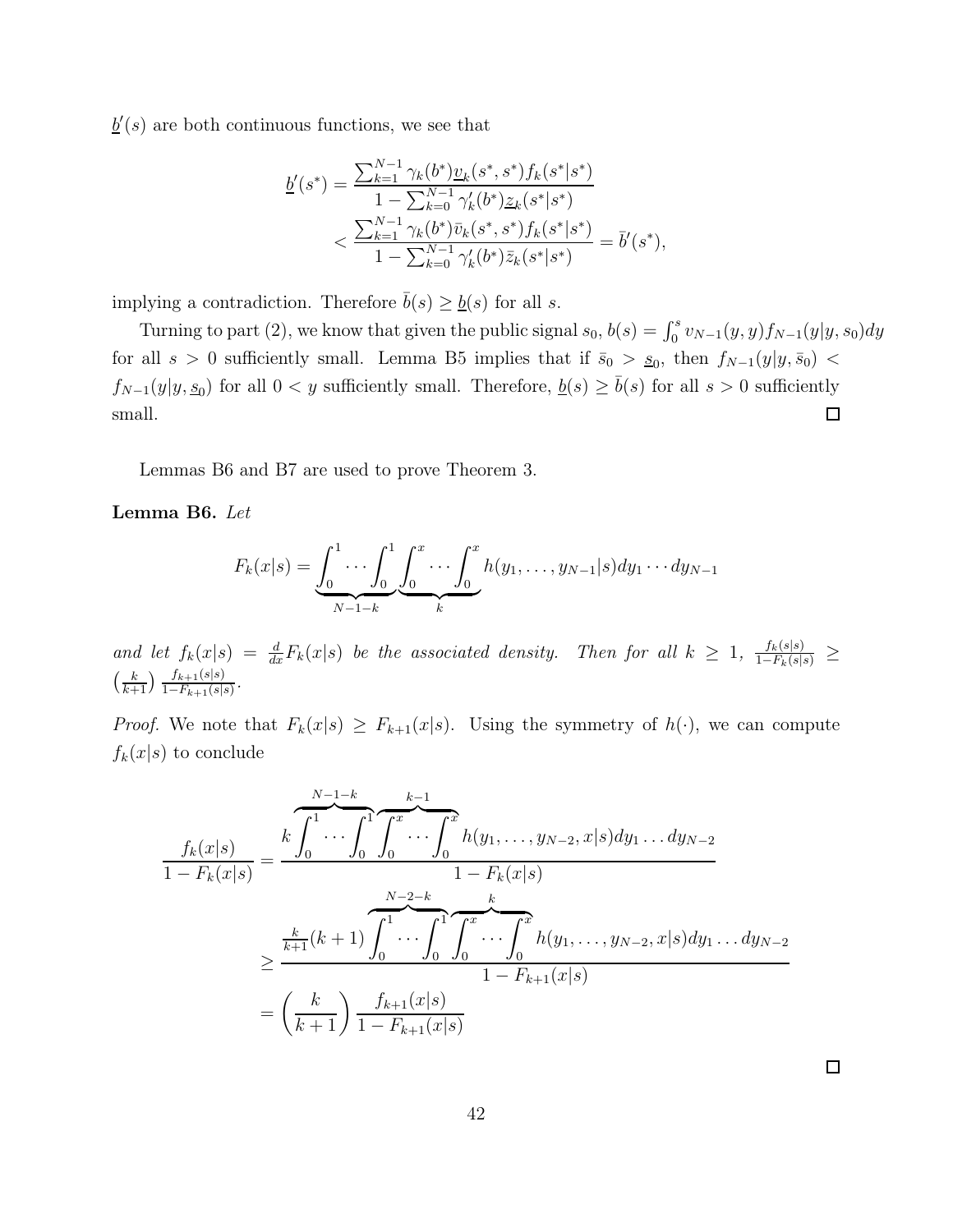Lemma B7. The differential equation

$$
b'(s) = \frac{\sum_{k=0}^{N-1} \gamma_k(b(s))z'_k(s|s)}{1 - \hat{H}(s, b(s)|s) - \sum_{k=0}^{N-1} \gamma'_k(b(s))z_k(s|s)}
$$
(B4)

.

has a strictly increasing solution,  $b(s)$ , satisfying the boundary condition  $b(\tilde{s}_{\omega}) = \underline{w}$ . Moreover, there exists  $\hat{s}_{\omega} \leq 1$  such that  $\lim_{s \to \hat{s}_{\omega}} b(s) = \bar{w}$ .

Proof. The existence of a strictly increasing solution follows from the same reasoning as presented in the case of the all-pay auction. In particular, Assumption A-6 ensures that  $b'(s) > 0$  in the relevant range of values. We therefore focus on showing the final claim that  $b(s)$  tends to  $\bar{w}$  (or is unbounded if  $\bar{w} = \infty$ ).

Applying Lemma B6 multiple times lets us conclude that

$$
\frac{f_k(x|s)}{1 - F_k(x|s)} \ge \left(\frac{k}{N-1}\right) \frac{f_{N-1}(x|s)}{1 - F_{N-1}(x|s)} \ge \left(\frac{1}{N-1}\right) \frac{f_{N-1}(x|s)}{1 - F_{N-1}(x|s)}
$$

Also, noting Lemma B1,  $\sum_{k=0}^{N-1} \gamma'_k(b(s))z_k(s|s) \ge 0$ . Thus,

$$
b'(s) = \frac{\sum_{k=0}^{N-1} \gamma_k(b(s))z'_k(s|s)}{1 - \hat{H}(s,b(s)|s) - \sum_{k=0}^{N-1} \gamma'_k(b(s))z_k(s|s)}
$$
  
\n
$$
\geq \frac{\sum_{k=0}^{N-1} \gamma_k(b(s))z'_k(s|s)}{1 - \hat{H}(s,b(s)|s)}
$$
  
\n
$$
= \frac{\sum_{k=1}^{N-1} \gamma_k(b(s))v_k(s,s)f_k(s|s)}{\sum_{k=1}^{N-1} \gamma(b(s))(1 - F_k(s|s))}
$$
  
\n
$$
\geq v_{N-1}(s,s) \frac{\sum_{k=1}^{N-1} \gamma_k(b(s))f_k(s|s)}{\sum_{k=1}^{N-1} \gamma(b(s))(1 - F_k(s|s))}
$$
  
\n
$$
= v_{N-1}(s,s) \sum_{k=1}^{N-1} \frac{\gamma_k(b(s))(1 - F_k(s|s))}{\sum_{k=1}^{N-1} \gamma_k(b(s))(1 - F_k(s|s))} \frac{f_k(s|s)}{1 - F_k(s|s)}
$$
  
\n
$$
\geq v_{N-1}(s,s) \sum_{k=1}^{N-1} \frac{\gamma_k(b(s))(1 - F_k(s|s))}{\sum_{k=1}^{N-1} \gamma_k(b(s))(1 - F_k(s|s))} \left(\frac{1}{N-1}\right) \frac{f_{N-1}(s|s)}{1 - F_{N-1}(s|s)}
$$
  
\n
$$
= \frac{1}{N-1} \frac{v_{N-1}(s,s)f_{N-1}(s|s)}{1 - F_{N-1}(s|s)} = \frac{\omega'(s)}{N-1}
$$

Since  $b(\tilde{s}_\omega) = \omega(\tilde{s}_\omega) = \underline{w}$ , we have that for  $s \geq \tilde{s}_\omega$ ,  $b(s) = \underline{w} + \int_{\tilde{s}_\omega}^s b'(x) dx \geq \underline{w} + \frac{1}{s}$ 1  $\frac{1}{N-1}\int_{\tilde{s}_\omega}^s \omega'(x)dx = \underline{w} + \frac{1}{N-1}$  $\frac{1}{N-1}(\omega(s) - \underline{w})$ . From Krishna and Morgan (1997, Proposition 1),  $\lim_{s\to 1}\omega(s)=\infty$ . Thus, since  $b(s)$  is continuous and strictly increasing, for some  $\hat{s}_{\omega}\leq 1$ ,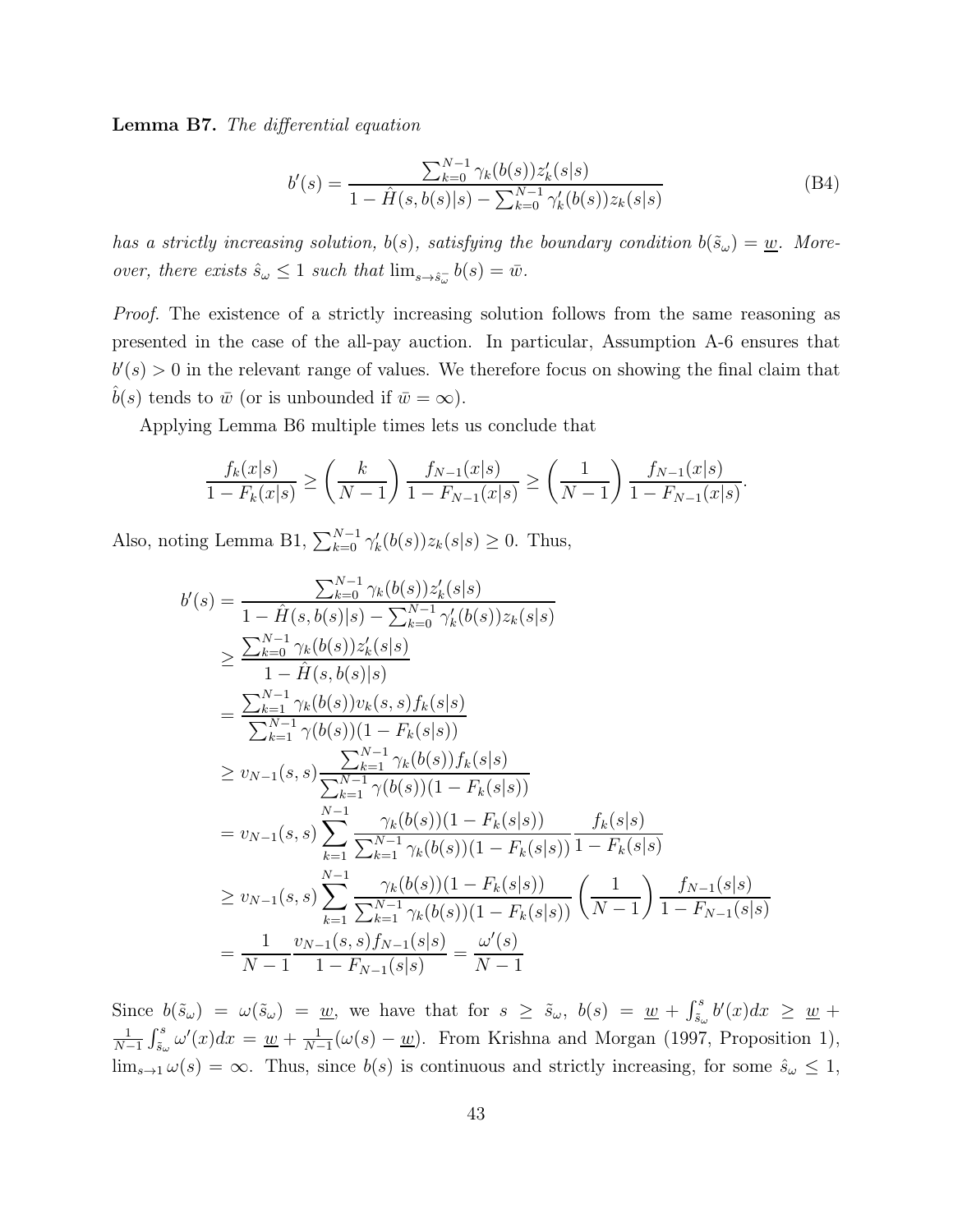$\lim_{s \to \hat{s}_\omega^-} \hat{b}(s) = \bar{w}.$ 

**Proof of Theorem 3.** Noting Lemma B7 here we only verify that the proposed strategy is indeed an equilibrium. The argument proceeds similarly to the case of the all-pay auction. If  $\beta(s, w) = \min\{b(s), w\}$  is the proposed equilibrium strategy, the range of  $\beta$  equals the range of  $b(s)$ ; therefore, we need to rule out deviations only to alternative bids  $b(x)$  for some  $x \leq \hat{s}_{\omega}$  taking as given all other bidders following  $\beta(s, w)$ . As in the case of the all-pay auction, we can write the expected payoff from the bid  $b(x)$  as

$$
U_i(b(x)|s, w) = U_i(b(\tilde{s}_\omega)|s, w) + \int_{\tilde{s}_\omega}^x \frac{d}{dt} U(b(t)|s, w)\bigg|_{t=y} dy
$$

1. Consider a bidder with a value-signal  $s < \tilde{s}_{\omega}$ . When following the strategy  $\beta(s, w)$ , this bidder places the bid  $b(s) = \omega(s)$ . From Krishna and Morgan (1997), we known that this bidder will not have a profitable deviation to any bid  $b(x)$ ,  $x \in [0, \tilde{s}_{\omega}]$ . Notably,  $U_i(\beta(s, w)|s, w) \geq U_i(b(\tilde{s}_\omega)|s, w).$ 

Suppose instead that this bidder contemplates bidding  $b(x)$  for some  $x > \tilde{s}_{\omega}$ . To confirm this alternative is inferior, it is sufficient to verify that  $\frac{d}{dt}U_i(b(t)|s, w) \leq 0$  for a.e.  $t \in [\tilde{s}_{\omega}, x]$ . Differentiating and simplifying as needed we see that

$$
\frac{d}{dt}U_i(b(t)|s, w) \n= \sum_{k=1}^{N-1} \gamma_k(b(t))v_k(s, t) f_k(t|s) - b'(t) \left( \sum_{k=1}^{N-1} \gamma_k(b(t))(1 - F_k(t|s)) - \sum_{k=0}^{N-1} \gamma'_k(b(t))z_k(t|s) \right) \n= \left[ \sum_{k=1}^{N-1} \gamma_k(b(t))(1 - F_k(t|s)) \right] (\Phi(t, b(t)|s) - b'(t)\Xi(t, b(t)|s)) \n\le \left[ \sum_{k=1}^{N-1} \gamma_k(b(t))(1 - F_k(t|s)) \right] (\Phi(t, b(t)|t) - b'(t)\Xi(t, b(t)|t)) = 0
$$

The inequality follows from Assumptions A-5 and A-6. The final equality is due to the observation that for  $t > \tilde{s}_{\omega}$ ,  $b'(t) = \Phi(t, b(t)|t) / \Xi(t, b(t)|t)$ . Thus, the bid  $b(x)$ ,  $x > \tilde{s}_{\omega}$ is not profitable.

2. Consider a bidder with a value-signal  $s > \tilde{s}_{\alpha}$ . The preceding argument continues to apply and this bidder will not have a profitable deviation to any bid  $b(x) \leq w$  such that  $x \geq s$ . Suppose instead  $x \in [\tilde{s}_{\omega}, s]$ . To rule out such a deviation, it is sufficient to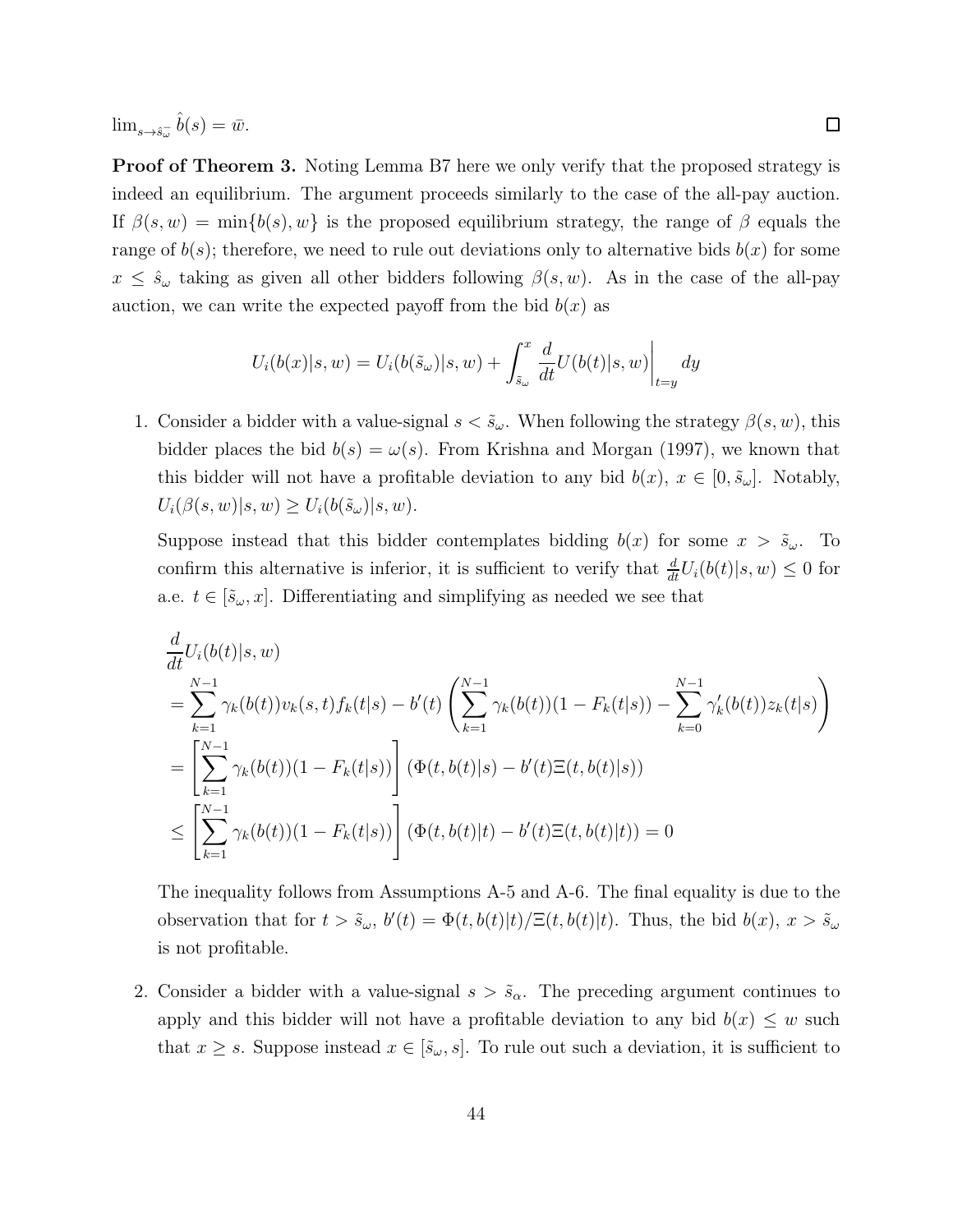show that  $\frac{d}{dt}U_i(b(t)|s, w) \ge 0$  for a.e.  $t \in [x, s]$ . By Assumption A-5, we know that

$$
\frac{d}{dt}U_i(b(t)|s,w) = \left[\sum_{k=1}^{N-1} \gamma_k(b(t))(1 - F_k(t|s))\right] \left(\Phi(t,b(t)|s) - b'(t)\Xi(t,b(t)|s)\right)
$$
\n
$$
\geq \left[\sum_{k=1}^{N-1} \gamma_k(b(t))(1 - F_k(t|s))\right] \left(\Phi(t,b(t)|t) - b'(t)\Xi(t,b(t)|s)\right)
$$

If  $\Xi(t, b(t)|s) \leq 0$ , then  $\frac{d}{dt}U_i(b(t)|s, w) \geq 0$ . If instead  $\Xi(t, b(t)|s) \geq 0$ , then from Assumption A-6,  $\Xi(t, b(t)|s) \leq \Xi(t, b(t)|t)$ . Thus,  $\frac{d}{dt}U_i(b(t)|s, w) \geq 0$  as required.

Finally, consider a deviation to a bid  $b(x)$ ,  $x \leq \tilde{s}_{\omega}$ . It is sufficient to show that  $\frac{d}{dt}U_i(b(t)|s,w) \geq 0$  for  $t \in [x, \tilde{s}_{\omega}]$ . Differentiating and simplifying the resulting expression, along with an application of Assumption A-6, gives

$$
\frac{d}{dt}U_i(b(t)|s,w) = v_{N-1}(s,t)\frac{f_{N-1}(t|s)}{1 - F_{N-1}(t|s)} - v_{N-1}(t,t)\frac{f_{N-1}(t|t)}{1 - F_{N-1}(t|t)}
$$
\n
$$
\ge v_{N-1}(t,t)\frac{f_{N-1}(t|t)}{1 - F_{N-1}(t|t)} - v_{N-1}(t,t)\frac{f_{N-1}(t|t)}{1 - F_{N-1}(t|t)} = 0
$$

Since the above analysis is exhaustive of all possible cases, we conclude that  $\beta(s, w)$  is an  $\Box$ equilibrium.

**Proof of Corollary 2.** The proof of part  $(1)$  is analogous to the proof of Corollary 1. Additionally, we note that  $\hat{H}(\tilde{s}_{\omega}, \underline{w} | \tilde{s}_{\omega}) = F_{N-1}(\tilde{s}_{\omega} | \tilde{s}_{\omega})$ . Thus,

$$
\lim_{s \to \tilde{s}_{\omega}^{+}} b'(s) = \frac{v_{N-1}(\tilde{s}_{\omega}, \tilde{s}_{\omega}) f_{N-1}(\tilde{s}_{\omega} | \tilde{s}_{\omega})}{1 - F_{N-1}(\tilde{s}_{\omega} | \tilde{s}_{\omega}) - \sum_{k=0}^{N-1} \gamma'_{k}(\underline{w}) z_{k}(\tilde{s}_{\omega} | \tilde{s}_{\omega})}
$$
\n
$$
> \frac{v_{N-1}(\tilde{s}_{\omega}, \tilde{s}_{\omega}) f_{N-1}(\tilde{s}_{\omega} | \tilde{s}_{\omega})}{1 - F_{N-1}(\tilde{s}_{\omega} | \tilde{s}_{\omega})}
$$
\n
$$
= \lim_{s \to \tilde{s}_{\omega}^{-}} b'(s) = \lim_{s \to \tilde{s}_{\omega}^{-}} \omega'(s).
$$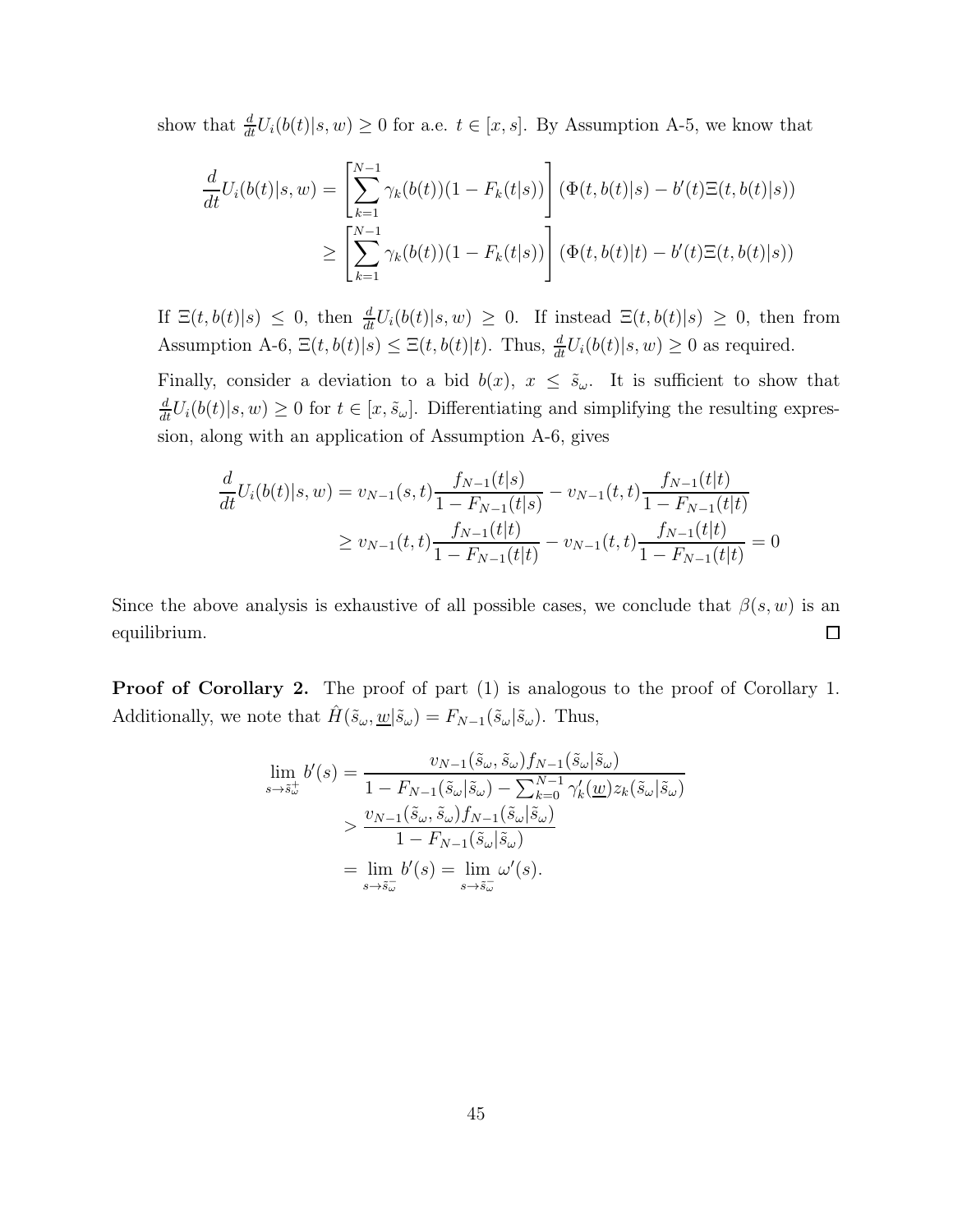For part (2) it is sufficient to verify that  $b'(s) \ge \omega'(s)$ .

$$
b'(s) = \frac{\sum_{k=0}^{N-1} \gamma_k(b(s))z'_k(s|s)}{1 - \hat{H}(s,b(s)|s) - \sum_{k=0}^{N-1} \gamma'_k(b(s))z_k(s|s)}
$$
  
\n
$$
= \frac{\sum_{k=1}^{N-1} \left[ \frac{\gamma_k(b(s))(1 - F_k(s|s))}{\sum_{k'=1}^{N-1} \gamma_{k'}(b(s))(1 - F_{k'}(s|s))} \right] \frac{v_k(s,s)f_k(s|s)}{1 - F_k(s|s)}
$$
  
\n
$$
1 - \frac{\sum_{k=0}^{N-1} \gamma'_k(b(s))z_k(s|s)}{\sum_{k'=1}^{N-1} \gamma_{k'}(b(s))(1 - F_{k'}(s|s))}
$$
  
\n
$$
\geq \sum_{k=1}^{N-1} \left[ \frac{\gamma_k(b(s))(1 - F_k(s|s))}{\sum_{k'=1}^{N-1} \gamma_{k'}(b(s))(1 - F_{k'}(s|s))} \right] \frac{v_k(s,s)f_k(s|s)}{1 - F_k(s|s)}
$$
  
\n
$$
\geq \frac{v_{N-1}(s,s)f_{N-1}(s|s)}{1 - F_{N-1}(s|s)} = \omega'(s).
$$

Proof of Theorem 4. The argument is analogous to that presented in the proof of Theorem 2. It also calls upon Lemma B5 where part (b) addresses the case of interest.  $\Box$ 

**Proof of Theorem 5.** Since  $v_{N-1}(s,s) f_{N-1}(s|s) < v_{N-1}(s,s) \frac{f_{N-1}(s|s)}{1-F_{N-1}(s|s)}$  $\frac{J_{N-1}(s|s)}{1-F_{N-1}(s|s)}, b_{\omega}(s) > b_{\alpha}(s)$  for all  $s \in (0, \tilde{s}_{\alpha}]$ . Noting the reasoning in the proof of Theorem 2 it is sufficient to verify that if there exists a  $(s^*, b^*)$  such that  $b^* = b_\omega(s^*) = b_\alpha(s^*)$ , then  $b'_\omega(s^*) > b'_\alpha(s^*)$  which will imply a contradiction. This however is straightforward since

$$
b'_{\omega}(s^*) = \frac{\sum_{k=0}^{N-1} \gamma_k(b^*) z'_k(s^* | s^*)}{1 - \hat{H}(s^*, b^* | s^*) - \sum_{k=0}^{N-1} \gamma'_k(b^*) z_k(s^* | s^*)}
$$
  
> 
$$
\frac{\sum_{k=0}^{N-1} \gamma_k(b^*) z'_k(s^* | s^*)}{1 - \sum_{k=0}^{N-1} \gamma'_k(b^*) z_k(s^* | s^*)} = b'_{\alpha}(s^*).
$$

 $\Box$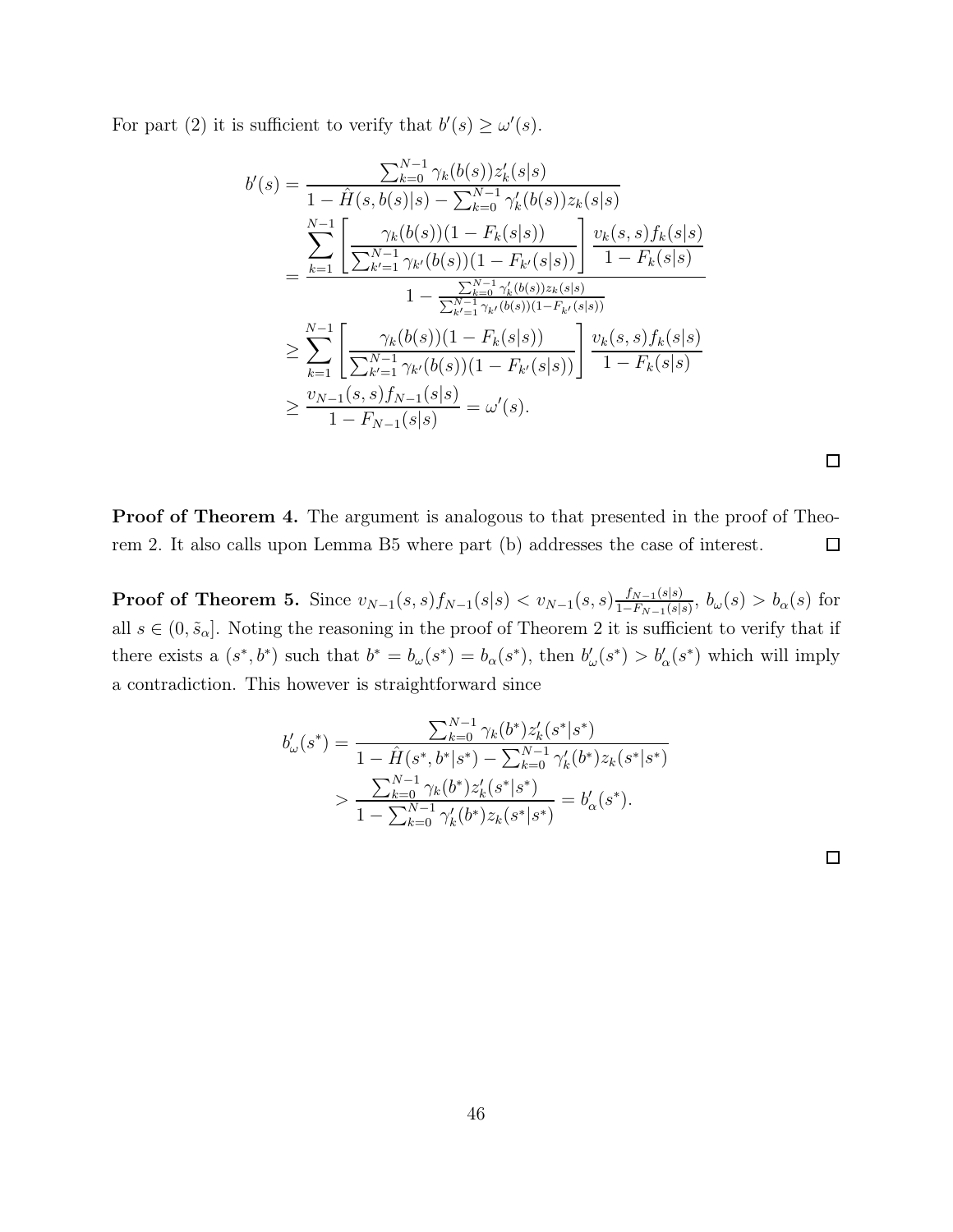# References

- Albano, G. L. (2001). A class of all-pay auctions with affiliated information. Recherches  $Economiques de Louvain, 67(1):31-38.$
- Athey, S. and Haile, P. A. (2007). Nonparametric approaches to auctions. In Handbook of Econometrics, volume 6A, chapter 60, pages 3847–3965. Elsevier Science Publishers.
- Avery, C., Fairbanks, A., and Zeckhauser, R. J. (2004). The Early Admissions Game: Joining the Elite. Harvard University Press, Cambridge, MA.
- Bajari, P. and Hortaçsu, A. (2005). Are structural estimates of auction models reasonable? Evidence from experimental data. Journal of Political Economy, 113(4):703–741.
- Baye, M. R., Kovenock, D., and de Vries, C. G. (1993). Rigging the lobbying process: An application of the all-pay auction. American Economic Review, 83(1):289–294.
- Baye, M. R., Kovenock, D., and de Vries, C. G. (2005). Comparative analysis of litigation systems: An auction-theoretic approach. The Economic Journal, 115(505):583–601.
- Che, Y.-K. and Gale, I. (1996). Expected revenue of all-pay auctions and first price sealed-bid auctions with budget constraints. Economics Letters, 50(3):373–379.
- Che, Y.-K. and Gale, I. (1998a). Caps on political lobbying. American Economic Review, 88(3):643–651.
- Che, Y.-K. and Gale, I. (1998b). Standard auctions with financially constrained bidders. Review of Economic Studies, 65(1):1–21.
- Che, Y.-K. and Gale, I. (2006). Revenue comparisons for auctions when bidders have arbitary types. Theoretical Economics, 1(1):95–118.
- Corazzini, L., Faravelli, M., and Stanca, L. (2010). A prize to give for: An experiment on public good funding mechanisms. The Economic Journal, 120(547):944–967.
- de Castro, L. I. (2010). Affiliation, equilibrium existence and revenue ranking of auctions. Mimeo, Northwestern University.
- Dechenaux, E., Kovenock, D., and Sheremeta, R. M. (2012). A survey of experimental research on contests, all-pay auctions and tournaments. Mimeo, Chapman University.
- Dekel, E., Jackson, M. O., and Wolinsky, A. (2006). Jump bidding and budget constraints in all-pay auctions and wars of attrition. Mimeo, Northwestern University.
- Fang, H. and Parreiras, S. (2002). Equilibrium of affiliated value second price auctions with financially constrained bidders: The two-bidder case. Games and Economic Behavior, 39(2):215–236.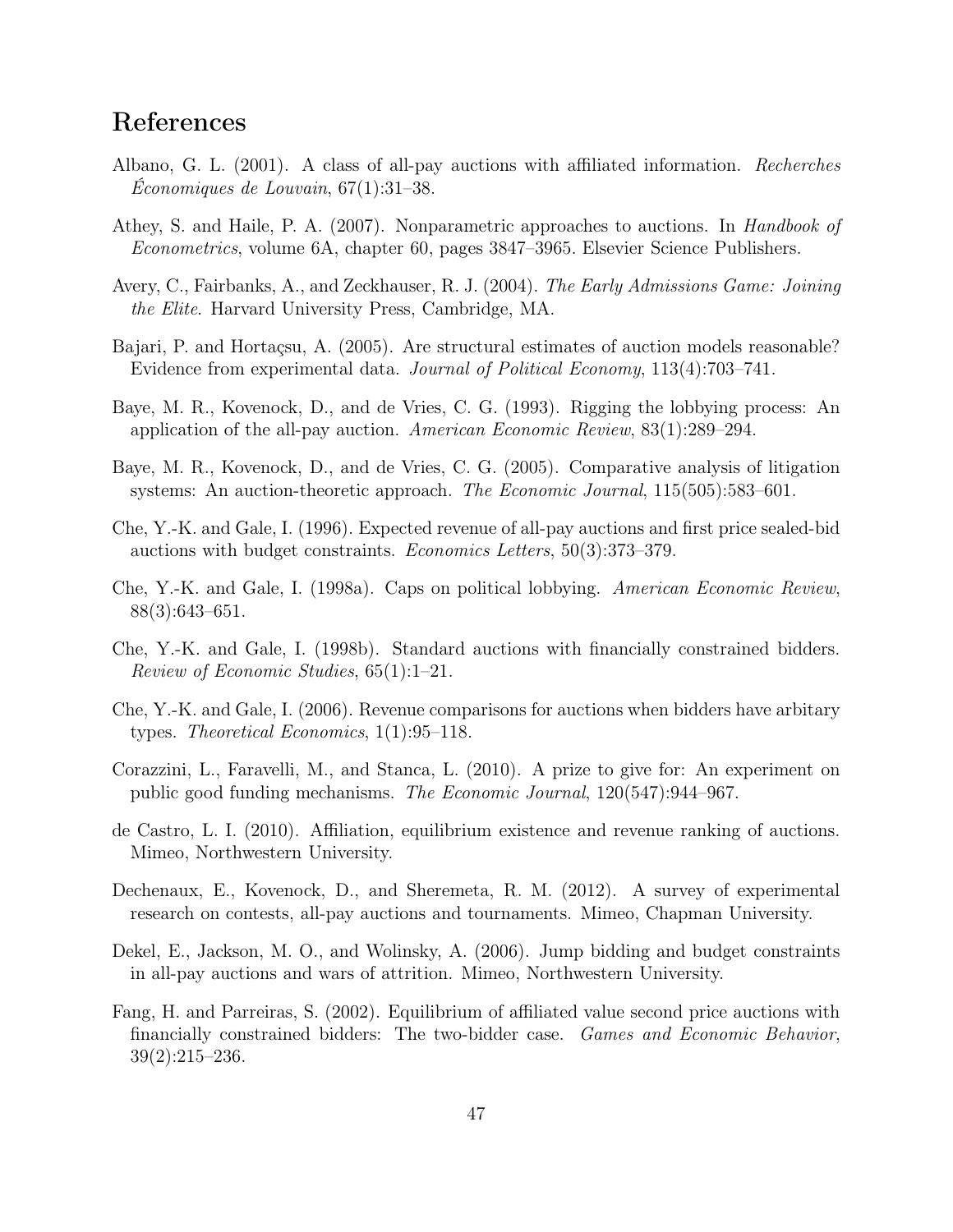- Fang, H. and Parreiras, S. (2003). On the failure of the linkage principle with financially constrained bidders. Journal of Economic Theory, 110(2):374–392.
- Gavious, A., Moldovanu, B., and Sela, A. (2002). Bid costs and endogenous bid caps. RAND Journal of Economics, 33(4):709–722.
- Goeree, J. K., Maasland, E., Onderstal, S., and Turner, J. L. (2005). How (not) to raise money. Journal of Political Economy, 113(4):897–918.
- Hickman, B. R. (2011). Effort, race gaps and affirmative action: A game-theoretic analysis of college admissions. Mimeo, University of Chicago.
- Hillman, A. L. and Riley, J. G. (1989). Politically contestable rents and transfers. Economics and Politics, 1(1):17–39.
- Hörisch, H. and Kirchkamp, O. (2010). Less fighting than expected: Experiments with wars of attrition and all-pay auctions. Public Choice,  $144(1-2)$ :347-367.
- Konrad, K. A. (2009). Strategy and Dynamics in Contests. Oxford University Press, Oxford.
- Kotowski, M. H. (2010). All-pay auctions with budget constraints. Mimeo, University of California.
- Kotowski, M. H. (2013). First-price auctions with budget constraints. Mimeo, Harvard University.
- Kotowski, M. H. and Li, F. (2012). On the continuous equilibria of affiliated-value, all-pay auctions with private budget constraints. Mimeo, Harvard University and University of Pennsylvania.
- Krishna, V. (2002). Auction Theory. Academic Press, San Diego, CA.
- Krishna, V. and Morgan, J. (1997). An analysis of the war of attrition and the all-pay auction. Journal of Economic Theory, 72(2):343–362.
- Laffont, J.-J. and Robert, J. (1996). Optimal auction with financially constrained buyers. Economics Letters, 52(2):181–186.
- Lebrun, B. (1999). First price auctions in the asymmetric N bidder case. *International* Economic Review, 40(1):125–142.
- Leininger, W. (1991). Patent competition, rent dissipation, and the persistence of monopoly: The role of research budgets. Journal of Economic Theory, 53(1):146–172.
- Li, F. (2010). Equilibrium of affliated value all-pay auctions with budget constraint: The two-bidder case. Mimeo, University of Pennsylvania.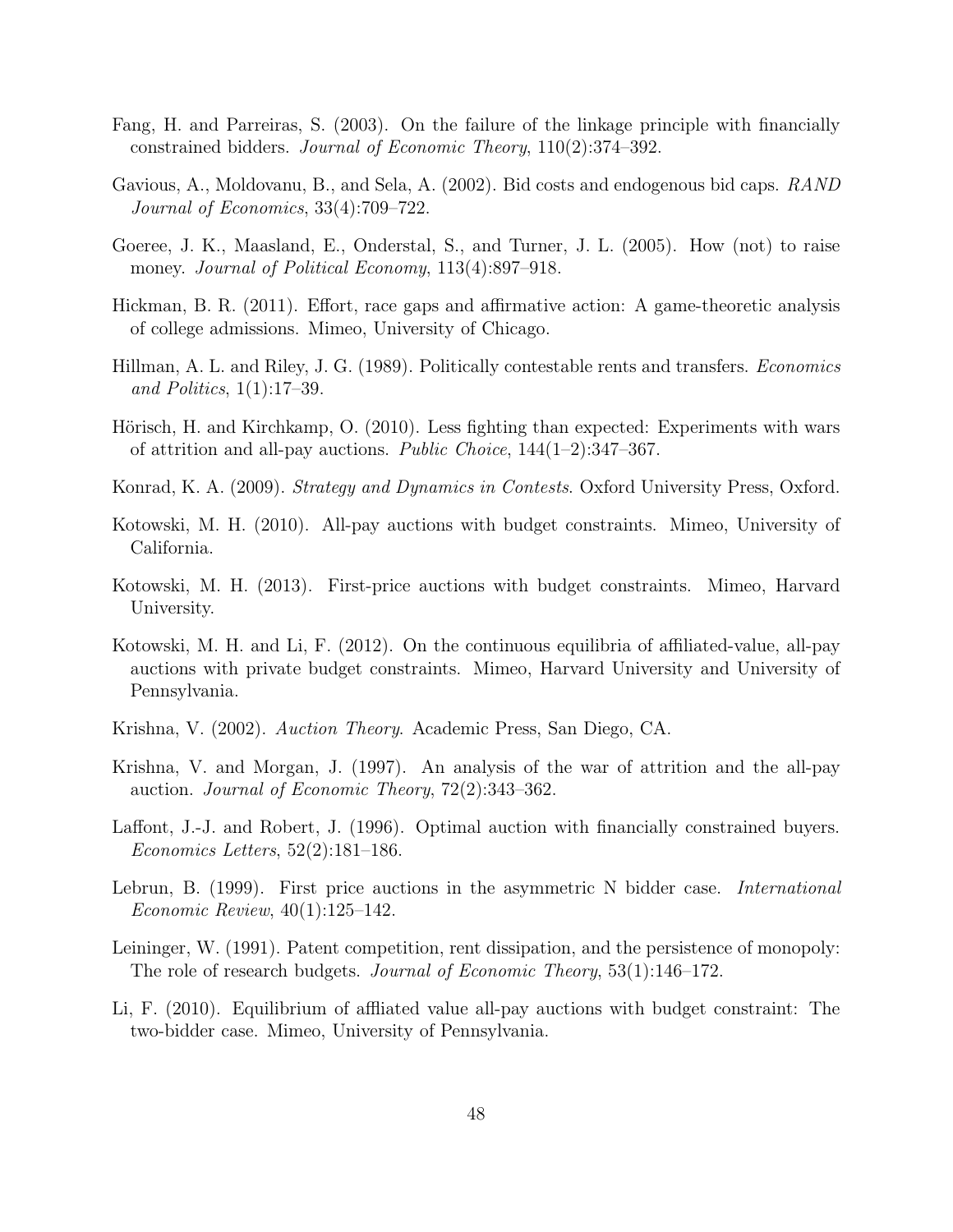- Maskin, E. S. (2000). Auctions, development, and privatization: Efficient auctions with liquidity-constrained buyers. European Economic Review, 44(4–6):667–681.
- Maskin, E. S. and Riley, J. G. (2003). Uniqueness of equilibrium in sealed high-bid auctions. Games and Economic Behavior, 45(2):395–409.
- Milgrom, P. R. and Weber, R. J. (1982). A theory of auctions and competitive bidding. Econometrica, 50(5):1089–1122.
- Morgan, J. (2000). Financing public goods by means of lotteries. *Review of Economic* Studies, 67(4):761–784.
- Pai, M. M. and Vohra, R. (2012). Optimal auctions with financially constrained bidders. Mimeo, University of Pennsylvania.
- Tullock, G. (1980). Efficient rent seeking. In Buchanan, J. M., Tollison, R. D., and Tullock, G., editors, Toward a Theory of the Rent-Seeking Society, pages 97–112. Texas A&M University Press.
- Zheng, C. Z. (2001). High bids and broke winners. *Journal of Economic Theory*,  $100(1):129-$ 171.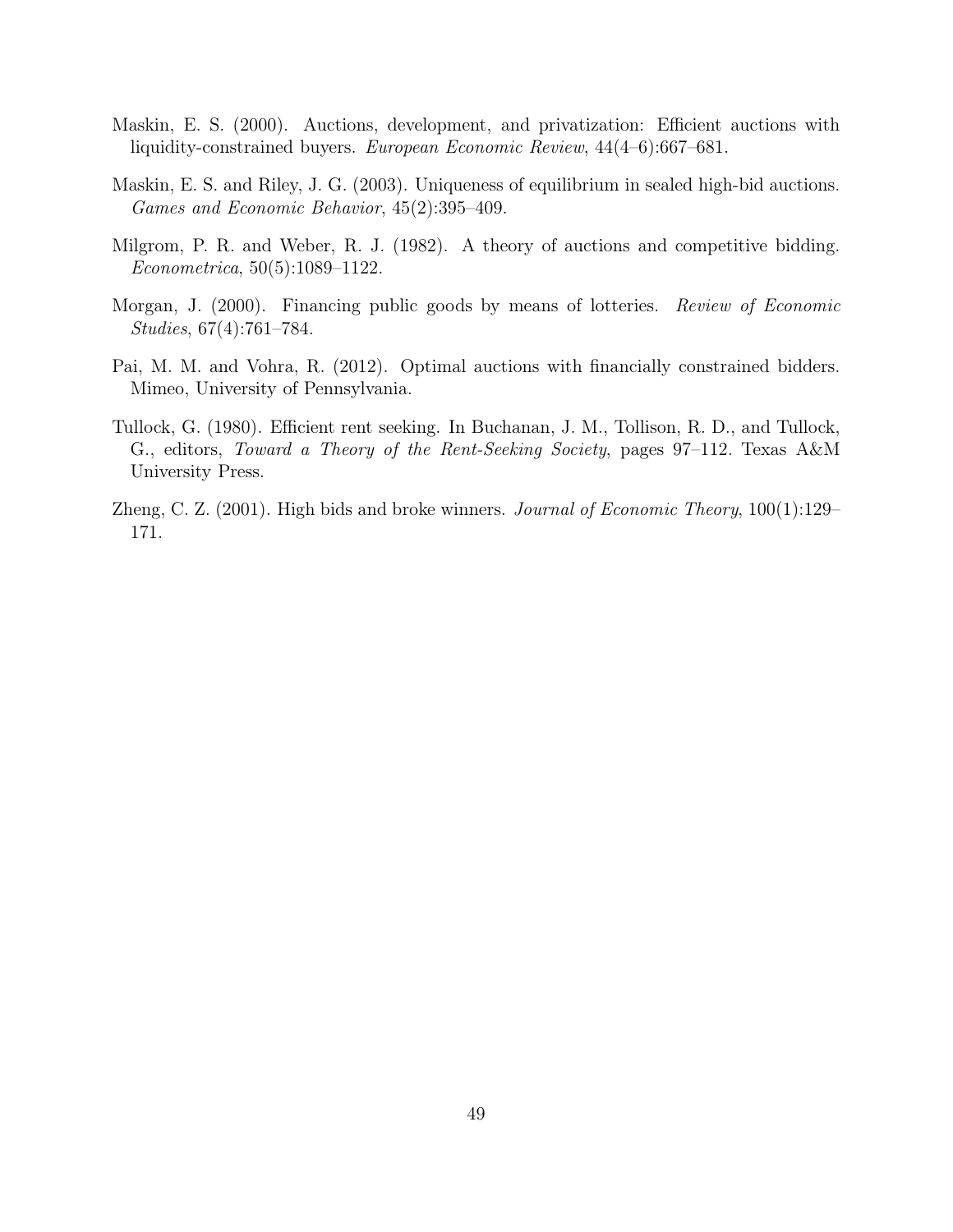# On the Continuous Equilibria of Affiliated-Value, All-Pay Auctions with Private Budget Constraints Online Appendix

Maciej H. Kotowski<sup>∗</sup> Fei Li†

August 5, 2013

### **X.1** Defining  $b(s)$  when  $w = 0$

When  $\underline{w} = 0$ , the all-pay auction will admit an equilibrium in continuous strategies; however,  $b(s)$  requires an alternative specification. In this appendix we provide an heuristic description of this construction in reference to Figure X1. Fang and Parreiras (2002) provide a rigorous argument in application to the second-price auction and we follow their reasoning. We define  $b(s)$  as the solution to the differential equation

$$
b'(s) = \frac{\sum_{k=0}^{N-1} \gamma_k(b(s)) z'_k(s|s)}{1 - \sum_{k=0}^{N-1} \gamma'_k(b(s)) z_k(s|s)}.
$$
\n(X1)

satisfying the boundary condition  $b(0) = w_0$ . Noting Assumption A-4,  $w_0$  is the value at which  $\xi(0, w_0|0) = 0$ . At this point  $b'(s)$ , as stated in (X1), is not defined since both numerator and denominator are zero.

Consider the set  $\{(s,b): \xi(s,b|s) > 0\}$ . This is the white region in Figure X1. Within this space, we can identify strictly increasing solutions to (X1). Some of these solutions will not be defined for all  $s \in [0, 1]$  and instead will "exit" the white region (vertically) at some point where  $\xi(s, b|s) = 0$ . For example the solution in Figure X1 satisfying the boundary condition  $(1, x_1)$  is defined only for  $(s_1, 1]$ . Other solutions, such as the solution satisfying

<sup>∗</sup>Kennedy School of Government, Harvard University, 79 JFK Street, Cambridge, MA, 02138. E-mail: <maciej\_kotowski@hks.harvard.edu>.

<sup>†</sup> (Corresponding Author) Department of Economics, 107 Gardner Hall, CB 3305, University of North Carolina, Chapel Hill, NC 27599-3305. E-mail: <lifei@email.unc.edu>.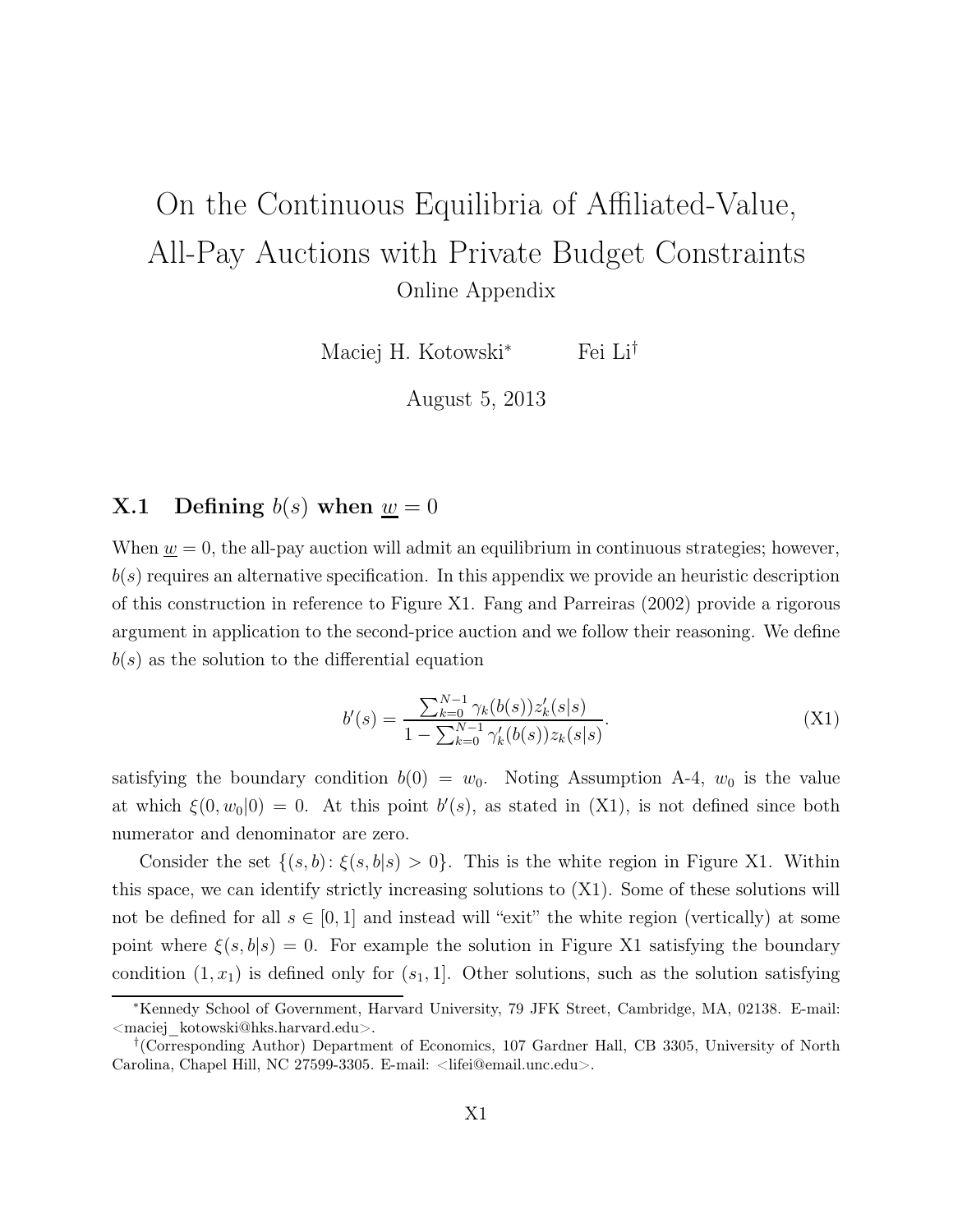

Figure X1: Definition of  $b(s)$  in the all-pay auction when  $w = 0$ .

the condition  $(1, x_2)$  will be defined for all  $[0, 1]$ . (We know that such solutions exist since the constant function  $\bar{w}$  is a solution to (X1).) Taking  $x_1 \to x_2$ , and noting that solutions of the differential equation vary continuously with initial conditions, we can identify at least one solution to  $(X1)$  that can be extended continuously to the boundary of the space such that  $\lim_{s\to 0^+} b(s) = w_0$ . If there are multiple such solutions we can define  $b(s)$  to be any of them.

**Lemma X1.** Suppose Assumptions A-1-A-4 hold,  $\underline{w} = 0$  and  $b(s)$  is defined as above. Then  $\beta(s, w) = \min\{b(s), w\}$  defines a symmetric equilibrium of the all-pay auction.

Proof. In light of the proof of Theorem 1, it is sufficient to show that no bidder with a budget greater than  $b(0)$  is willing to deviate to a bid below  $b(0)$  and that all bidders with a budget  $w < b(0)$  are at a constrained optimum when they bid  $\beta(s, w) = w$ . If  $U_i(\hat{b}|s, w)$  is the expected utility a bidder receives from the bid  $\hat{b}$ , to verify both claims it is sufficient to show that  $\frac{d}{d\hat{b}}U_i(\hat{b}|s,w) \ge 0$  when evaluated at  $\hat{b} < b(0)$ .

Suppose  $\hat{b} \in [0, b(0)]$ . A bidder who submits this bid receives an expected payoff of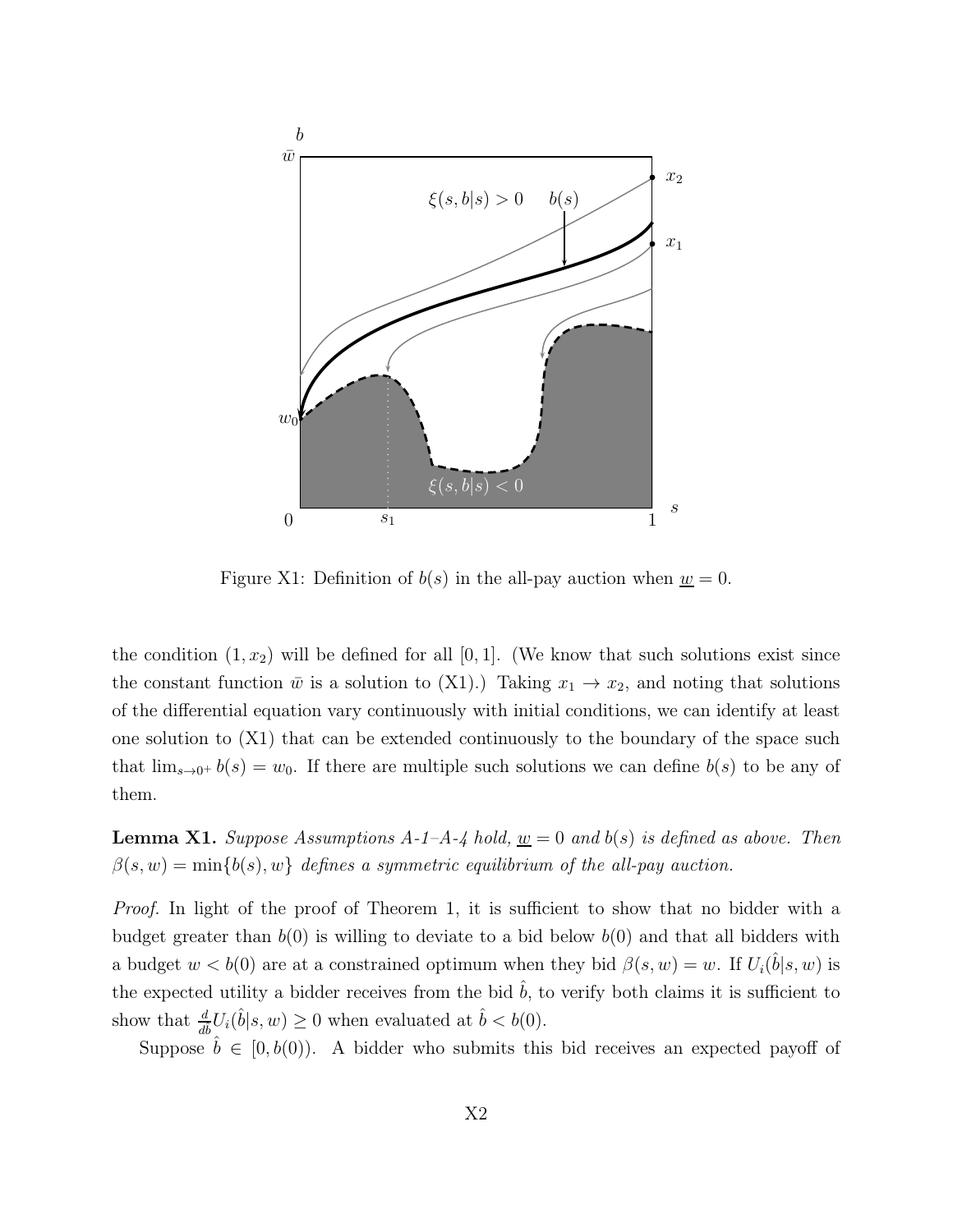$U_i(\hat{b}|s,w) = G(\hat{b})^{N-1}z_0(s|s) - \hat{b}$ . Since  $G(\cdot)$  is differentiable in this range of values,

$$
\frac{d}{d\hat{b}}U_i(\hat{b}|s,w) = (N-1)g(\hat{b})G(\hat{b})^{N-2}z_0(s|s) - 1.
$$

This expression is non-decreasing in s. To establish that  $\frac{d}{d\hat{b}}U_i(\hat{b}|s,w) \geq 0$ , it is sufficient to establish that  $\frac{d}{d\hat{b}}U_i(\hat{b}|0, w) \ge 0$ . We know however that,

$$
\xi(0,\hat{b}|0) = 1 - \sum_{k=0}^{N-1} \gamma'_k(\hat{b}) z_k(0|0) = 1 - (N-1)g(\hat{b})G(\hat{b})^{N-2} z_0(0|0).
$$

Given Assumption A-4,  $\xi(0, w|0)$  crosses zero once from below at some  $w_0$ . But this occurs at  $b(0) \geq \hat{b}$ . Thus  $\xi(0, \hat{b}|0) \leq 0$  and therefore  $\frac{d}{d\hat{b}}U_i(\hat{b}|s, w) \geq 0$ .  $\Box$ 

### X.2 Calculation of Expected Revenue in the War of Attrition

In comparing revenues between auction formats we present a calculated value for the expected revenue in the war of attrition. Here we present the associated arithmetic. The procedure is similar to methods proposed by Che and Gale (1998) and Che and Gale (2006), but adapted to our auction format and application.

The equilibrium bidding strategy is  $\beta_{\omega}(s, w) = \min\{b_{\omega}(s), w\}$  where

$$
b_{\omega}(s) = \begin{cases} -s - \log(1 - s) & \text{if } s < \frac{7}{10} \\ \int_{\frac{7}{10}}^{s} \frac{y}{(y - 1)^2} dy + \log(\frac{10}{3}) - \frac{7}{10} & \text{if } s \ge \frac{7}{10} \end{cases}
$$

When  $s > \frac{7}{10}$ , we can write  $b_{\omega}(s)$  in closed form as

$$
b_{\omega}(s) = \frac{s \left(\log\left(\frac{1000}{27}\right) - 10\right) + 7 + \log(27) - 3\log(10)}{3(s-1)} + \log\left(\frac{10}{3} - \frac{10}{3}s\right) - \frac{7}{10}.
$$

We first derive a distribution of "synthetic" types x, denoted  $\hat{F}(x)$ , such that when a bidder's (now one-dimensional) type is distributed according to  $\hat{F}(x)$  and she bids according to  $b_{\omega}(x)$  the resulting distribution of bids is identical to the distribution of bids in the original auction. In our application,

$$
\hat{F}(x) = \begin{cases} x & \text{if } x \le \frac{7}{10} \\ x + (1-x)G(b_{\omega}(x)) & \text{if } x > \frac{7}{10} \end{cases}
$$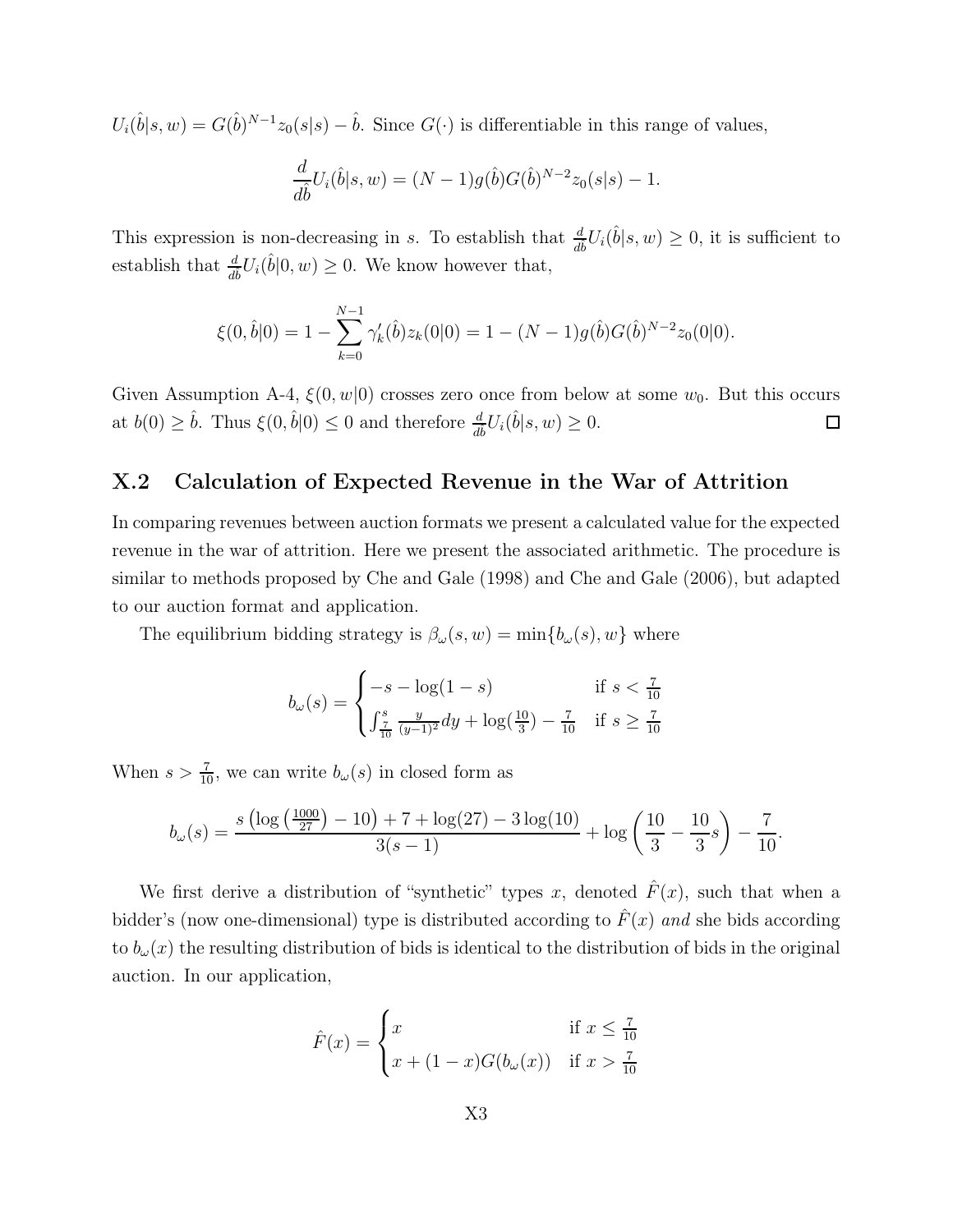With our parameters, this becomes

$$
\hat{F}(x) = \begin{cases} x & \text{if } x \le \frac{7}{10} \\ 1 - \frac{3}{10}e^{\frac{1}{x-1} + \frac{10}{3}} & \text{if } x > \frac{7}{10} \end{cases}
$$

In the war of attrition with two bidders, the expected revenue will be twice the expected lowest bid, which will be placed by the lowest type drawn according to  $\hat{F}$ . Letting  $\hat{F}_{II}(x)$  =  $\hat{F}(x)^2 + 2\hat{F}(x)(1 - \hat{F}(x))$  and denoting the associated density function by  $\hat{f}_{II}(x)$  we see that

$$
\hat{f}_{II}(x) = \begin{cases} 2 - 2x & \text{if } x \leq \frac{7}{10} \\ \frac{9e^{\frac{2}{x-1} + \frac{20}{3}}}{50(x-1)^2} & \text{if } x > \frac{7}{10} \end{cases}.
$$

A final calculation leads to expected revenues:

$$
R_{\omega} = 2 \int_0^1 b_{\omega}(x) \hat{f}_{II}(x) dx = \frac{1}{1500} \left( 527 - 270e^{20/3} \int_{20/3}^{\infty} \frac{e^{-x}}{x} dx \right).
$$

### X.3 Proof from Example 4

In this section we present a proof that the proposed bidding strategy in Example 4 defines a symmetric equilibrium. Kotowski (2013) presents a similar proof with reference to an analogous example concerning the first-price auction. The argument rests on a case-by-case analysis ruling out deviations to alternative bids in the range of  $\beta(s, w)$ . It is easy to see that bids outside the range of  $\beta(s, w)$  cannot yield a profitable deviation.

Recall from the main text that the item's value to bidder  $i$  conditional on the value-signals  $(s_i, s_j)$  is  $u(s_i, s_j) = (s_i + s_j)/2$ . With probability 1/2, a bidder has a budget of  $w_i = 1/5$ . With probability 1/2, a bidder has a budget of  $w_i = 1$ . The proposed equilibrium strategy is

$$
\beta(s, w) = \begin{cases}\n\frac{s^2}{2} & s \leq \hat{s} \\
\frac{s^2}{4} + \frac{(2\sqrt{10} - 5)^2}{100} & \hat{s} < s < \hat{s}', w = \frac{1}{5} \\
\frac{1}{5} & \hat{s}' \leq s, w = \frac{1}{5} \\
\frac{s^2}{4} + \frac{4\sqrt{10} - 9}{20} & \hat{s} < s, w = 1\n\end{cases}
$$

where  $\hat{s} = -1 + 2\sqrt{\frac{2}{5}} \approx 0.265$  and  $\hat{s}' = -1 + \sqrt{-\frac{36}{5} + 16\sqrt{\frac{2}{5}}} \approx 0.709$ .

To facilitate the proof we introduce some notation. Let  $\bar{\beta}(x) = \beta(x, 1)$  and  $\underline{\beta}(x) = \beta(x, \frac{1}{5})$ .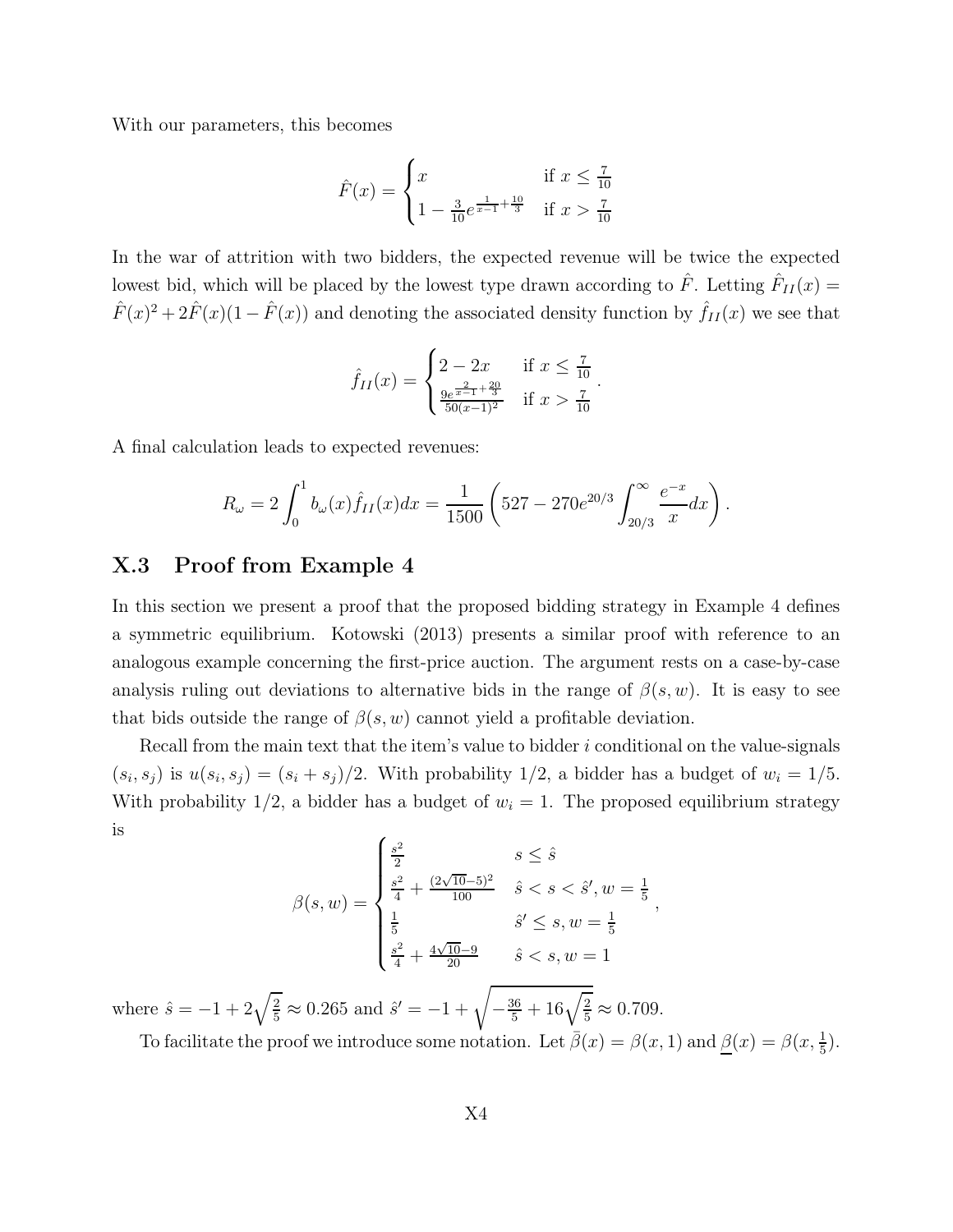Let  $U_i(\overline{\beta}(x)|s, w)$  be the expected utility of a bidder of type  $(s, w)$  who submits the bid  $\overline{\beta}(x)$ . Define  $U_i(\underline{\beta}(x)|s, w)$  analogously. With some algebra one can establish that

$$
U_i(\underline{\beta}(x)|s,w) = \begin{cases} \frac{(2s-x)x}{4} & x \leq \hat{s} \\ \frac{2s(5x+2\sqrt{10}-5)-5x^2+4\sqrt{10}-13}{40} & \hat{s} < x < \hat{s}' \\ \frac{(-5+2\sqrt{10}+\sqrt{5(4\sqrt{10}-9)})s-\sqrt{5(4\sqrt{10}-9)}+2\sqrt{10}-4}{20} & \hat{s}' < x \end{cases}
$$

and

$$
U_i(\bar{\beta}(x)|s, w) = \begin{cases} \frac{(2s-x)x}{4} & x \leq \hat{s} \\ \frac{10s(x+1) - 5x^2 - 8\sqrt{10} + 23}{40} & \hat{s} < x \end{cases}
$$

There are five cases depending on the bidder's type.

- 1. Consider a bidder with a budget of 1 and a value-signal  $s \leq \hat{s}$ . Suppose this bidder places the bid  $\bar{\beta}(x)$  for some x. For all values of x, it can be shown that  $U_i(\bar{\beta}(x)|s, w) \leq$  $U_i(\overline{\beta}(s)|s,w)$ . Specifically, there are two cases:
	- (a) Suppose  $x \in [0, \hat{s}]$ . Then,

$$
\Delta(s, x) \equiv U_i(\bar{\beta}(s)|s, w) - U_i(\bar{\beta}(x)|s, w) = \frac{(s - x)^2}{4} \ge 0.
$$

Hence, this is not a profitable deviation.

(b) Suppose  $x > \hat{s}$ . Then,

$$
\Delta(s,x) \equiv U_i(\bar{\beta}(s)|s,w) - U_i(\bar{\beta}(x)|s,w) = \frac{5(2s^2 - 2s(x+1) + x^2) + 8\sqrt{10 - 23}}{40}.
$$

Since  $\frac{\partial}{\partial x}\Delta(s,x) = \frac{x-s}{4} \geq 0$ , we see that  $\Delta(s,x) \geq \Delta(s,\hat{s}) \geq \Delta(s,s) = 0$ . The second inequality follows from part (a).

If instead this bidder places a bid of  $\beta(x)$ , for some x, then again we can show that  $U_i(\underline{\beta}(x)|s,w) \leq U_i(\overline{\beta}(s)|s,w)$  for all x. There are two relevant cases:

(a) Suppose  $x \in (\hat{s}, \hat{s}')$ . In this case,

$$
\Delta(s, x) \equiv U_i(\bar{\beta}(s)|s, w) - U_i(\underline{\beta}(x)|s, w)
$$
  
= 
$$
\frac{-10sx + 2s(5s - 2\sqrt{10} + 5) + 5x^2 - 4\sqrt{10} + 13}{40}
$$

.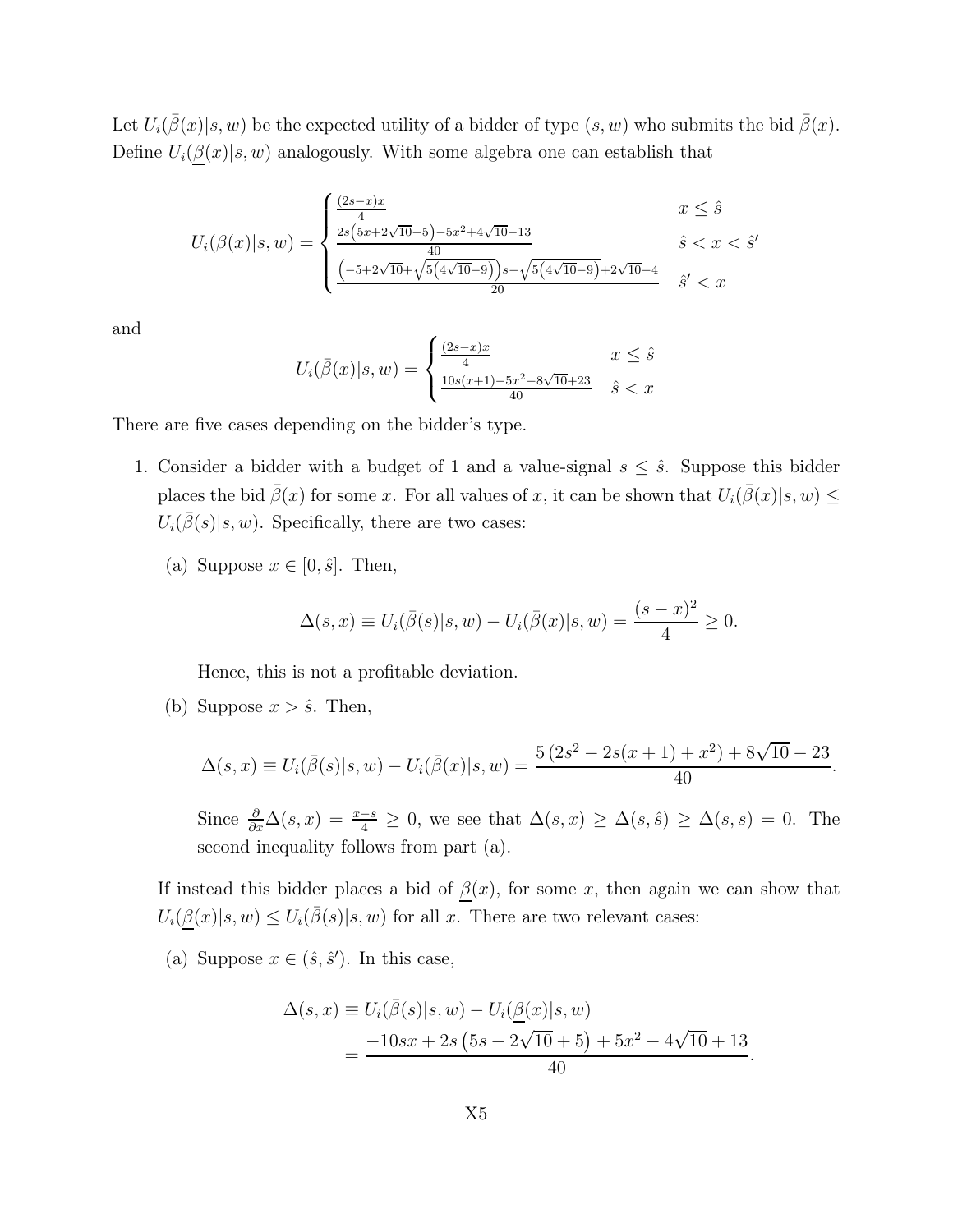Since  $\frac{\partial}{\partial x}\Delta(s,x)=\frac{x-s}{4}\geq 0$ , we see that  $\Delta(s,x)\geq \Delta(s,\hat{s})\geq \Delta(s,s)=0$ . Hence, this is not a profitable deviation.

(b) Suppose  $x \geq \hat{s}'$ . That is, the bidder places the bid 1/5. In this case

$$
\Delta(s, x) \equiv U_i(\bar{\beta}(s)|s, w) - U_i(\underline{\beta}(x)|s, w)
$$
  
= 
$$
\frac{s\left(5s - \sqrt{5(4\sqrt{10} - 9)} - 2\sqrt{10} + 5\right) + \sqrt{5(4\sqrt{10} - 9)} - 2\sqrt{10} + 4}{20}.
$$

It can be verified that

$$
\frac{\partial}{\partial s}\Delta(s,x) = \frac{1}{20}\left(10s - \sqrt{5\left(4\sqrt{10} - 9\right)} - 2\sqrt{10} + 5\right).
$$

Since  $s \leq \hat{s}$ , we see that  $\frac{\partial}{\partial s}\Delta(s, x) \leq -\frac{1}{4} + \frac{1}{\sqrt{10}} - \frac{1}{2}$ 2  $\sqrt{\sqrt{\frac{2}{5}} - \frac{9}{20}} < 0$ . Therefore, for all  $s \leq \hat{s}$ ,  $\Delta(s, x) \geq \Delta(\hat{s}, x) = \frac{1}{10} \left( 2 - \sqrt{10} + \sqrt{46\sqrt{10} - 143} \right) > 0$ . Therefore, this deviation is also not profitable.

Having ruled out all deviations in the range of  $\beta(s, w)$ , we conclude that a bidder with a budget of 1 and a value-signal of  $s \leq \hat{s}$  has no profitable deviations from the bid  $\beta(s,1).$ 

- 2. Consider a bidder with a budget of 1 and a value-signal of  $s > \hat{s}$ . Suppose this bidder places the bid  $\bar{\beta}(x)$  for some x. For all values of x, it can be shown that  $U_i(\overline{\beta}(x)|s,w) \leq U_i(\overline{\beta}(s)|s,w)$ . There are two cases:
	- (a) Suppose  $x > \hat{s}$ . Then,

$$
\Delta(s, x) \equiv U_i(\bar{\beta}(s)|s, w) - U_i(\bar{\beta}(x)|s, w) = \frac{(s - x)^2}{8} \ge 0.
$$

Therefore, this is not a profitable deviation.

(b) Suppose  $x \leq \hat{s}$ . Then,

$$
\Delta(s, x) \equiv U_i(\bar{\beta}(s)|s, w) - U_i(\bar{\beta}(x)|s, w) \n= \frac{1}{40} \left( 5 \left( -4sx + s(s+2) + 2x^2 \right) - 8\sqrt{10} + 23 \right).
$$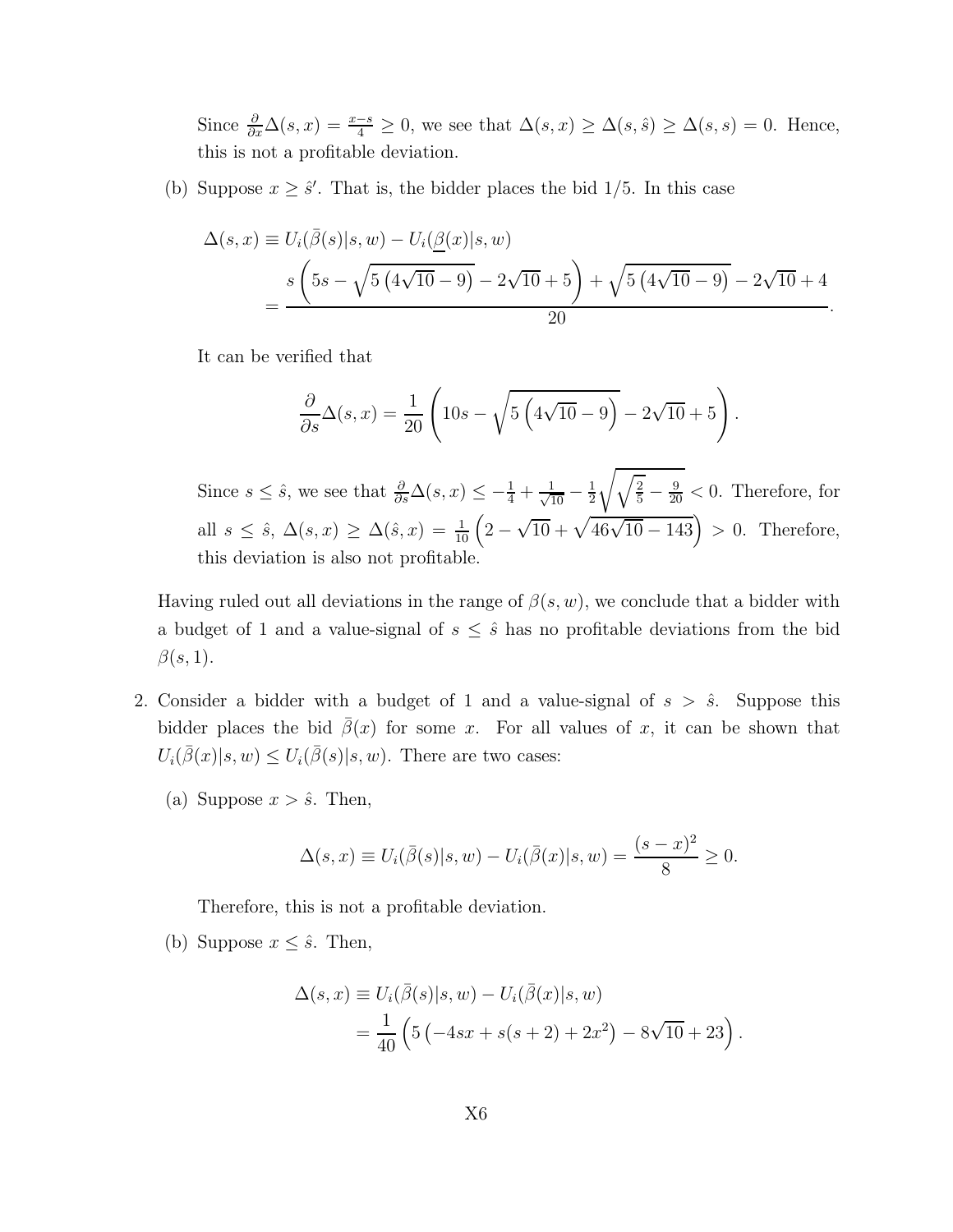Since  $x < s$ , we see that  $\frac{\partial}{\partial x}\Delta(s,x) = \frac{x-s}{2} \leq 0$ . Therefore  $\Delta(s,x) \geq \Delta(s,\hat{s}) \geq$  $\Delta(s,s)=0.$ 

Likewise we can verify that for all x,  $U_i(\underline{\beta}(x)|s,w) \leq U_i(\overline{\beta}(s)|s,w)$ . There are two relevant cases.

(a) Suppose  $x \in (\hat{s}, \hat{s}')$ . Then,

$$
\Delta(s, x) \equiv U_i(\bar{\beta}(s)|s, w) - U_i(\underline{\beta}(x)|s, w)
$$
  
=  $\frac{1}{40} \left(5s^2 - 2s \left(5x + 2(\sqrt{10} - 5)\right) + 5x^2 - 12\sqrt{10} + 36\right).$ 

We note that  $\frac{\partial}{\partial x}\Delta(s,x)=\frac{x-s}{4}$ . There are two cases. If  $\hat{s} < s < \hat{s}'$  then for all  $x \in (\hat{s}, \hat{s}'), \Delta(s, x) \ge \Delta(s, s) = \frac{1}{10} \left( -(\sqrt{10} - 5) s - 3\sqrt{10} + 9 \right)$ . This expression is increasing in s and when  $s = \hat{s}$ , we notice that  $\Delta(\hat{s}, \hat{s}) = 0$ . Therefore,  $\Delta(s, x) \geq$  $\Delta(s,s) \geq \Delta(\hat{s},\hat{s}) = 0$ . If instead  $s > \hat{s}'$ , then  $\Delta(s,x) \geq \Delta(s,\hat{s}')$  for all  $s \geq \hat{s}'$ . It is simple to show that  $\Delta(s, \hat{s}') \geq 0$  for all  $s \geq \hat{s}'$  (calculations omitted).

(b) Suppose  $x \geq \hat{s}'$ . In this case, the bidder places a bid of  $1/5$  and

$$
\Delta(s, x) \equiv U_i(\bar{\beta}(s)|s, w) - U_i(\underline{\beta}(x)|s, w)
$$
  
= 
$$
\frac{s\left(5s - 2\sqrt{5(4\sqrt{10} - 9)} - 4\sqrt{10} + 20\right) + 2\sqrt{5(4\sqrt{10} - 9)} - 12\sqrt{10} + 31}{40}.
$$

It is straightforward to show that the preceding expression is increasing in s and when  $s = \hat{s}$ ,  $\Delta(\hat{s}, x) = \frac{1}{10} \left( 2 - \sqrt{10} + \sqrt{46\sqrt{10} - 143} \right) > 0$ . Therefore, this too is not a profitable deviation.

- 3. We have already verified that a bidder with a budget of  $w = 1/5$  and a value signal of  $s \leq \hat{s}$  has no profitable deviations. The argument is subsumed by case 1 when the bidder's budget was 1.
- 4. Consider a bidder with a budget of  $1/5$  and a value-signal of  $s \in (\hat{s}, \hat{s}')$ . For all values of x, it can be shown that  $U_i(\underline{\beta}(x)|s,w) \leq U_i(\underline{\beta}(s)|s,w)$ . There are three cases:
	- (a) Suppose  $x \in (\hat{s}, \hat{s}')$ . Then,

$$
\Delta(s,x) \equiv U_i(\underline{\beta}(s)|s,w) - U_i(\underline{\beta}(x)|s,w) = \frac{(s-x)^2}{8} \ge 0.
$$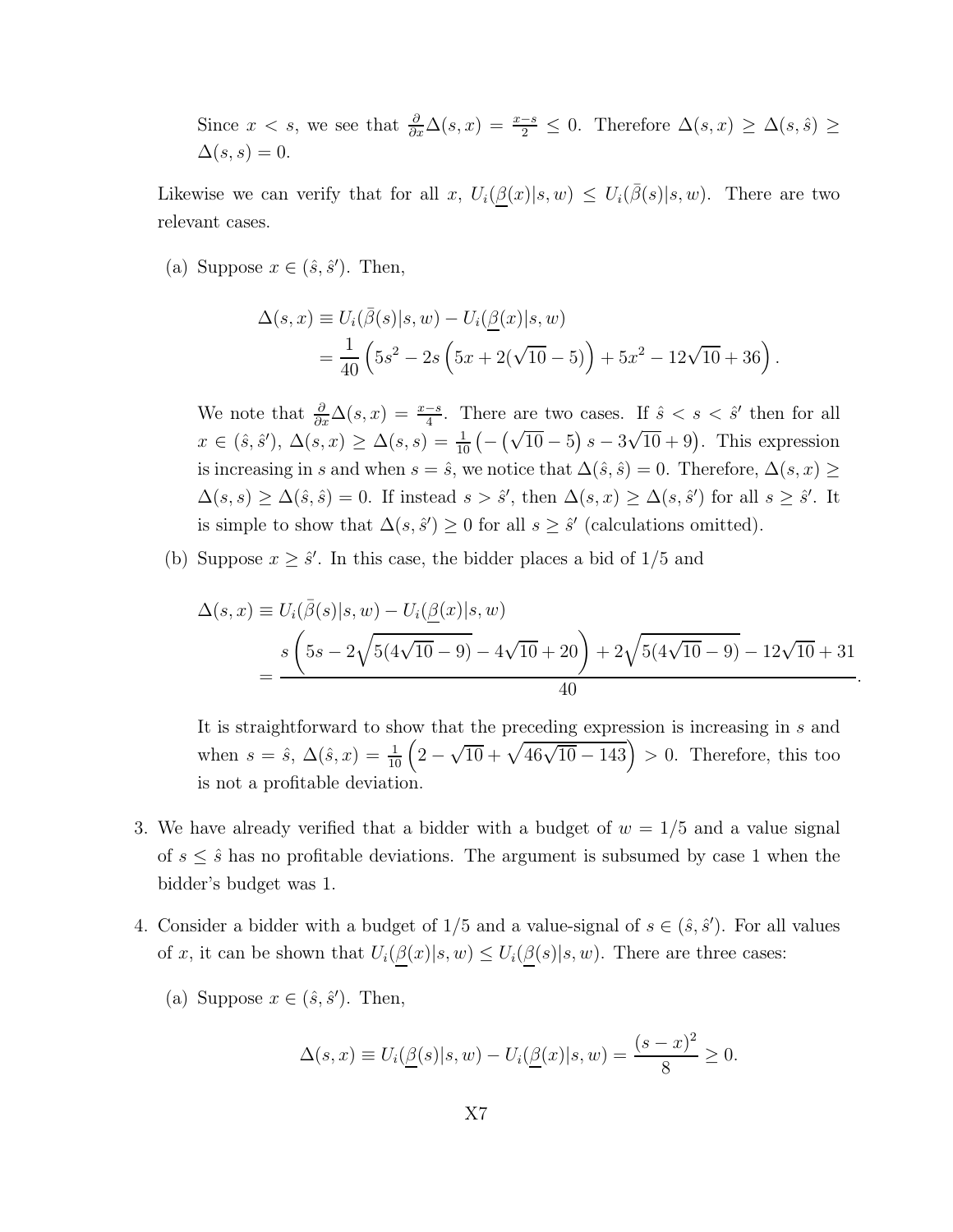Therefore, this does not constitute a profitable deviation.

(b) Suppose  $x \leq \hat{s}$ . Then,

$$
\Delta(s, x) \equiv U_i(\underline{\beta}(s)|s, w) - U_i(\underline{\beta}(x)|s, w)
$$
  
=  $\frac{1}{40} \left( 5s^2 + 2s \left( -10x + 2\sqrt{10} - 5 \right) + 10x^2 + 4\sqrt{10} - 13 \right).$ 

Since  $\frac{\partial}{\partial x}\Delta(s,x)=\frac{x-s}{2}\leq 0, \Delta(s,x)\geq \Delta(s,\hat{s})\geq \Delta(s,s)$ , where the final inequality follows from part (a).

(c) Suppose  $x \geq \hat{s}'$ ; that is, the bidder places a bid of 1/5. In this case,

$$
\Delta(s, x) \equiv U_i(\underline{\beta}(s)|s, w) - U_i(\underline{\beta}(x)|s, w)
$$
  
=  $-\frac{1}{40} \left( -5s + 2\sqrt{5 \left(4\sqrt{10} - 9\right)} - 5 \right) (s - 1).$ 

It can be verified that  $\Delta(s, x)$  is decreasing in s and for all  $s < \hat{s}'$ ,  $\Delta(s, x) \geq$  $\Delta(\hat{s}', x) = 0$ . Therefore, the bid 1/5 does not constitute a profitable deviation.

- 5. Consider a bidder with a budget of  $1/5$  and a value-signal of  $s \geq \hat{s}'$ . For all values of x, it can be shown that  $U_i(\underline{\beta}(x)|s, w) \leq U_i(\underline{\beta}(s)|s, w)$ . To establish this conclusion, there are two cases to consider:
	- (a) Suppose  $x \in (\hat{s}, \hat{s}')$ . Then

$$
\Delta(s, x) \equiv U_i(\underline{\beta}(s)|s, w) - U_i(\underline{\beta}(x)|s, w) \n= \frac{1}{40} \left( 2s \left( \sqrt{5 \left( 4\sqrt{10} - 9 \right)} - 5x \right) + 5x^2 - 2\sqrt{5 \left( 4\sqrt{10} - 9 \right)} + 5 \right).
$$

Since  $\frac{\partial}{\partial x}\Delta(s,x)=\frac{x-s}{4}\leq 0$ ,  $\Delta(s,x)\geq \Delta(s,\hat{s}')$ . It is a simple calculation to verify that  $\Delta(s, \hat{s}') \geq 0$  for all  $s \geq \hat{s}'$ .

(b) If  $x < \hat{s}'$ , then the argument is analogous to the preceding case. Specifically,

$$
\Delta(s, x) \equiv U_i(\underline{\beta}(s)|s, w) - U_i(\underline{\beta}(x)|s, w)
$$
  
= 
$$
\frac{s(-10x + \sqrt{5(4\sqrt{10} - 9)} + 2\sqrt{10} - 5) + 5x^2 - \sqrt{5(4\sqrt{10} - 9)} + 2\sqrt{10} - 4}{20}
$$

.